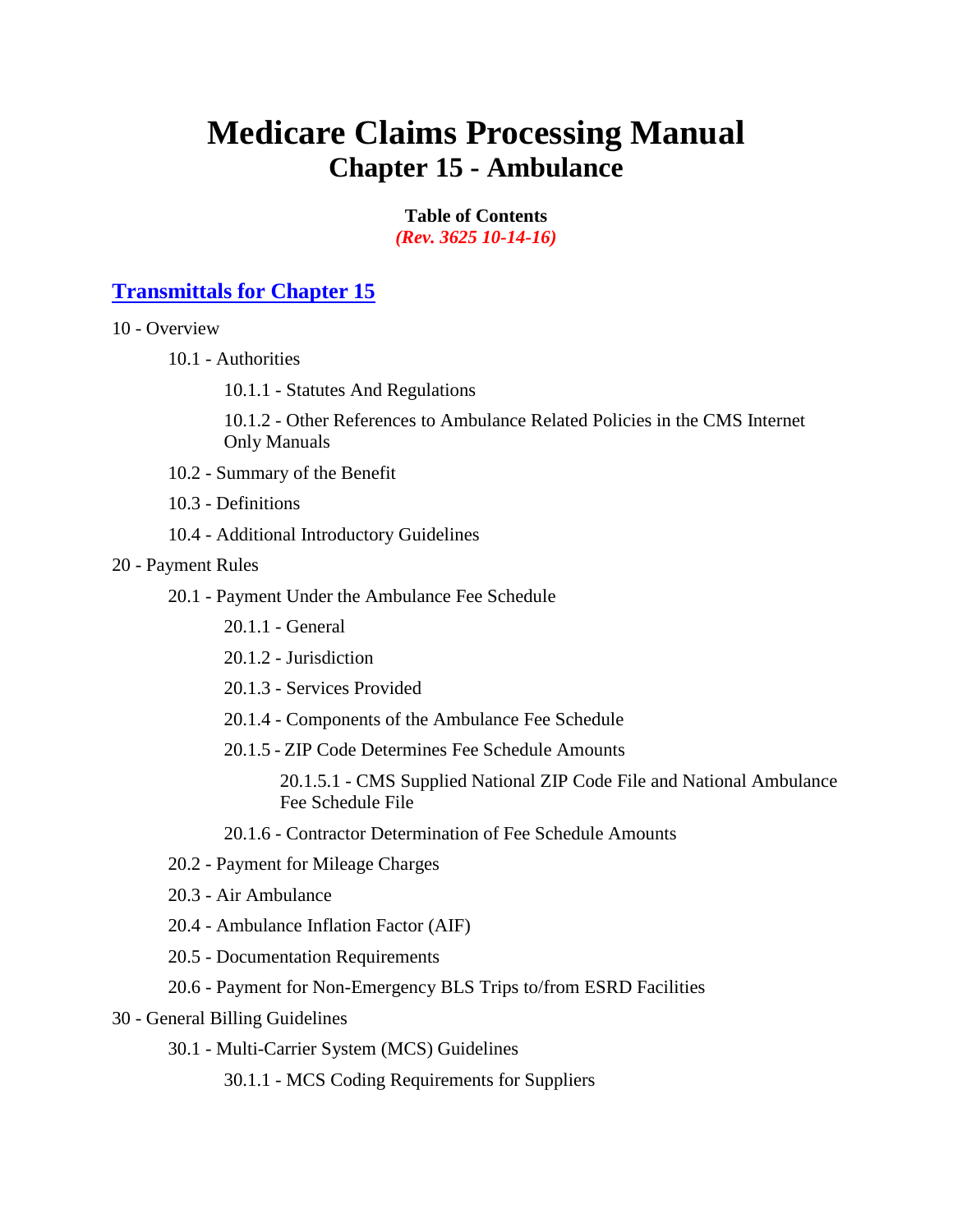- 30.1.2 [Coding Instructions for Paper and Electronic Claim Forms](#page-26-0)
- 30.1.3 [Coding Instructions for Form CMS-1491](#page-28-0)
- 30.1.4 [CWF Editing of Ambulance Claims for Inpatients](#page-28-1)
- 30.2 [Fiscal Intermediary Shared System \(FISS\) Guidelines](#page-28-2)
	- 30.2.1 [A/B MAC \(A\) Bill Processing Guidelines Effective April 1, 2002, as a](#page-34-0)  Result of [Fee Schedule Implementation](#page-34-0)
	- 30.2.2 [SNF Billing](#page-38-0)
	- 30.2.3 [Indian Health Services/Tribal Billing](#page-40-0)
	- 30.2.4 [Non-covered Charges on Institutional Ambulance Claims](#page-41-0)
- 40 [Medical Conditions List and Instructions](#page-44-0)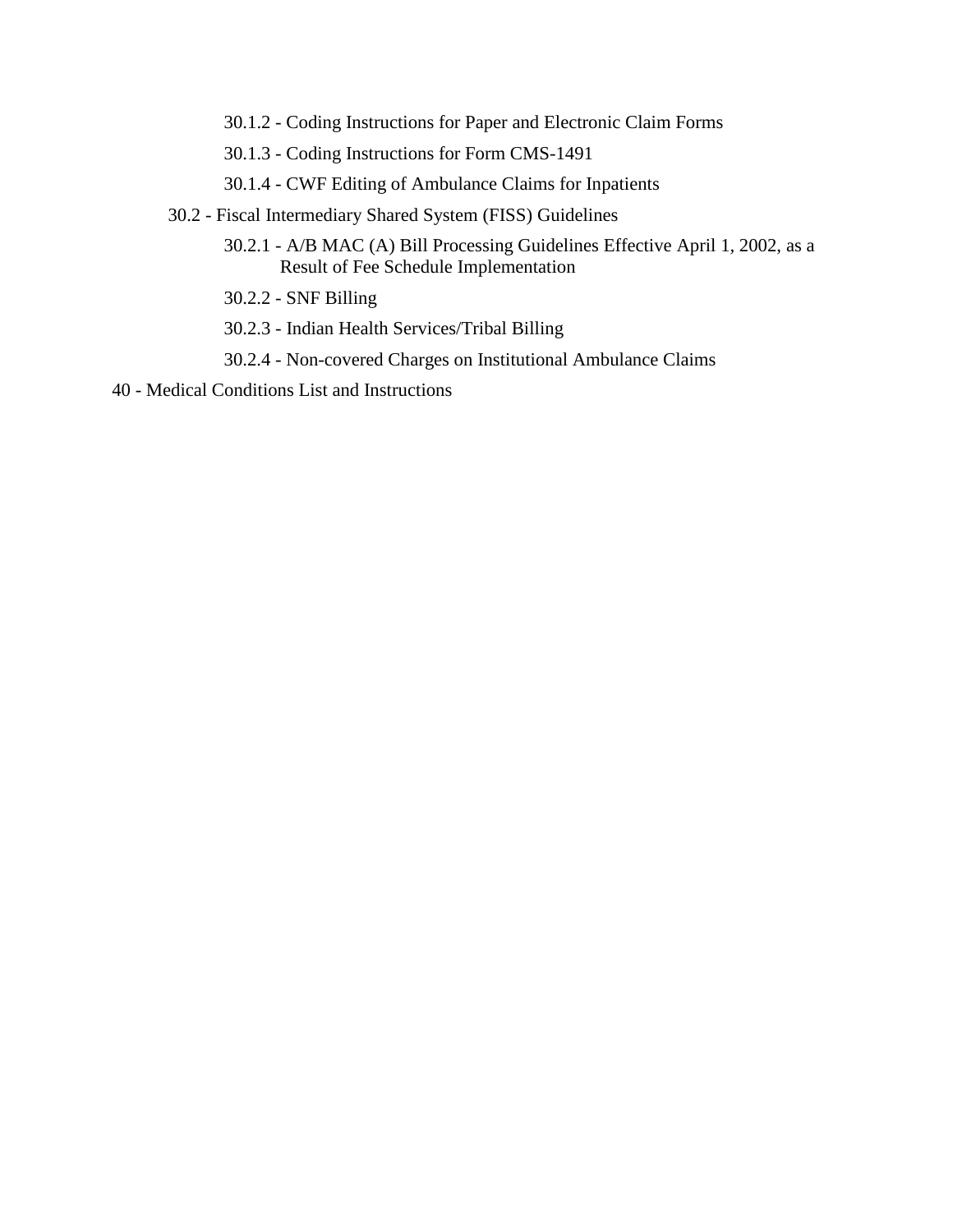# <span id="page-2-0"></span>**10 - Overview (Rev. 1696; Issued: 03-06-09; Effective/Implementation Date: 04-06-09)**

#### <span id="page-2-1"></span>**10.1 - Authorities (Rev. 1696; Issued: 03-06-09; Effective/Implementation Date: 04-06-09)**

# <span id="page-2-2"></span>**10.1.1 - Statutes and Regulations**

# **(Rev. 1696; Issued: 03-06-09; Effective/Implementation Date: 04-06-09)**

Section 1861(s) (7) of the Social Security Act (Act) establishes an ambulance service as a Medicare Part B service. Payment for ambulance services is addressed at §1834(l) of the Act. Coverage rules are addressed at 42 Code of Federal Regulations (CFR) §410.40. Additional rules, including rules regarding vehicular and staffing requirements, are specified at 42 CFR §410.41. Payment rules under the fee schedule established in 2002 are specified at 42 CFR Part 414, Subpart H (§414.601 et seq.). Payment rules for ambulances services furnished by a critical access hospital (CAH) or by an entity owned and operated by a CAH are specified at 42 CFR §413.70(b)(5). Other general Medicare provisions apply to ambulance services. See Title XVIII of the Act and 42 CFR Parts 400 to 429 to determine applicability.

# <span id="page-2-3"></span>**10.1.2 - Other References to Ambulance Related Policies in the CMS Internet Only Manuals (IOM)**

## **(Rev. 1696; Issued: 03-06-09; Effective/Implementation Date: 04-06-09)**

Coverage: Manual instructions regarding coverage of ambulance services, including specifications for vehicular and staffing requirements, are specified in the Internet-Only Manual (IOM), Pub. 100-02, Medicare Benefit Policy Manual, chapter 10.

Medical Review: Manual instructions regarding medical review for ambulance services are specified in the IOM, Pub.100-08, Medicare Program Integrity Manual, chapter 6.

Payment and Claims Processing: This chapter restates previously issued instructions to Medicare fee-for-service claim processing contractors for processing claims under the Part B ambulance fee schedule (FS). For historical reference, refer to [http://www.cms.gov/Medicare/Medicare-](http://www.cms.gov/Medicare/Medicare-Fee-for-Service-Payment/AmbulanceFeeSchedule/index.html)[Fee-for-Service-Payment/AmbulanceFeeSchedule/index.html](http://www.cms.gov/Medicare/Medicare-Fee-for-Service-Payment/AmbulanceFeeSchedule/index.html) on the CMS website to view the previous version of this chapter.

# <span id="page-2-4"></span>**10.2 - Summary of the Benefit (Rev. 1696; Issued: 03-06-09; Effective/Implementation Date: 04-06-09)**

Ambulance services are covered under Medicare Part B. However, a Part B payment for an ambulance service furnished to a Medicare beneficiary is available only if the following, fundamental conditions are met:

• Actual transportation of the beneficiary occurs.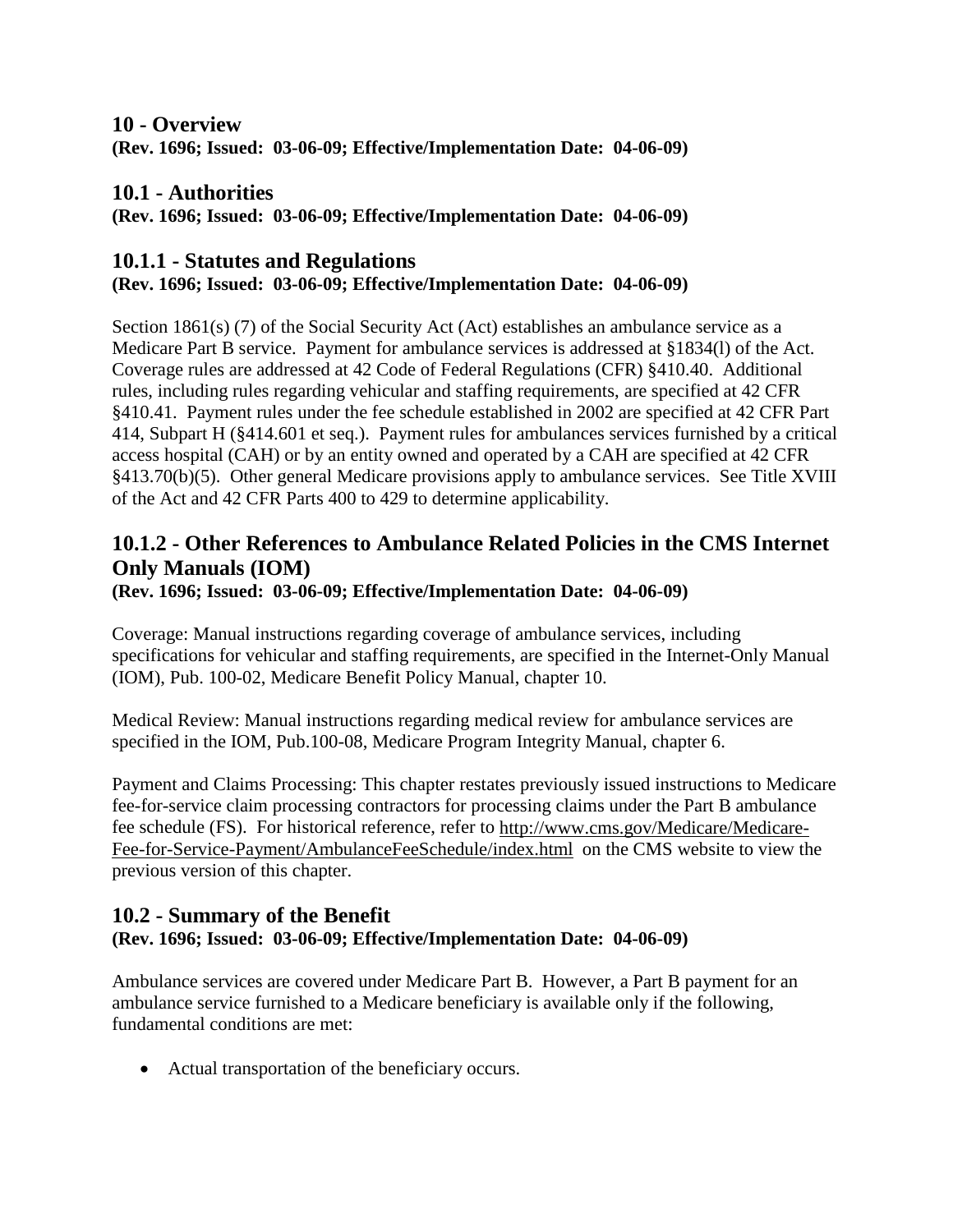- The beneficiary is transported to an appropriate destination.
- The transportation by ambulance must be medically necessary, i.e., the beneficiary's medical condition is such that other forms of transportation are medically contraindicated.
- The ambulance provider/supplier meets all applicable vehicle, staffing, billing, and reporting requirements.
- The transportation is not part of a Part A service.

Other requirements specified in this chapter or in the above-cited CMS Manuals may also apply to the provider/supplier or to a particular transport or billing.

## <span id="page-3-0"></span>**10.3 - Definitions**

# **(Rev. 3076, Issued: 09-24-14, Effective: Upon Implementation of ICD-10 ASC X12: 01-01- 12, Implementation: ICD-10: Upon Implementation of ICD-10 ASC X12: 09-16-14)**

Most of the definitions previously found in this chapter can now be found in IOM Pub. 100-02, Medicare Benefit Policy Manual, chapter 10 - Ambulance Services. Other definitions pertaining to payment and claims processing follow.

## A/B MAC (A)

Definition: For the purposes of this chapter only, the term refers to those contractors that process claims for institutionally-based ambulance providers billed on the ASC X12 837 institutional claim transaction or Form CMS-1450.

### $A/B$  MAC  $(B)$

Definition: For the purposes of this chapter only, the term refers to those contractors that process claims for ambulance suppliers billed on the ASC X12 837professional claim transaction or a CMS-1500 form.

### **Date of Service**

Definition: The date of service (DOS) of an ambulance service is the date that the loaded ambulance vehicle departs the point of pickup. In the case of a ground transport, if the beneficiary is pronounced dead after the vehicle is dispatched but before the (now deceased) beneficiary is loaded into the vehicle, the DOS is the date of the vehicle's dispatch. In the case of an air transport, if the beneficiary is pronounced dead after the aircraft takes off to pick up the beneficiary, the DOS is the date of the vehicle's takeoff.

### **Point of Pickup (POP)**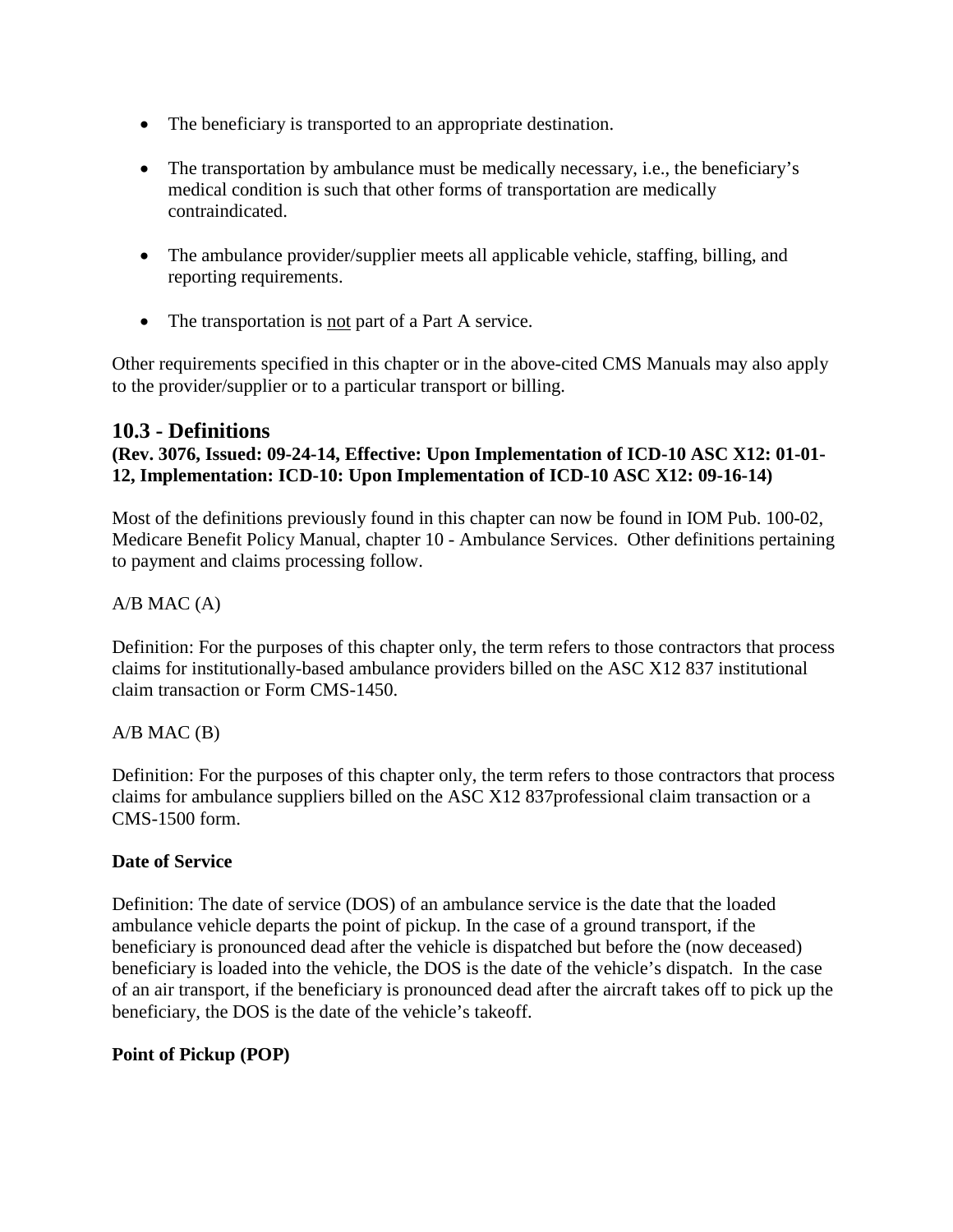Definition: Point of pickup is the location of the beneficiary at the time he or she is placed on board the ambulance.

Application: The ZIP Code of the POP must be reported on each claim for ambulance services so that the correct Geographic Adjustment Factor (GAF) and Rural Adjustment Factor (RAF) may be applied, as appropriate.

## **Provider**

Definition: For the purposes of this chapter only, the term "provider" is used to reference a hospital-based ambulance provider which is owned and/or operated by a hospital, critical access hospital, skilled nursing facility, comprehensive outpatient rehabilitation facility, home health agency, hospice program, or, for purposes of section  $1814(g)$  and section  $1835(e)$ , a fund.

## **Supplier**

Definition: For the purposes of this chapter, the term supplier is defined as any ambulance service that is not institutionally based. A supplier can be an independently owned and operated ambulance service company, a volunteer fire and/or ambulance company, a local government run firehouse based ambulance, etc., that provides Part B Medicare covered ambulance services and is enrolled as an independent ambulance supplier.

# <span id="page-4-0"></span>**10.4 - Additional Introductory Guidelines (Rev. 3481, Issued: 03-18-16. Effective: 06-20-16, Implementation: 06-20-16)**

Since April 1, 2002 (the beginning of the transition to the full implementation of the ambulance fee schedule), payment for a medically necessary ambulance service is based on the level of service provided, not on the vehicle used.

Ambulance services are separately reimbursable only under Part B. Once a beneficiary is admitted to a hospital, Critical Access Hospitals (CAH), or Skilled Nursing Facility (SNF), it may be necessary to transport the beneficiary to another hospital or other site temporarily for specialized care while the beneficiary maintains inpatient status with the original provider. This movement of the patient is considered "patient transportation" and is covered as an inpatient hospital or CAH service under Part A and as a SNF service when the SNF is furnishing it as a covered SNF service and Part A payment is made for that service. Because the service is covered and payable as a beneficiary transportation service under Part A, the service cannot be classified and paid for as an ambulance service under Part B. This includes intra-campus transfers between different departments of the same hospital, even where the departments are located in separate buildings. Such intra-campus transfers are not separately payable under the Part B ambulance benefit. Such costs are accounted for in the same manner as the costs of such a transfer within a single building. See IOM Pub. 100-02, Medicare Benefit Policy Manual, chapter 10 - Ambulance Services, section 10.3.3 - Separately Payable Ambulance Transport Under Part B Versus Patient Transportation that is Covered Under a Packaged Institutional Service for further details. Refer to IOM Pub. 100-04, Medicare Claims Processing Manual, chapter 3 - Inpatient Hospital Billing, section 10.5 - Hospital Inpatient Bundling for additional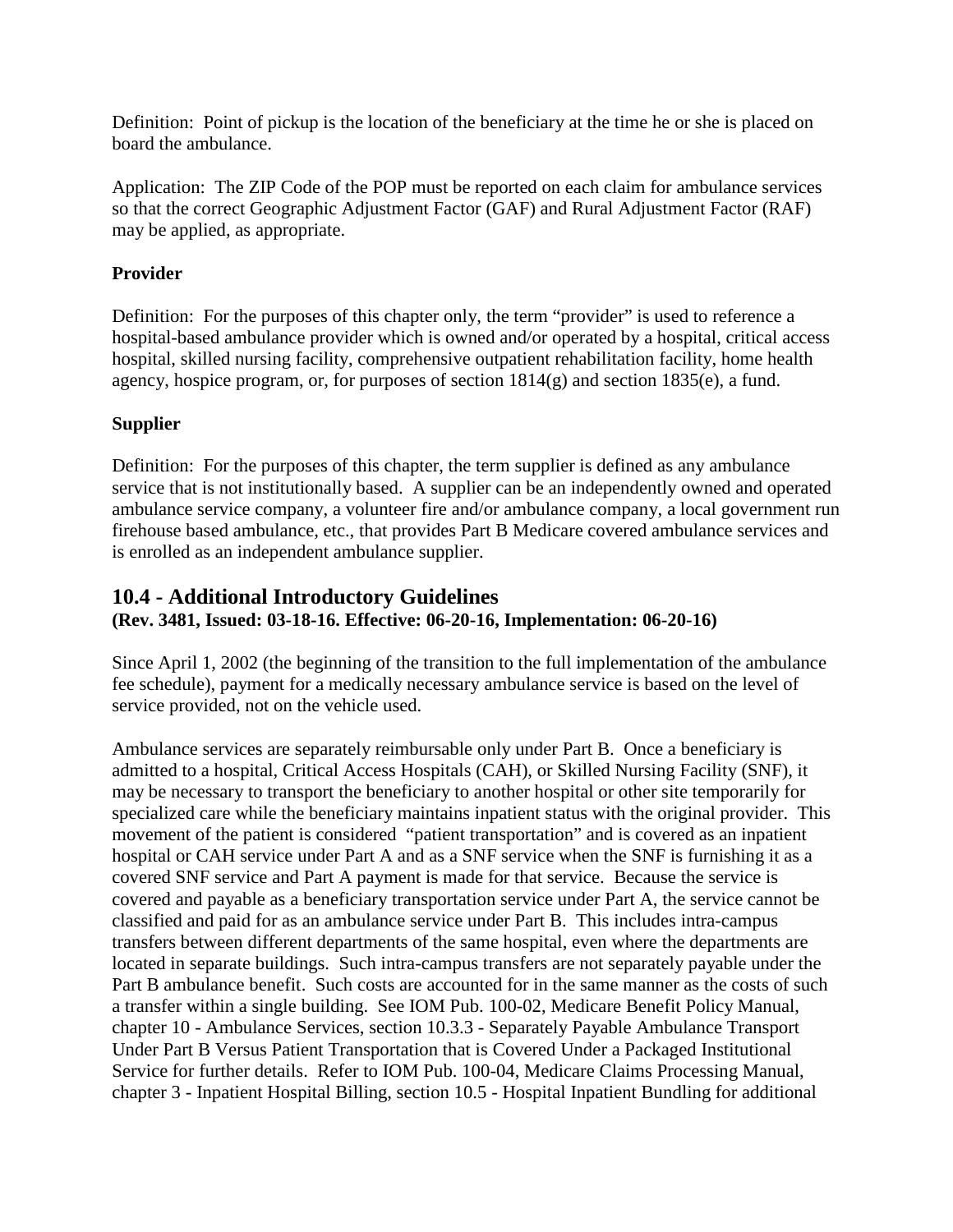information on hospital inpatient bundling of ambulance services. Refer to IOM Pub. 100-04, Medicare Claims Processing Manual, chapter 3 - Inpatient Hospital Billing for the definitions of an inpatient for the various inpatient facility types. All Prospective Payment Systems (PPS) have a different criteria for determining when ambulance services are payable (i.e., during an interrupted stay, on date of admission and date of discharge).

**NOTE:** The cost of oxygen and its administration in connection with and as part of the ambulance service is covered. Under the ambulance FS, oxygen and other items and services provided as part of the transport are included in the FS base payment rate and are NOT separately payable.

The A/B MAC (A) is responsible for the processing of claims for ambulance services furnished by a hospital based ambulance or for ambulance services provided by a supplier if provided under arrangements for an inpatient. The A/B MAC (B) is responsible for processing claims from suppliers; i.e., those entities that are not owned and operated by a provider. See section 10.2 below for further clarification of the definition of Providers and Suppliers of ambulance services.

Effective December 21, 2000, ambulance services furnished by a CAH or an entity that is owned and operated by a CAH are paid on a reasonable cost basis, but only if the CAH or entity is the only provider or supplier of ambulance services located within a 35-mile drive of such CAH or entity. Beginning February 24, 1999, ambulance transports to or from a non-hospital-based dialysis facility, origin and destination modifier "J," satisfy the program's origin and destination requirements for coverage.

Ambulance supplier services furnished under arrangements with a provider, e.g., hospital or SNF are typically not billed by the supplier to its A/B MAC (B), but are billed by the provider to its A/B MAC (A). The A/B MAC (A) is responsible for determining whether the conditions described below are met. In cases where all or part of the ambulance services are billed to the A/B MAC (B), the A/B MAC (B) has this responsibility, and the A/B MAC (A) shall contact the A/B MAC (B) to ascertain whether it has already determined if the crew and ambulance requirements are met. In such a situation, the A/B MAC (A) should accept the A/B MAC (B)'s determination without pursuing its own investigation.

Where a provider furnishes ambulance services under arrangements with a supplier of ambulance services, such services can be covered only if the supplier's vehicles and crew meet the certification requirements applicable for independent ambulance suppliers.

Effective January 1, 2006, items and services which include but are not limited to oxygen, drugs, extra attendants, supplies, EKG, and night differential are no longer paid separately for ambulance services. This occurred when CMS fully implemented the Ambulance Fee Schedule, and therefore, payment is based solely on the ambulance fee schedule.

Effective for claims on or after October 1, 2007, if ambulance claims submitted with a code(s) that is/are not separately billable the payment for the code(s) is included in the base rate.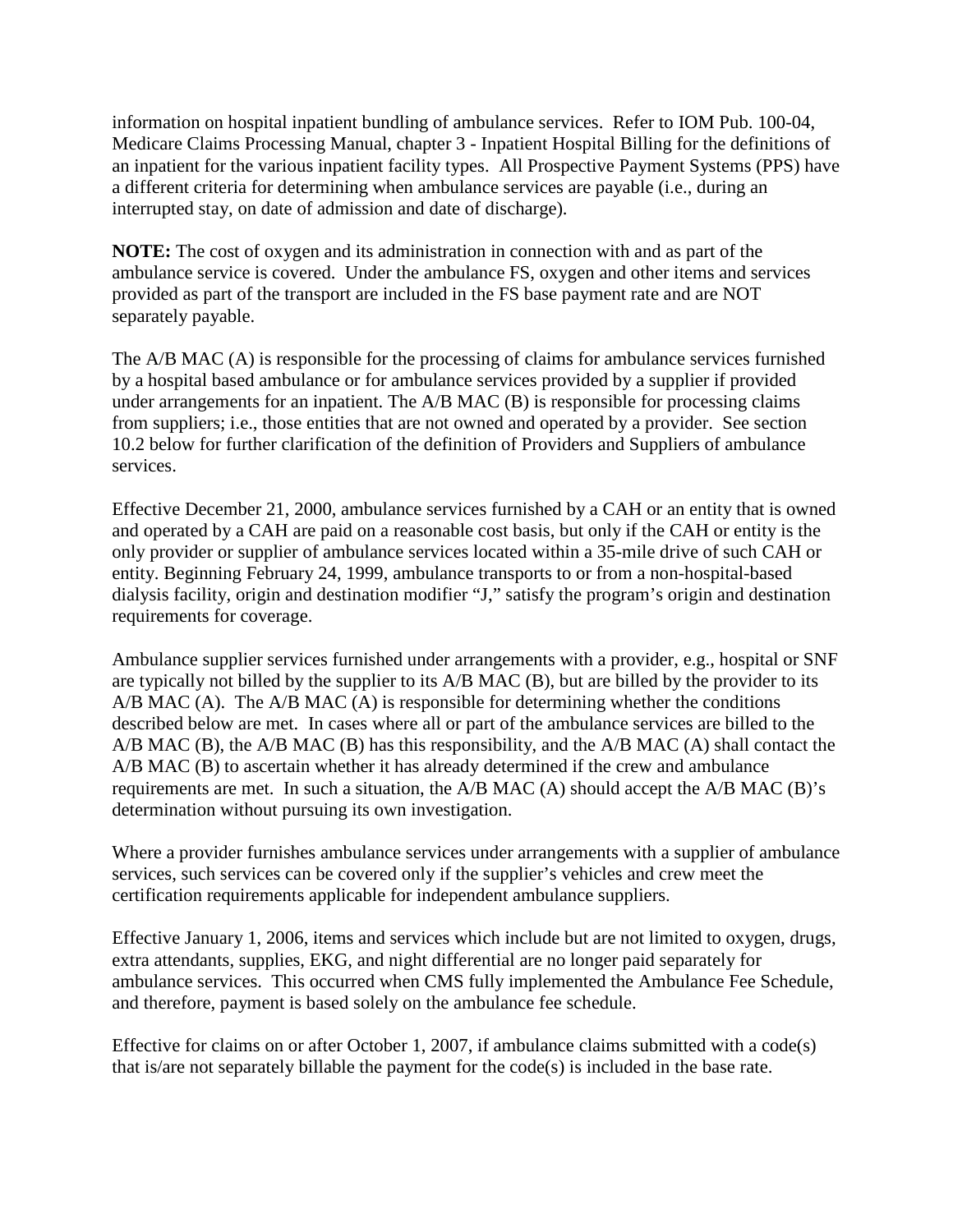Contractors shall use the following remittance advice messages and associated codes when rejecting/denying claims under this policy. This CARC/RARC combination is compliant with CAQH CORE Business Scenario Four.

Group Code: CO CARC: 97 RARC: N390 MSN: 1.6

This is true whether the primary transportation service is allowed or denied. When the service is denied, the services are not separately billable to the beneficiaries as they are already part of the base rate.

Payment for ambulance services may be made only on an assignment related basis.

Prospective payment systems, including the Ambulance Fee Schedule, are exempt from Inherent Reasonableness provisions.

## <span id="page-6-0"></span>**20 - Payment Rules (Rev. 1696; Issued: 03-06-09; Effective/Implementation Date: 04-06-09) B3-4115, 5116, PM AB-02-131**

Medicare covered ambulance services are paid based on the Medicare ambulance fee schedule.

The following subsections describe how contractors calculate the payment amount. Section 20.1 and its subsections describe how the payment amount is calculated for the fee schedule. The other subsections in §20 provide information on certain components of the payment amount (e.g., mileage) or specialized payment amounts (e.g., air ambulance).

### <span id="page-6-1"></span>**20.1 - Payment Under the Ambulance Fee Schedule (Rev. 1696; Issued: 03-06-09; Effective/Implementation Date: 04-06-09)**

# <span id="page-6-2"></span>**20.1.1 - General (Rev. 1696; Issued: 03-06-09; Effective/Implementation Date: 04-06-09)**

Payment under the fee schedule for ambulance services:

- Includes a base rate payment plus a separate payment for mileage;
- Covers both the transport of the beneficiary to the nearest appropriate facility and all items and services associated with such transport; and
- Does not include a separate payment for items and services furnished under the ambulance benefit.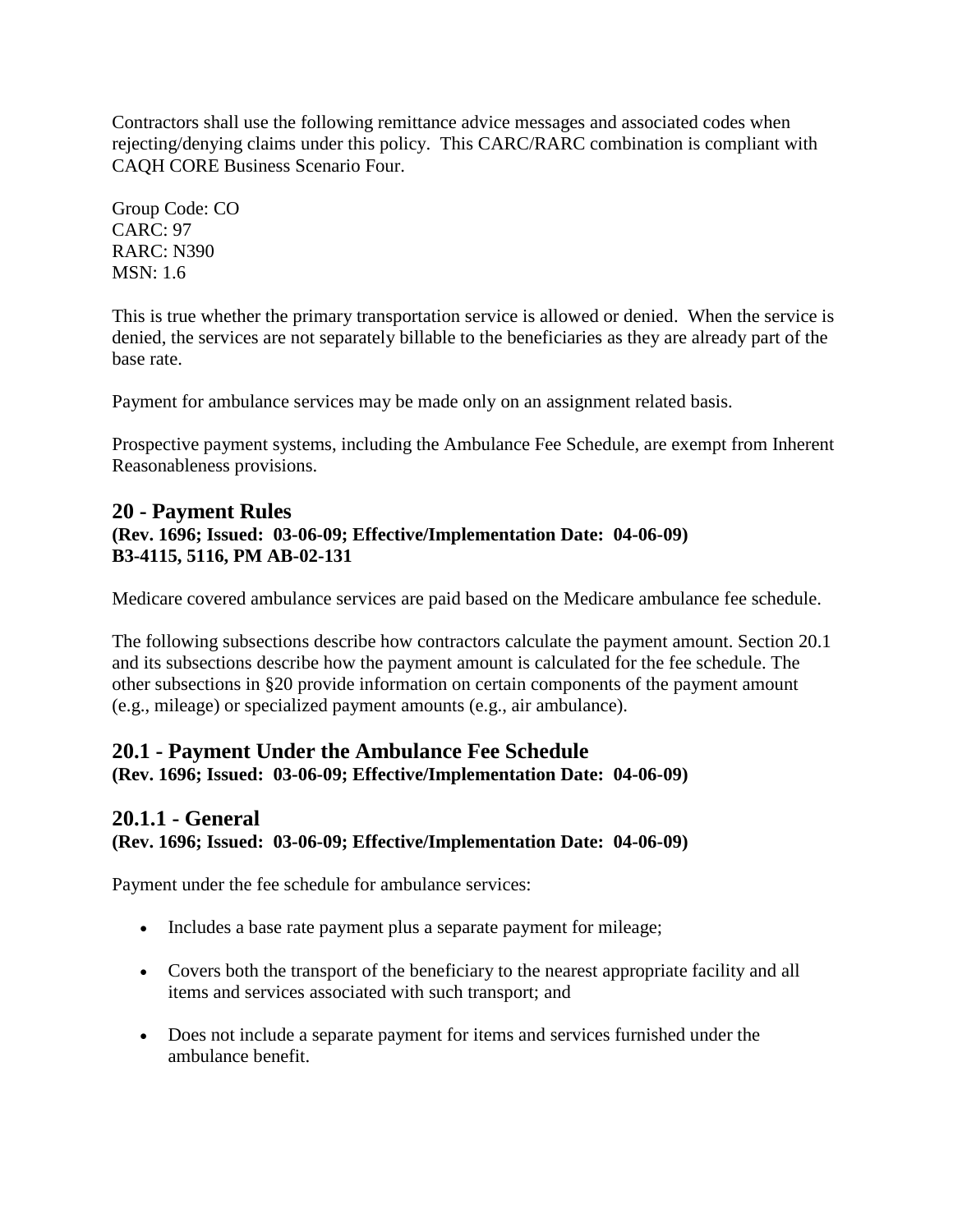Payment for items and services is included in the fee schedule payment. Such items and services include but are not limited to oxygen, drugs, extra attendants, and EKG testing (e.g., ancillary services) - but only when such items and services are both medically necessary and covered by Medicare under the ambulance benefit.

For additional information on the fee schedule, contractors may refer to the "Ambulance Services Center" on the CMS Web site at [http://www.cms.gov/Medicare/Medicare-Fee-for-](http://www.cms.gov/Medicare/Medicare-Fee-for-Service-Payment/AmbulanceFeeSchedule/index.html)[Service-Payment/AmbulanceFeeSchedule/index.html](http://www.cms.gov/Medicare/Medicare-Fee-for-Service-Payment/AmbulanceFeeSchedule/index.html)

# <span id="page-7-0"></span>**20.1.2 - Jurisdiction (Rev. 1696; Issued: 03-06-09; Effective/Implementation Date: 04-06-09)**

Claims jurisdiction for suppliers is considered to be where the ambulance vehicle is garaged or hangared. Claims jurisdiction for institutional based providers is based on the primary location of the institution.

# <span id="page-7-1"></span>**20.1.3 - Services Provided (Rev. 1696; Issued: 03-06-09; Effective/Implementation Date: 04-06-09) AB-03-106**

Payment is based on the level of service provided, not on the vehicle used. Occasionally, local jurisdictions require the dispatch of an ambulance that is above the level of service that ends up being provided to the Medicare beneficiary. In this, as in most instances, Medicare pays only for the level of service provided, and then only when the service provided is medically necessary.

# <span id="page-7-2"></span>**20.1.4 - Components of the Ambulance Fee Schedule (Rev. 2318, Issued: 10-13-11: Effective: 01-18-12, Implementation: 01-18-12)**

The mileage rates provided in this section are the base rates that are adjusted by the yearly ambulance inflation factor (AIF). The payment amount under the fee schedule is determined as follows:

• **For ground ambulance services**, the fee schedule amount includes:

1. A money amount that serves as a nationally uniform base rate, called a "conversion factor" (CF), for all ground ambulance services;

2. A relative value unit (RVU) assigned to each type of ground ambulance service;

3. A geographic adjustment factor (GAF) for each ambulance fee schedule locality area (geographic practice cost index (GPCI));

4. A nationally uniform loaded mileage rate;

5. An additional amount for certain mileage for a rural point-of-pickup; and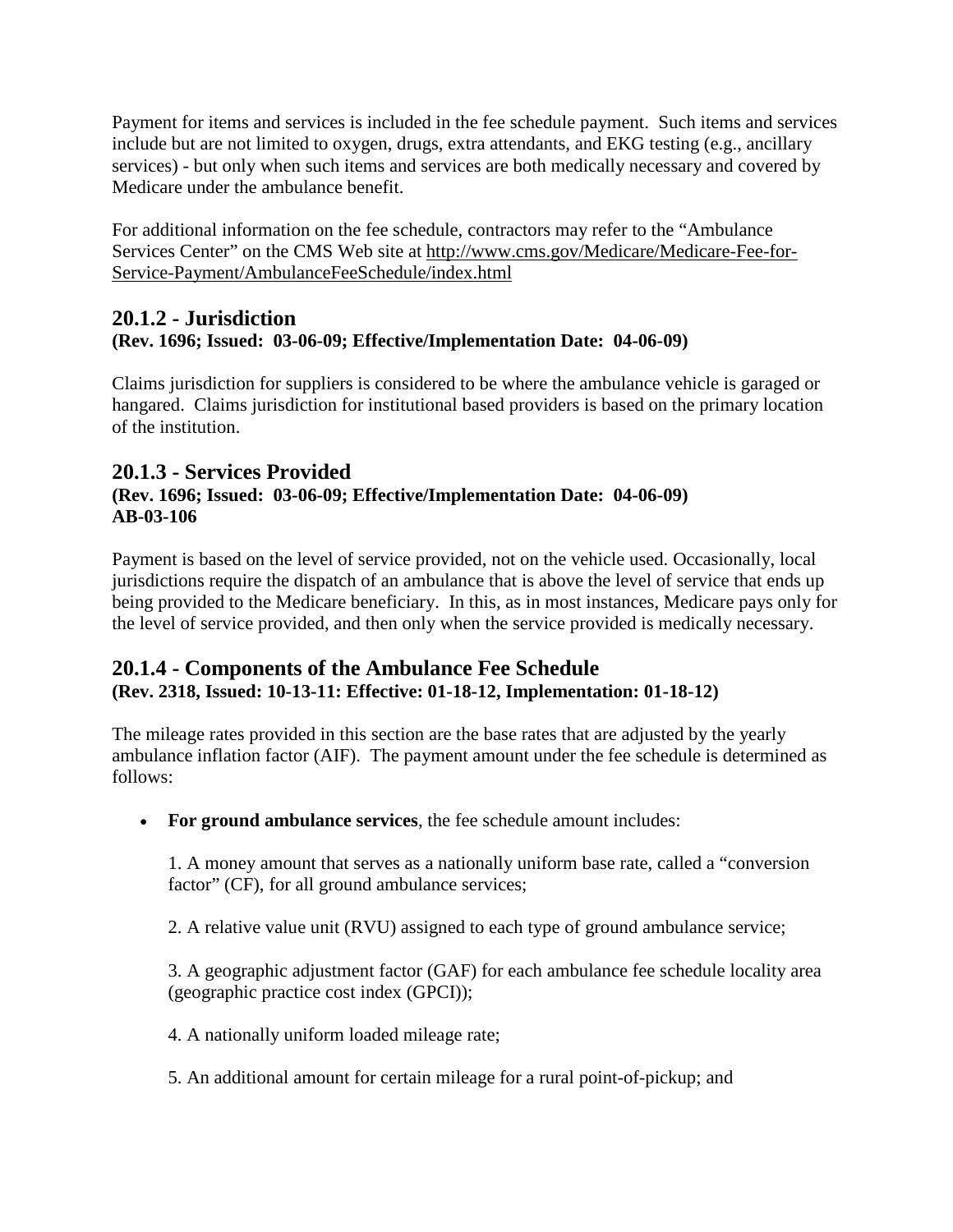6. For specified temporary periods, certain additional payment amounts as described in section 20.1.4A, below.

• **For air ambulance services**, the fee schedule amount includes:

1. A nationally uniform base rate for fixed wing and a nationally uniform base rate for rotary wing;

2. A geographic adjustment factor (GAF) for each ambulance fee schedule locality area (GPCI);

3. A nationally uniform loaded mileage rate for each type of air service; and

4. A rural adjustment to the base rate and mileage for services furnished for a rural pointof-pickup.

### **A. Ground Ambulance Services**

#### **1. Conversion Factor**

The conversion factor (CF) is a money amount used to develop a base rate for each category of ground ambulance service. The CF is updated annually by the ambulance inflation factor and for other reasons as necessary.

#### **2. Relative Value Units**

Relative value units (RVUs) set a numeric value for ambulance services relative to the value of a base level ambulance service. Since there are marked differences in resources necessary to furnish the various levels of ground ambulance services, different levels of payment are appropriate for the various levels of service. The different payment amounts are based on level of service. An RVU expresses the constant multiplier for a particular type of service (including, where appropriate, an emergency response). An RVU of 1.00 is assigned to the BLS of ground service, e.g., BLS has an RVU of 1; higher RVU values are assigned to the other types of ground ambulance services, which require more service than BLS.

The RVUs are as follows:

| <b>Service Level</b>   | <b>RVU</b> |
|------------------------|------------|
| <b>BLS</b>             | 1.00       |
| <b>BLS</b> - Emergency | 1.60       |
| ALS <sub>1</sub>       | 1.20       |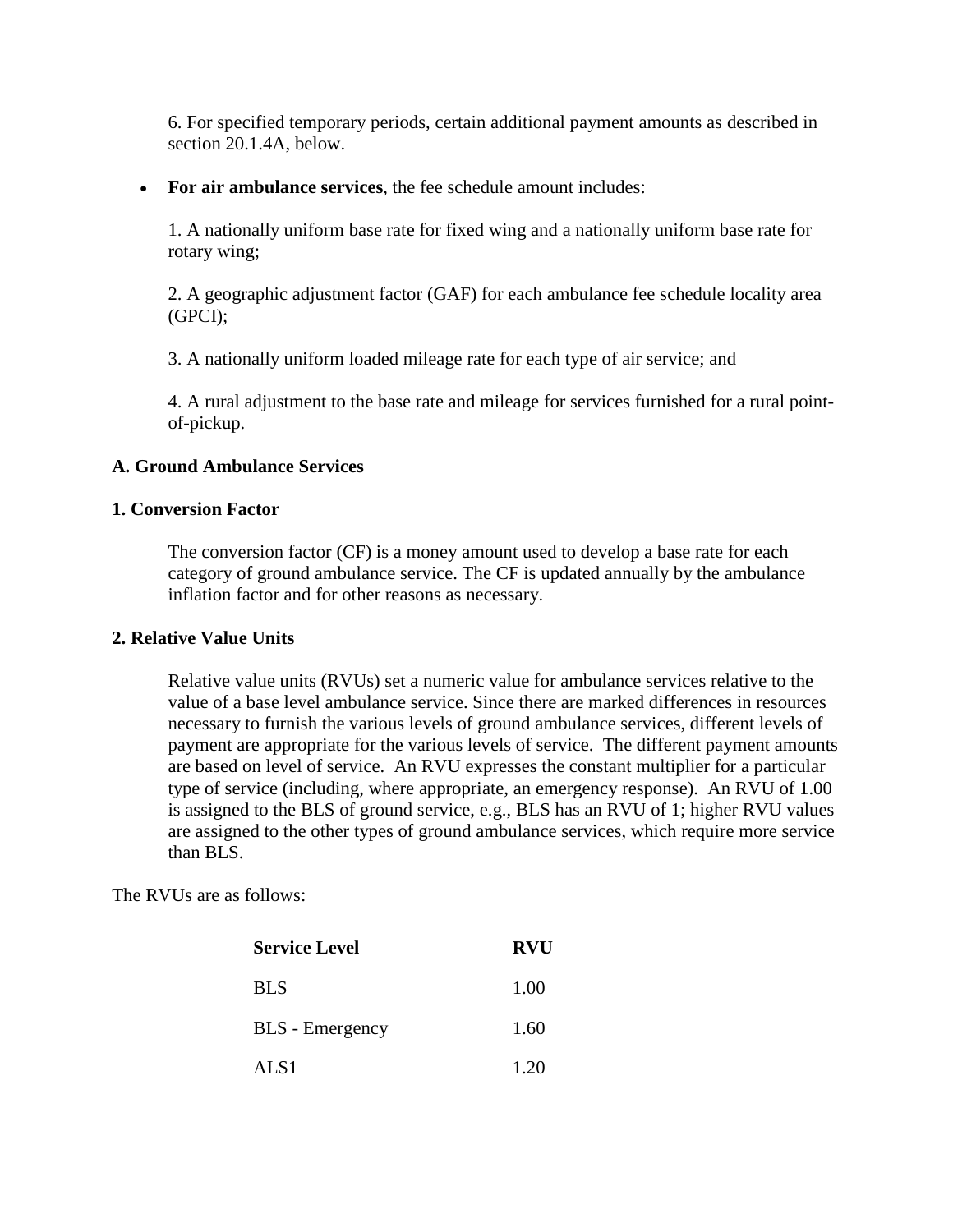| <b>Service Level</b> | <b>RVU</b> |
|----------------------|------------|
| ALS1-Emergency       | 1.90       |
| ALS <sub>2</sub>     | 2.75       |
| <b>SCT</b>           | 3.25       |
| PI                   | 1.75       |

### **3. Geographic Adjustment Factor (GAF)**

The GAF is one of two factors intended to address regional differences in the cost of furnishing ambulance services. The GAF for the ambulance FS uses the non-facility practice expense (PE) of the geographic practice cost index (GPCI) of the Medicare physician fee schedule to adjust payment to account for regional differences. Thus, the geographic areas applicable to the ambulance FS are the same as those used for the physician fee schedule.

The location where the beneficiary was put into the ambulance (POP) establishes which GPCI applies. For multiple vehicle transports, each leg of the transport is separately evaluated for the applicable GPCI. Thus, for the second (or any subsequent) leg of a transport, the POP establishes the applicable GPCI for that portion of the ambulance transport.

For ground ambulance services, the applicable GPCI is multiplied by 70 percent of the base rate. Again, the base rate for each category of ground ambulance services is the CF multiplied by the applicable RVU. The GPCI is not applied to the ground mileage rate.

### **4. Mileage**

In the context of all payment instructions, the term "mileage" refers to loaded mileage. The ambulance FS provides a separate payment amount for mileage. The mileage rate per statute mile applies for all types of ground ambulance services, except Paramedic Intercept, and is provided to all Medicare contractors electronically by CMS as part of the ambulance FS. Providers and suppliers must report all medically necessary mileage, including the mileage subject to a rural adjustment, in a single line item.

### **5. Adjustment for Certain Ground Mileage for Rural Points of Pickup (POP)**

The payment rate is greater for certain mileage where the POP is in a rural area to account for the higher costs per ambulance trip that are typical of rural operations where fewer trips are made in any given period.

If the POP is a rural ZIP Code, the following calculations should be used to determine the rural adjustment portion of the payment allowance. For loaded miles 1-17, the rural adjustment for ground mileage is 1.5 times the rural mileage allowance.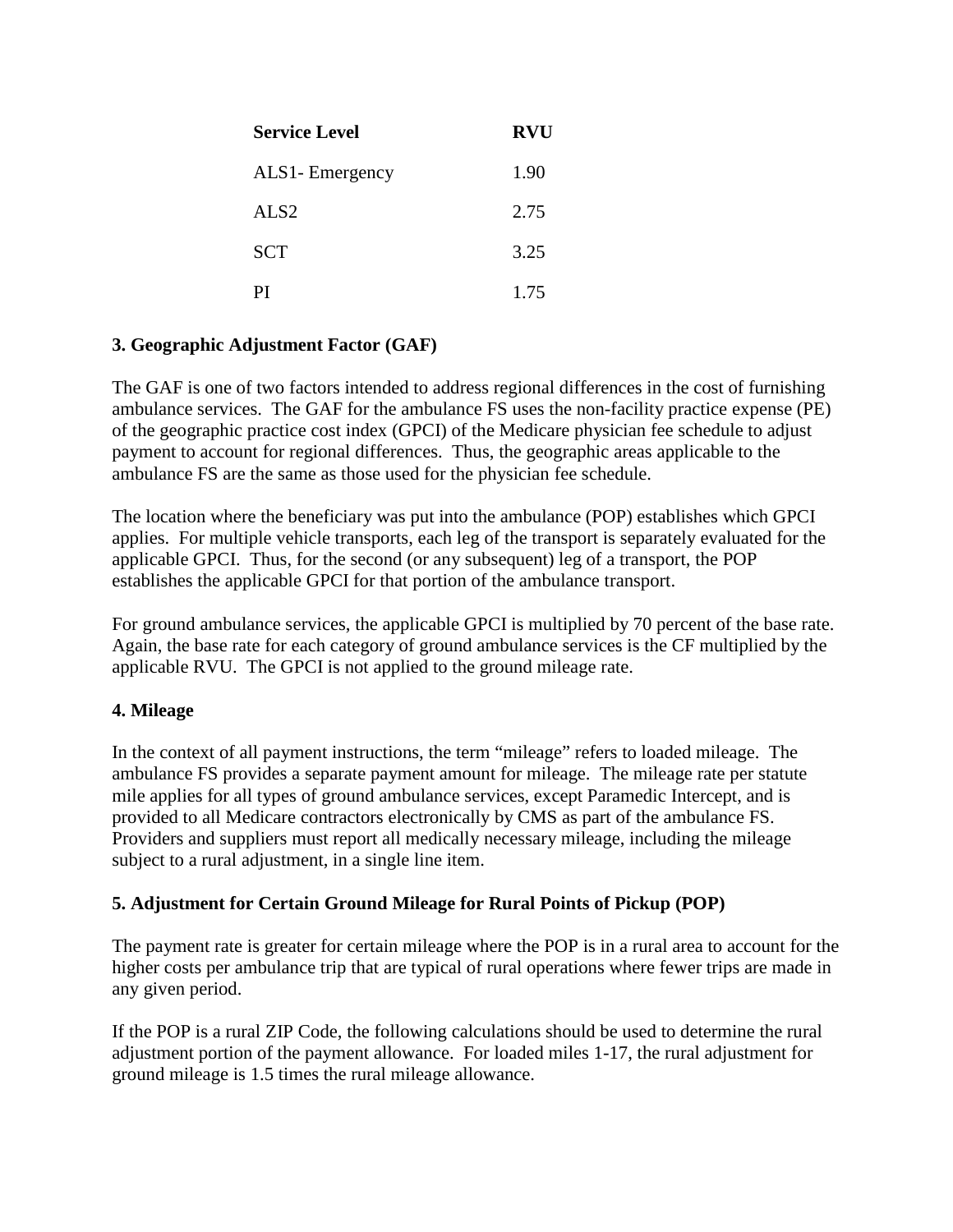For services furnished during the period July 1, 2004 through December 31, 2008, a 25 percent increase is applied to the appropriate ambulance FS mileage rate to each mile of a transport (both urban and rural POP) that exceeds 50 miles (i.e., mile 51 and greater).

| <b>Service</b>                                      | <b>Dates of Service</b> | <b>Bonus</b> | <b>Calculation</b>                          |
|-----------------------------------------------------|-------------------------|--------------|---------------------------------------------|
| Loaded miles 1-17,<br><b>Rural POP</b>              | Beginning $4/1/02$      | 50%          | FS Rural mileage *<br>1.5                   |
| Loaded miles 18-<br>50, Rural POP                   | $4/1/02 - 12/31/03$     | 25%          | FS Rural mileage *<br>1.25                  |
| All loaded miles<br>(Urban or Rural)<br>POP $) 51+$ | $7/1/04 - 12/31/08$     | 25%          | <b>FS Urban or Rural</b><br>mileage $*1.25$ |

The following chart summarizes the above information:

The POP, as identified by ZIP Code, establishes whether a rural adjustment applies to a particular service. Each leg of a multi-leg transport is separately evaluated for a rural adjustment application. Thus, for the second (or any subsequent) leg of a transport, the ZIP Code of the POP establishes whether a rural adjustment applies to such second (or subsequent) transport.

For the purpose of all categories of ground ambulance services except paramedic intercept, a rural area is defined as a U.S. Postal Service (USPS) ZIP Code that is located, in whole or in part, outside of either a Metropolitan Statistical Area (MSA) or in New England, a New England County Metropolitan Area (NECMA), or is an area wholly within an MSA or NECMA that has been identified as rural under the "Goldsmith modification." (The Goldsmith modification establishes an operational definition of rural areas within large counties that contain one or more metropolitan areas. The Goldsmith areas are so isolated by distance or physical features that they are more rural than urban in character and lack easy geographic access to health services.)

For Paramedic Intercept, an area is a rural area if:

- It is designated as a rural area by any law or regulation of a State;
- It is located outside of an MSA or NECMA; or
- It is located in a rural census tract of an MSA as determined under the most recent Goldsmith modification.

See IOM Pub. 100-02, Medicare Benefit Policy Manual, chapter 10 - Ambulance Services, section 30.1.1 - Ground Ambulance Services for coverage requirements for the Paramedic Intercept benefit. Presently, only the State of New York meets these requirements.

Although a transport with a POP located in a rural area is subject to a rural adjustment for mileage, Medicare still pays the lesser of the billed charge or the applicable FS amount for mileage. Thus, when rural mileage is involved, the contractor compares the calculated FS rural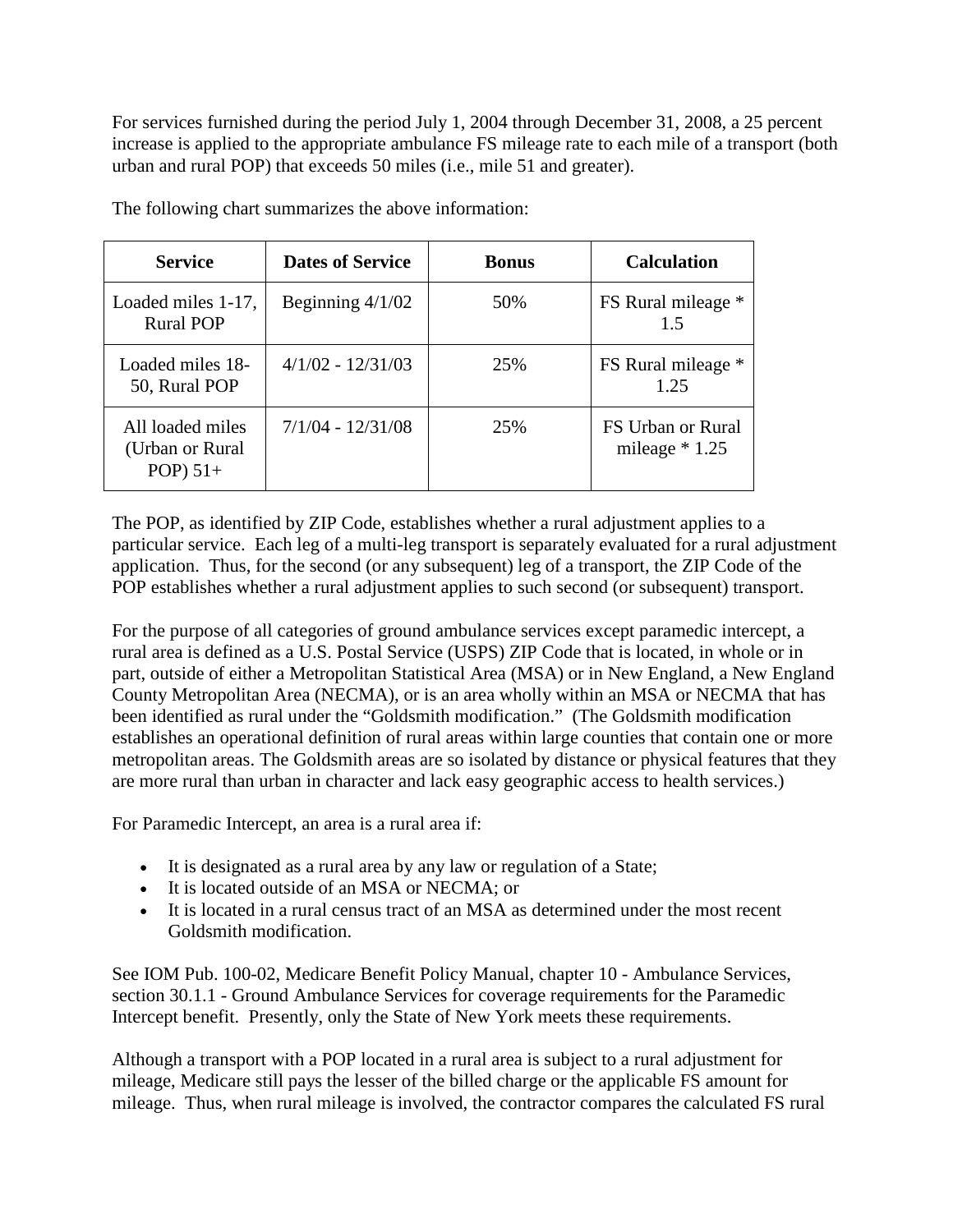mileage payment rate to the provider's/supplier's actual charge for mileage and pays the lesser amount.

The CMS furnishes the ambulance FS files to claims processing contractors electronically. A version of the Ambulance Fee Schedule is also posted to the CMS website [\(http://www.cms.gov/Medicare/Medicare-Fee-for-Service-](http://www.cms.gov/Medicare/Medicare-Fee-for-Service-Payment/AmbulanceFeeSchedule/afspuf.html)

[Payment/AmbulanceFeeSchedule/afspuf.html](http://www.cms.gov/Medicare/Medicare-Fee-for-Service-Payment/AmbulanceFeeSchedule/afspuf.html) ) for public consumption. To clarify whether a particular ZIP Code is rural or urban, please refer to the most recent version of the Medicare supplied ZIP Code file.

## **6. Regional Ambulance FS Payment Rate Floor for Ground Ambulance Transports**

For services furnished during the period July 1, 2004 through December 31, 2009, the base rate portion of the payment under the ambulance FS for ground ambulance transports is subject to a minimum amount. This minimum amount depends upon the area of the country in which the service is furnished. The country is divided into 9 census divisions and each of the census divisions has a regional FS that is constructed using the same methodology as the national FS. Where the regional FS is greater than the national FS, the base rates for ground ambulance transports are determined by a blend of the national rate and the regional rate in accordance with the following schedule:

| Year                   | <b>National FS</b><br>Percentage | <b>Regional FS</b><br>Percentage |
|------------------------|----------------------------------|----------------------------------|
| $7/1/04 - 12/31/04$    | 20%                              | 80%                              |
| CY 2005                | 40%                              | 60%                              |
| CY 2006                | 60%                              | 40%                              |
| CY 2007 - CY 2009      | 80%                              | 20%                              |
| CY 2010 and thereafter | 100%                             | 0%                               |

Where the regional FS is not greater than the national FS, there is no blending and only the national FS applies. Note that this provision affects only the FS portion of the blended transition payment rate. This floor amount is calculated by CMS centrally and is incorporated into the FS amount that appears in the FS file maintained by CMS and downloaded by CMS contractors. There is no calculation to be done by the MAC in order to implement this provision.

### **7. Adjustments for FS Payment Rate for Certain Rural Ground Ambulance Transports**

For services furnished during the period July 1, 2004 through December 31, 2010, the base rate portion of the payment under the FS for ground ambulance transports furnished in certain rural areas is increased by a percentage amount determined by CMS. Section 3105 (c) and 10311 (c) of the Affordable Care Act amended section 1834 (1) (13) (A) of the Act to extend this rural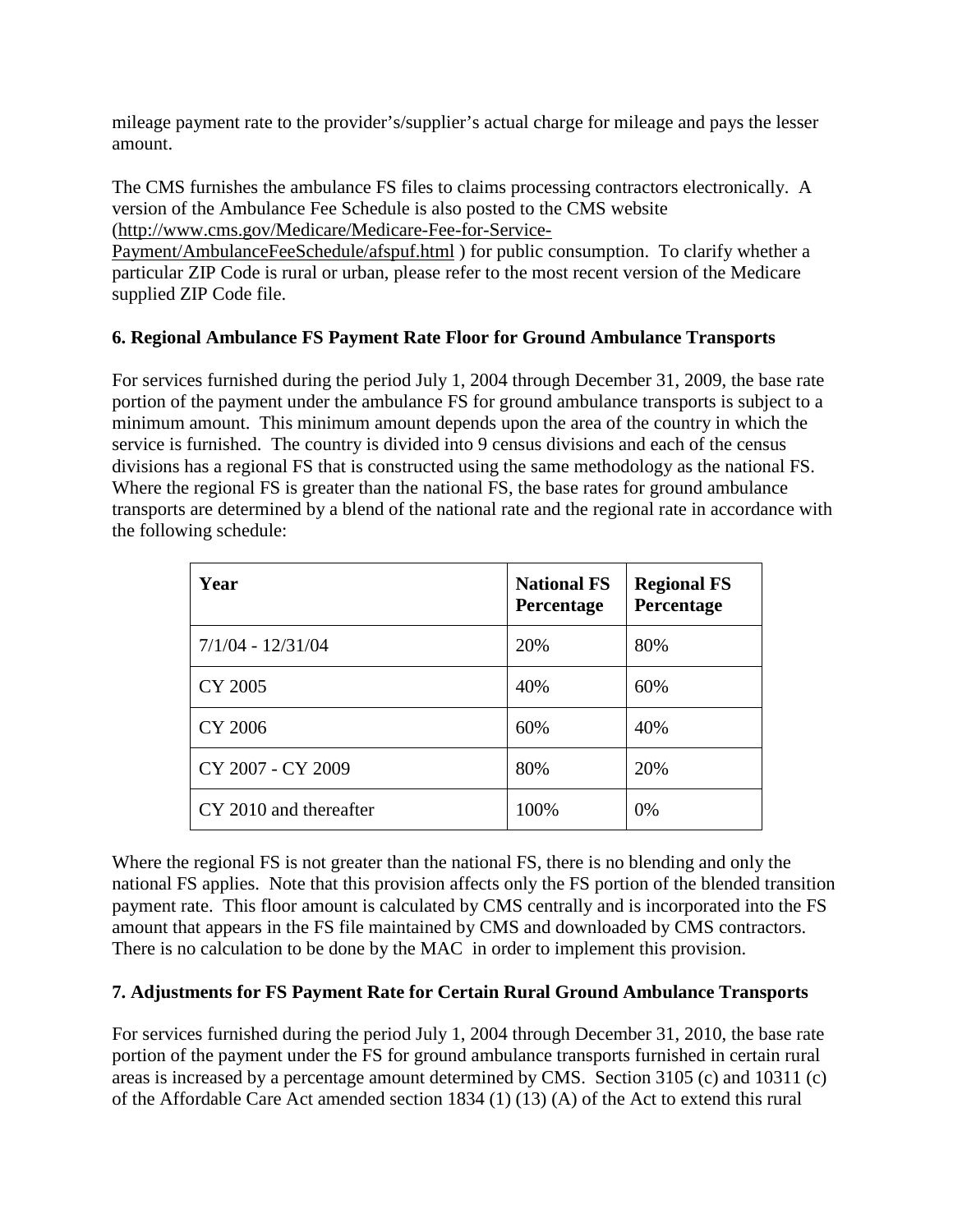bonus for an additional year through December 31, 2010. This increase applies if the POP is in a rural county (or Goldsmith area) that is comprised by the lowest quartile by population of all such rural areas arrayed by population density. CMS will determine this bonus amount and the designated POP rural ZIP Codes in which the bonus applies. Beginning on July 1, 2004, rural areas qualifying for the additional bonus amount will be identified with a "B" indicator on the national ZIP Code file. Contractors must apply the additional rural bonus amount as a multiplier to the base rate portion of the FS payment for all ground transports originating in the designated POP ZIP Codes.

Subsequently, section of 106 (c) of the MMEA again amended section 1843 (l) (13) (A) of the Act to extend the rural bonus an additional year, through December 31, 2011.

### **8. Adjustments for FS Payment Rates for Ground Ambulance Transports**

The payment rates under the FS for ground ambulance transports (both the fee schedule base rates and the mileage amounts) are increased for services furnished during the period July 1, 2004 through December 31, 2006 as well as July 1, 2008 through December 31, 2010. For ground ambulance transport services furnished where the POP is urban, the rates are increased by 1 percent for claims with dates of service July 1, 2004 through December 31, 2006 in accordance with Section 414 of the Medicare Modernization Act (MMA) of 2004 and by 2 percent for claims with dates of service July 1, 2008 through December 31, 2010 in accordance with Section 146(a) of the Medicare Improvements for Patients and Providers Act of 2008 and Sections 3105(a) and 10311(a) of the Patient Protection and Affordable Care Act (ACA) of 2010. For ground ambulance transport services furnished where the POP is rural, the rates are increased by 2 percent for claims with dates of service July 1, 2004 through December 31, 2006 in accordance with Section 414 of the Medicare Modernization Act (MMA) of 2004 and by 3 percent for claims with dates of service July 1, 2008 through December 31, 2010 in accordance with Section 146(a) of the Medicare Improvements for Patients and Providers Act of 2008 and Sections 3105(a) and 10311(a) of the Patient Protection and Affordable Care Act (ACA) of 2010. Subsequently, section 106 (a) of the Medicare and Medicaid Extenders Act of 2010 (MMEA) again amended section 1834 (1) (12) (A) of the Act to extend the payment increases for an additional year, through December 31, 2011. These amounts are incorporated into the fee schedule amounts that appear in the Ambulance FS file maintained by CMS and downloaded by CMS contractors. There is no calculation to be done by the MAC in order to implement this provision.

The following chart summarizes the Medicare Prescription Drug, Improvement, and Modernization Act (MMA) of 2003 payment changes for ground ambulance services that became effective on July 1, 2004 as well as the Medicare Improvement for Patients and Providers Act (MIPPA) of 2008 changes that became effective July 1, 2008 and were extended by the Patient Protection and Affordable Care Act of 2010 and the Medicare and Medicaid Extenders Act of 2010 (MMEA).

Summary Chart of Additional Payments for Ground Ambulance Services Provided by MMA, MIPPA and MMEA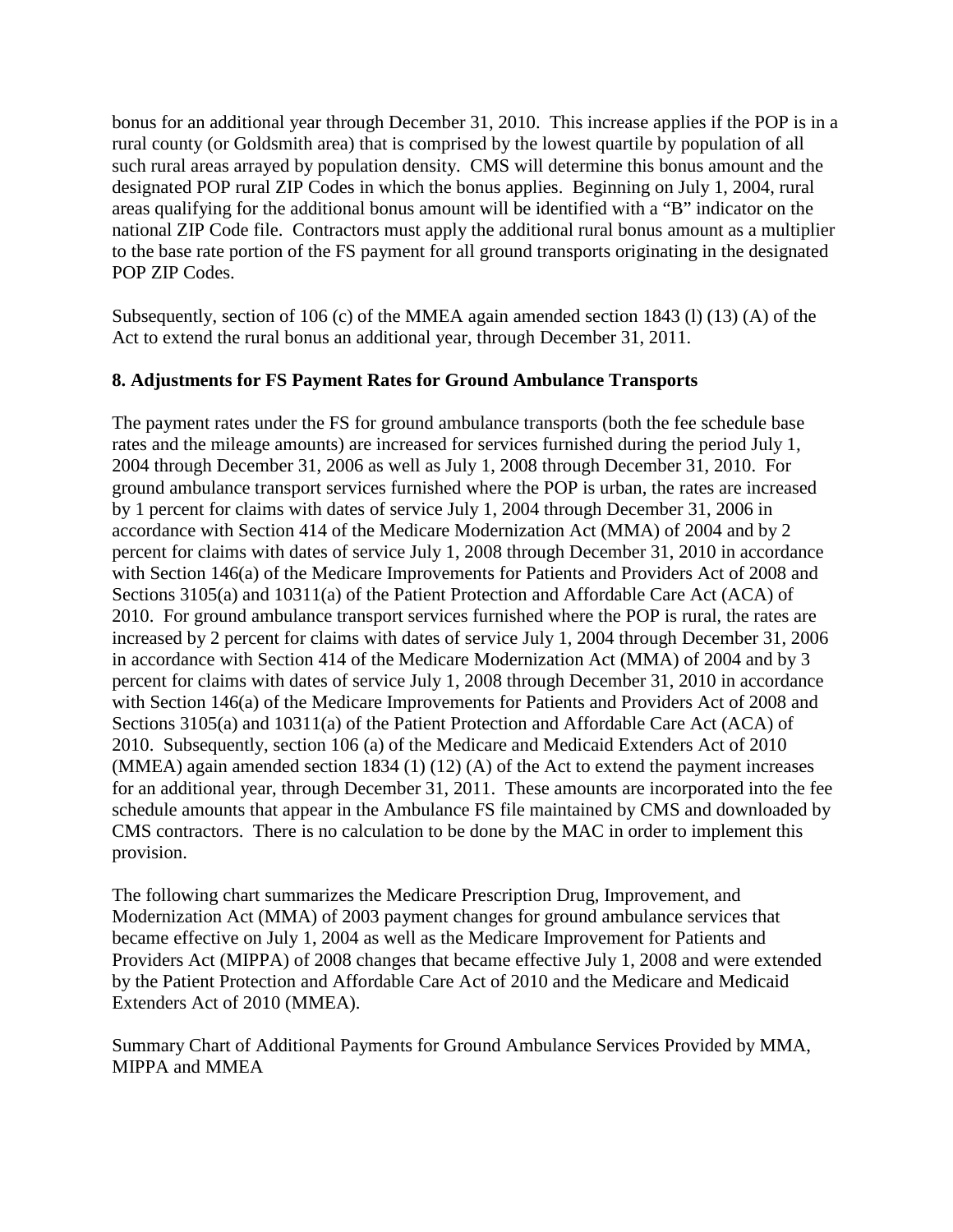| <b>Service</b>                                  | <b>Effective Dates</b> | <b>Payment</b><br>Increase* |
|-------------------------------------------------|------------------------|-----------------------------|
| All rural miles                                 | $7/1/04 - 12/31/06$    | 2%                          |
| All rural miles                                 | 7/1/08 - 12/31/11      | 3%                          |
| Rural miles $51+$                               | $7/1/04 - 12/31/08$    | $25\%$ **                   |
| All urban miles                                 | $7/1/04 - 12/31/06$    | 1%                          |
| All urban miles                                 | $7/1/08 - 12/31/11$    | 2%                          |
| Urban miles $51+$                               | $7/1/04 - 12/31/08$    | $25\%$ **                   |
| All rural base rates                            | $7/1/04 - 12/31/06$    | 2%                          |
| All rural base rates                            | $7/1/08 - 12/31/11$    | 3%                          |
| Rural base rates (lowest quartile)              | $7/1/04 - 12/31/11$    | $22.6 \%$ **                |
| All urban base rates                            | $7/1/04 - 12/31/06$    | $1\%$                       |
| All urban base rates                            | $7/1/08 - 12/31/11$    | 2%                          |
| All base rates (regional fee<br>schedule blend) | 7/1/04 - 12/31/09      | Floor                       |

**NOTES: \*** All payments are percentage increases and all are cumulative.

**\*\***Contractor systems perform this calculation. All other increases are incorporated into the CMS Medicare Ambulance FS file.

### **B. Air Ambulance Services**

#### **1. Base Rates**

Each type of air ambulance service has a base rate. There is no conversion factor (CF) applicable to air ambulance services.

#### **2. Geographic Adjustment Factor (GAF)**

The GAF, as described above for ground ambulance services, is also used for air ambulance services. However, for air ambulance services, the applicable GPCI is applied to 50 percent of each of the base rates (fixed and rotary wing).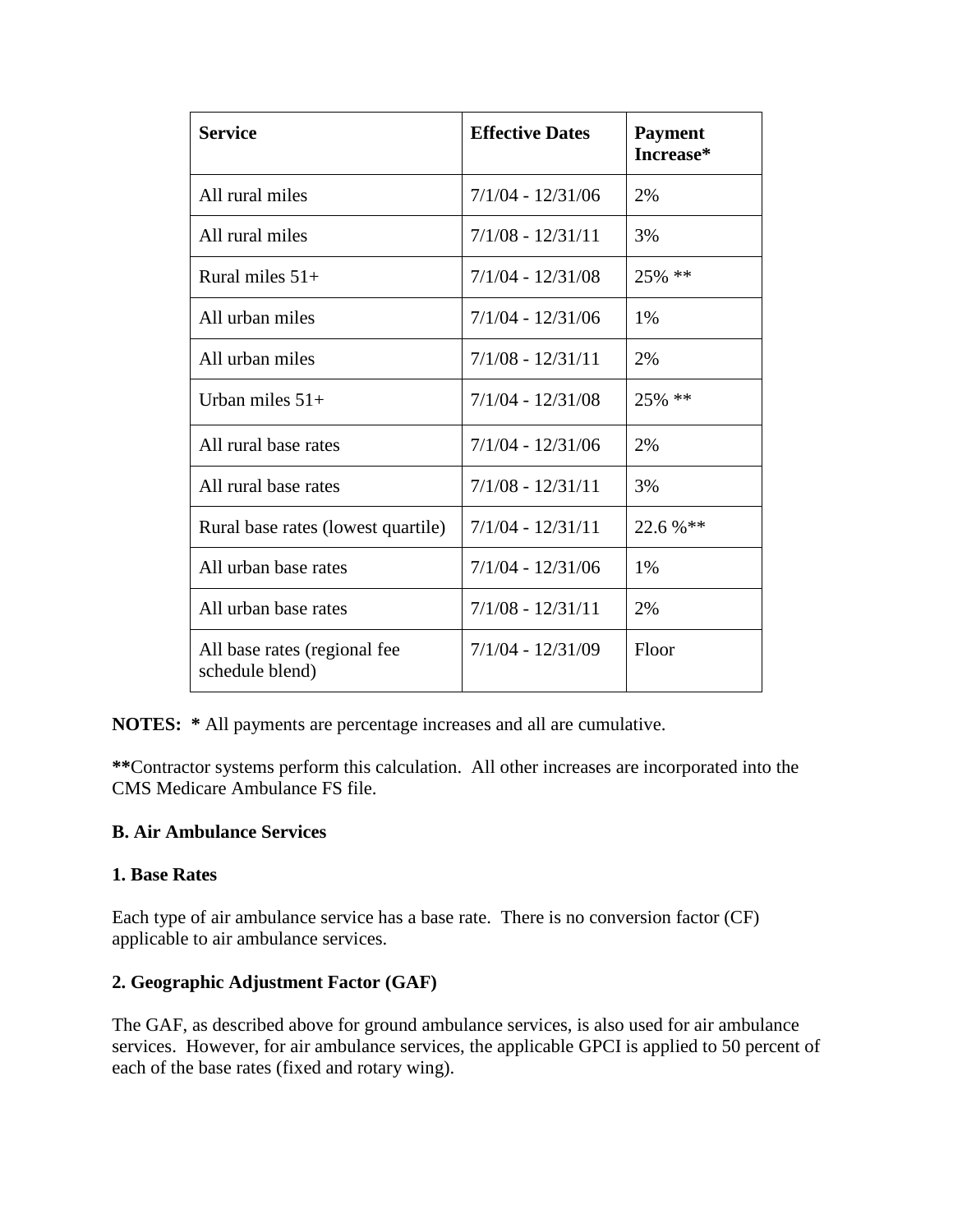### **3. Mileage**

The FS for air ambulance services provides a separate payment for mileage.

### **4. Adjustment for Services Furnished in Rural Areas**

The payment rates for air ambulance services where the POP is in a rural area are greater than in an urban area. For air ambulance services (fixed or rotary wing), the rural adjustment is an increase of 50 percent to the unadjusted FS amount, e.g., the applicable air service base rate multiplied by the GAF plus the mileage amount or, in other words, 1.5 times both the applicable air service base rate and the total mileage amount.

The basis for a rural adjustment for air ambulance services is determined in the same manner as for ground services. That is, whether the POP is within a rural ZIP Code as described above for ground services.

# <span id="page-14-0"></span>**20.1.5 - ZIP Code Determines Fee Schedule Amounts (Rev. 3481, Issued: 03-18-16. Effective: 06-20-16, Implementation: 06-20-16)**

The POP determines the basis for payment under the FS, and the POP is reported by its 5-digit ZIP Code. Thus, the ZIP Code of the POP determines both the applicable GPCI and whether a rural adjustment applies. If the ambulance transport required a second or subsequent leg, then the ZIP Code of the POP of the second or subsequent leg determines both the applicable GPCI for such leg and whether a rural adjustment applies to such leg. Accordingly, the ZIP Code of the POP must be reported on every claim to determine both the correct GPCI and, if applicable, any rural adjustment. Part B contractors must report the POP ZIP Code, at the line item level, to CWF when they report all other ambulance claim information. CWF must report the POP ZIP Code to the national claims history file, along with the rest of the ambulance claims record.

### **A. No ZIP Code**

In areas without an apparent ZIP Code, it is the provider's/supplier's responsibility to confirm that the POP does not have a ZIP Code that has been assigned by the USPS. If the provider/supplier has made a good-faith effort to confirm that no ZIP Code for the POP exists, it may use the ZIP Code nearest to the POP.

Providers and suppliers should document their confirmation with the USPS, or other authoritative source, that the POP does not have an assigned ZIP Code and annotate the claim to indicate that a surrogate ZIP Code has been used (e.g., "Surrogate ZIP Code; POP in No-ZIP"). Providers and suppliers should maintain this documentation and provide it to their contractor upon request.

Contractors must request additional documentation from providers/suppliers when a claim submitted using a surrogate ZIP Code does not contain sufficient information to determine that the ZIP Code does not exist for the POP. They must investigate and report any claims submitted with an inappropriate and/or falsified surrogate ZIP Code.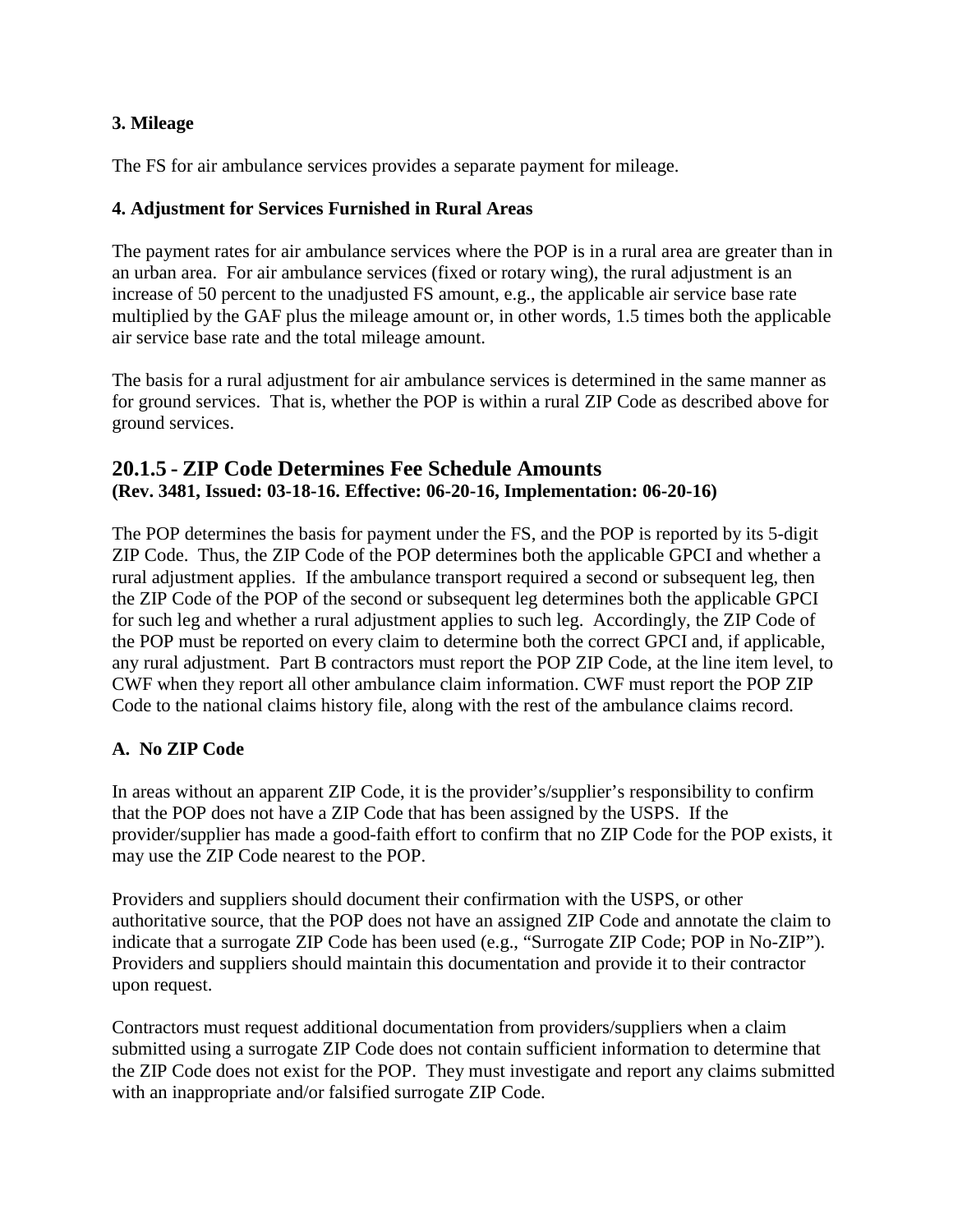If the ZIP Code entered on the claim is not in the CMS-supplied ZIP Code File, manually verify the ZIP Code to identify a potential coding error on the claim or a new ZIP Code established by the U.S. Postal Service (USPS). ZIP Code information may be found at the USPS Web site at [http://www.usps.com/,](http://www.usps.com/) or other commercially available sources of ZIP Code information may be consulted.

- If this process validates the ZIP Code, the claim may be processed. All such ZIP Codes are to be considered urban ZIP Codes until CMS determines that the code should be designated as rural, unless the contractor exercises its discretion to designate the ZIP Code as rural. (See Section §20.1.5.B – New ZIP Codes)
- If this process does not validate the ZIP Code, the claim must be rejected as unprocessable.

The contractor shall use the following remittance advice messages and associated codes when rejecting/denying claims under this policy. This CARC/RARC combination is compliant with CAQH CORE Business Scenario Two

Group Code: CO CARC: 16 RARC: N53 MSN: N/A

### **B. New ZIP Codes**

New ZIP Codes are considered urban until CMS determines that the ZIP Code is located in a rural area. Thus, until a ZIP Code is added to the Medicare ZIP Code file with a rural designation, it will be considered an urban ZIP Code. However, despite the default designation of new ZIP Codes as urban, contractors have discretion to determine that a new ZIP Code is rural until designated otherwise. If the contractor designates a new ZIP Code as rural, and CMS later changes the designation to urban, then the contractor, as well as any provider or supplier paid for mileage or for air services with a rural adjustment, will be held harmless for this adjustment.

Providers and suppliers should annotate claims using a new ZIP Code with a remark to that effect. Providers and suppliers should maintain documentation of the new ZIP Code and provide it to their contractor upon request.

If the provider or supplier believes that a new ZIP Code that the contractor has designated as urban should be designated as rural (under the standard established by the Medicare FS regulation), it may request an adjustment from the A/B MAC (A) or appeal the determination with the A/B/MAC (B), as applicable, in accordance with standard procedures.

When processing a claim with a POP ZIP Code that is not on the Medicare ZIP Code file, contractors must search the USPS Web site at [http://www.usps.com/,](http://www.usps.com/) other governmental Web sites, and commercial Web sites, to validate the new ZIP Code. (The Census Bureau Web site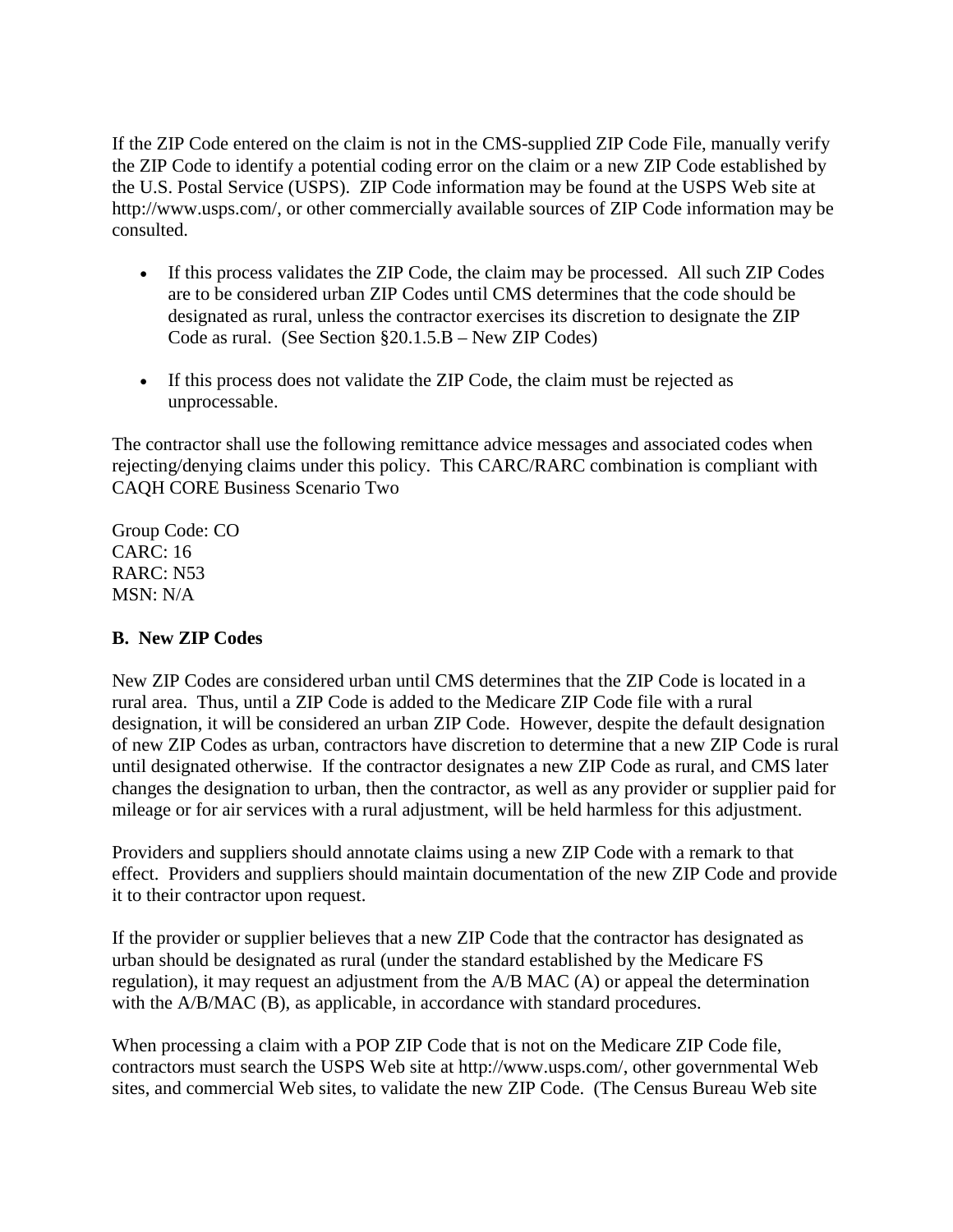located at<http://www.census.gov/> contains a list of valid ZIP Codes.) If the ZIP Code cannot be validated using the USPS Web site or other authoritative source such as the Census Bureau Web site, reject the claim as unprocessable.

## **C. Inaccurate ZIP Codes**

If providers and suppliers knowingly and willfully report a surrogate ZIP Code because they do not know the proper ZIP Code, they may be engaging in abusive and/or potentially fraudulent billing. Furthermore, a provider or supplier that specifies a surrogate rural ZIP Code on a claim when not appropriate to do so for the purpose of receiving a higher payment than would have been paid otherwise, may be committing abuse and/or potential fraud.

# **D. Claims Outside of the U.S.**

The following policy applies to claims outside of the U.S.:

- Ground transports with pickup and drop off points within Canada or Mexico will be paid at the fee associated with the U.S. ZIP Code that is closest to the POP;
- For water transport from the territorial waters of the U.S., the fee associated with the U.S. port of entry ZIP Code will be paid;
- Ground transports with pickup within Canada or Mexico to the U.S. will be paid at the fee associated with the U.S. ZIP Code at the point of entry; and
- Fees associated with the U.S. border port of entry ZIP Codes will be paid for air transport from areas outside the U.S. to the U.S. for covered claims.

As discussed more fully below, CMS will provide contractors with a file of ZIP Codes that will map to the appropriate geographic location and, where appropriate, with a rural designation identified with the letter "R" or "B." Urban ZIP Codes are identified with a blank in this position.

# <span id="page-16-0"></span>**20.1.5.1 - CMS Supplied National ZIP Code File and National Ambulance Fee Schedule File**

**(Rev. 2703, Issued: 05-10-13, Effective: 10-01-13, Implementation: 10-07-13)**

CMS will provide each contractor with two files: a national ZIP Code file and a national Ambulance FS file.

**A.** The national ZIP5 Code file is a file of 5-digit USPS ZIP Codes that will map each ZIP Code to the appropriate FS locality. Every 2 months, CMS obtains an updated listing of ZIP Codes from the USPS. On the basis of the updated USPS file, CMS updates the Medicare ZIP Code file and makes it available to contractors.

The following is a record layout of the ZIP5 file effective January 1, 2009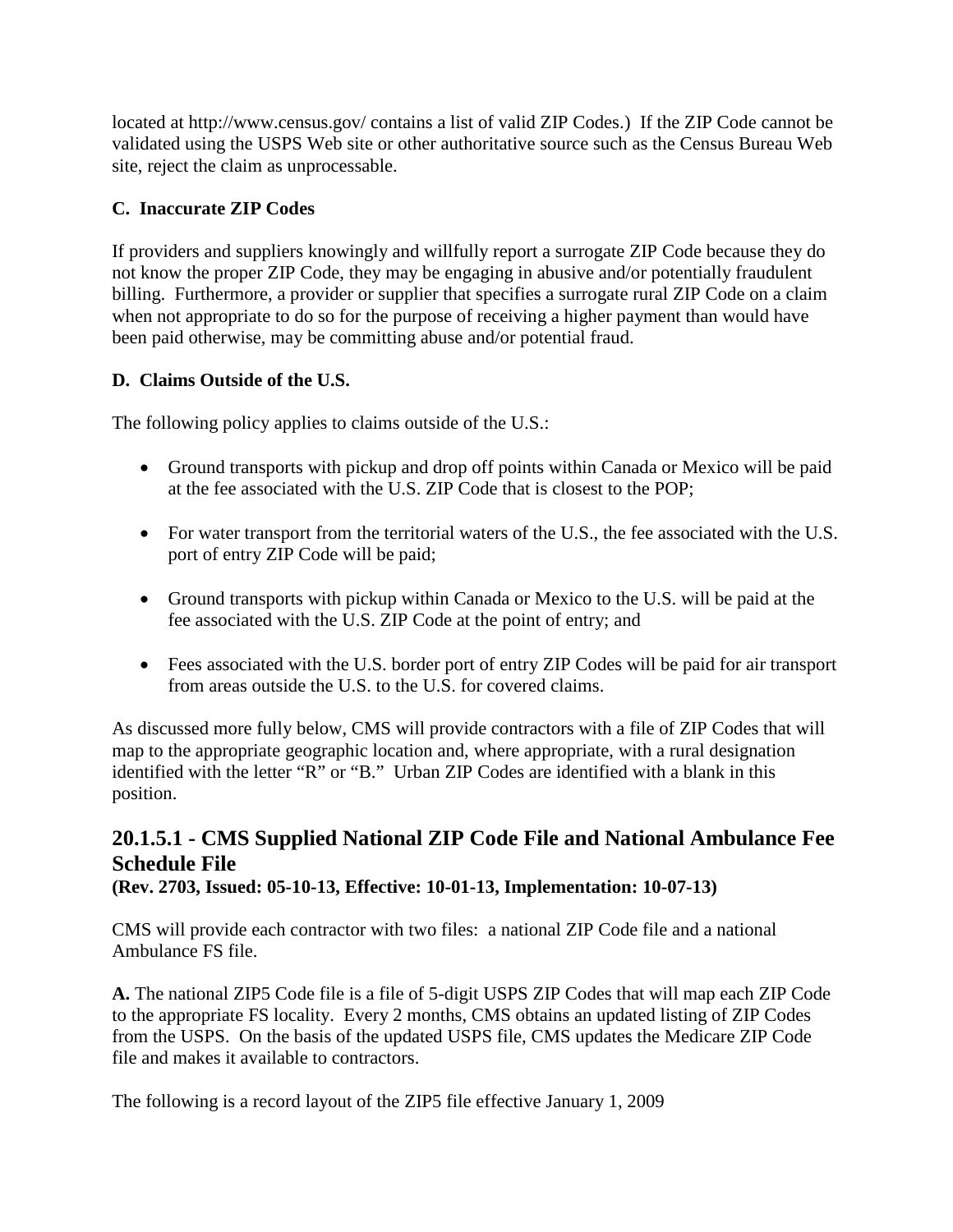| <b>Field Name</b>      | <b>Position</b> | Format | <b>COBOL</b>          |
|------------------------|-----------------|--------|-----------------------|
|                        |                 |        | <b>Description</b>    |
| <b>State</b>           | $1-2$           | X(02)  | Alpha State Code      |
| <b>ZIP</b> Code        | $3 - 7$         | X(05)  | Postal ZIP Code       |
| $A/B$ MAC $(B)$        | $8 - 12$        | X(05)  | $A/B$ MAC $(B)$       |
|                        |                 |        | Number                |
| Pricing Locality       | $13 - 14$       | X(02)  | Pricing Locality      |
| <b>Rural Indicator</b> | 15              | X(01)  | Effective $1/1/07$    |
|                        |                 |        | $Blank = urban$ ,     |
|                        |                 |        | R=rural, B=super      |
|                        |                 |        | rural                 |
| Beneficiary Lab CB     | $16-17$         | X(02)  | Lab competitive bid   |
| Locality               |                 |        | locality;             |
|                        |                 |        | $Z1 = CBA1$           |
|                        |                 |        | $Z2 = CBA2$           |
|                        |                 |        | $Z9=Nota$             |
|                        |                 |        | demonstration         |
|                        |                 |        | locality              |
| Rural Indicator 2      | 18              | X(01)  | What was effective    |
|                        |                 |        | 12/1/06               |
|                        |                 |        | Blank=urban,          |
|                        |                 |        | R=rural, B=super      |
|                        |                 |        | rural                 |
| Filler                 | $19-20$         | X(02)  |                       |
| Plus Four Flag         | 21              | X(01)  | $0 = no +4$ extension |
|                        |                 |        | $1 = +4$ extension    |
| Filler                 | $22 - 75$       | X(54)  |                       |
| Year/Quarter           | 76-80           | X(05)  | <b>YYYYQ</b>          |

**NOTE:** Effective October 1, 2007, claims for ambulance services will continue to be submitted and priced using 5-digit ZIP Codes. Contractors will not need to make use of the ZIP9 file for ambulance claims.

Beginning in 2009, contractors shall maintain separate ZIP Code files for each year which will be updated on a quarterly basis. Claims shall be processed using the correct ZIP Code file based on the date of service submitted on the claim.

A ZIP Code located in a rural area will be identified with either a letter "R" or a letter "B." Some ZIP Codes will be designated as rural due to the Rural Urban Commuting Area (RUCA) Score even though the ZIP Code may be located, in whole or in part, within an MSA or Core Based Statistical Area (CBSA).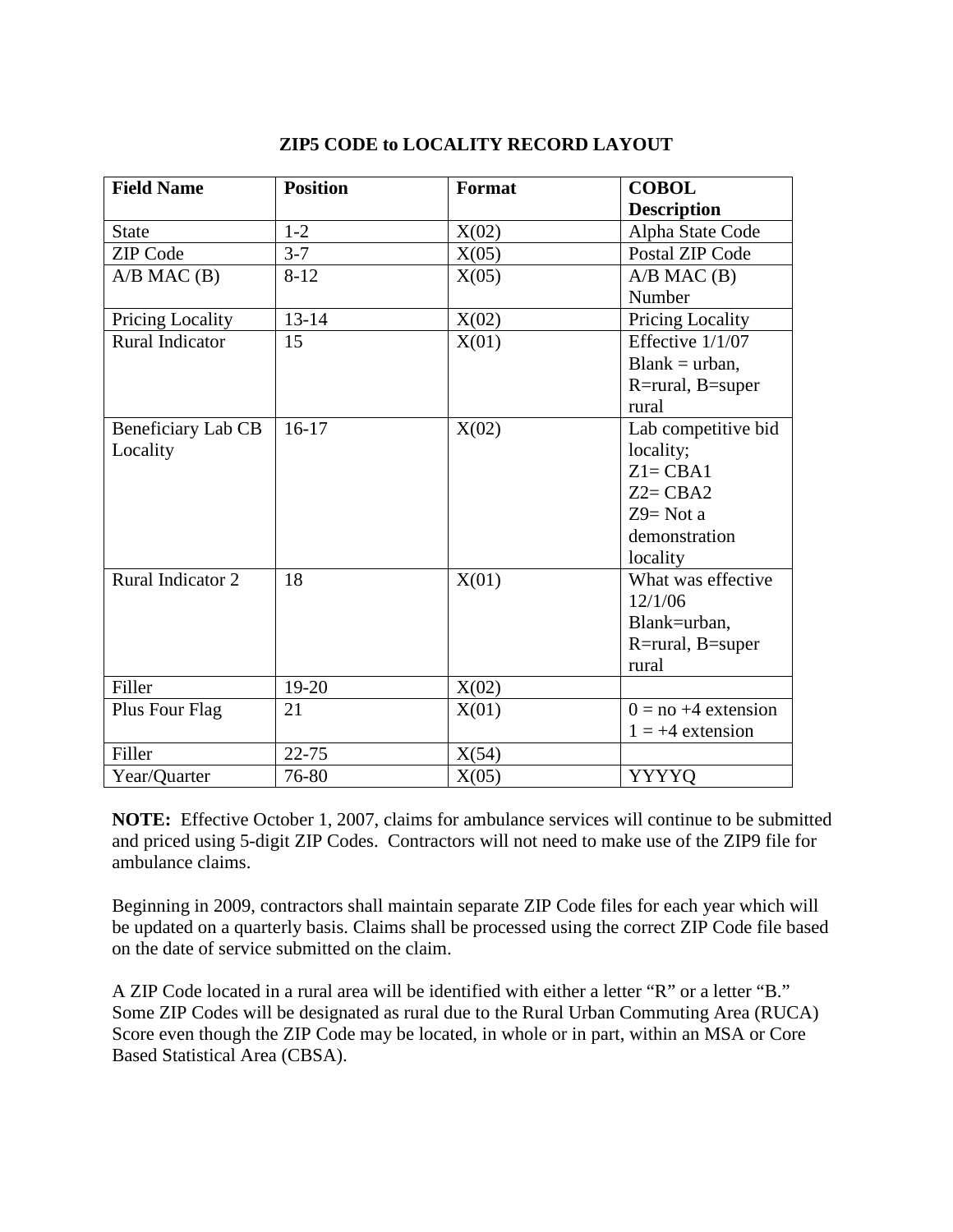A"B" designation indicates that the ZIP Code is in a rural county (or RUCA area) that is comprised by the lowest quartile by population of all such rural areas arrayed by population density. Effective for claims with dates of service between July 1, 2004 and December 31, 2010, contractors must apply a bonus amount to be determined by CMS to the base rate portion of the payment under the FS for ground ambulance services with a POP "B" ZIP Code. This amount is in addition to the rural bonus amount applied to ground mileage for ground transports originating in a rural POP ZIP Code.

Each calendar quarter beginning October 2007, CMS will upload updated ZIP5 and ZIP9 ZIP Code files to the Direct Connect (formerly the Network Data Mover). Contractors shall make use of the ZIP5 file for ambulance claims and the ZIP9 file as appropriate per IOM Pub. 100-04, Medicare Claims Processing Manual, chapter 1 -General Billing Requirements , section 10.1.1 - Payment Jurisdiction Among A/B MACs (B) for Services Paid Under the Physician Fee Schedule and Anesthesia Services and the additional information found in Transmittal 1193, Change Request 5208, issued March 9, 2007. The updated files will be available for downloading on approximately November 15th for the January 1 release, approximately February 15th for the April 1 release, approximately May 15th for the July 1 release, and approximately August 15th for the October 1 release.

Contractors are responsible for retrieving the ZIP Code files upon notification and must implement the following procedure for retrieving the files:

1. Upon quarterly Change Requests communicating the availability of updated ZIP Code files, go to the Direct Connect and search for the files. Confirm that the release number (last 5 digits) corresponds to the upcoming calendar quarter. If the release number (last 5 digits) does not correspond to the upcoming calendar quarter, notify CMS.

2. After confirming that the ZIP Code files on the Direct Connect corresponds to the next calendar quarter, download the files and incorporate the files into your testing regime for the upcoming model release.

The names of the files will be in the following format:

MU00.AAA2390.ZIP5.LOCALITY.Vyyyyr and MU00.AAA2390.ZIP9.LOCALITY.Vyyyyr where "yyyy" equals the calendar year and "r" equals the release number with January  $=1$ , April  $=$  2, July  $=$  3, and October  $=$  4. So, for example, the names of the file updates for October 2007 are MU00.AAA2390.ZIP5.LOCALITY.V20074 and MU00.AAA2390.ZIP9.LOCALITY.V20074. The release number for this file is 20074, release 4 for the year 2007.

When the updated files are loaded to the Direct Connect, they will overlay the previous ZIP Code files.

**NOTE:** Even the most recently updated ZIP Code files will not contain ZIP Codes established by the USPS after CMS compiles the files. Therefore, for ZIP Codes reported on claims that are not on the most recent ZIP Code files, follow the instructions for new ZIP Codes in **§20.1.5(B)**.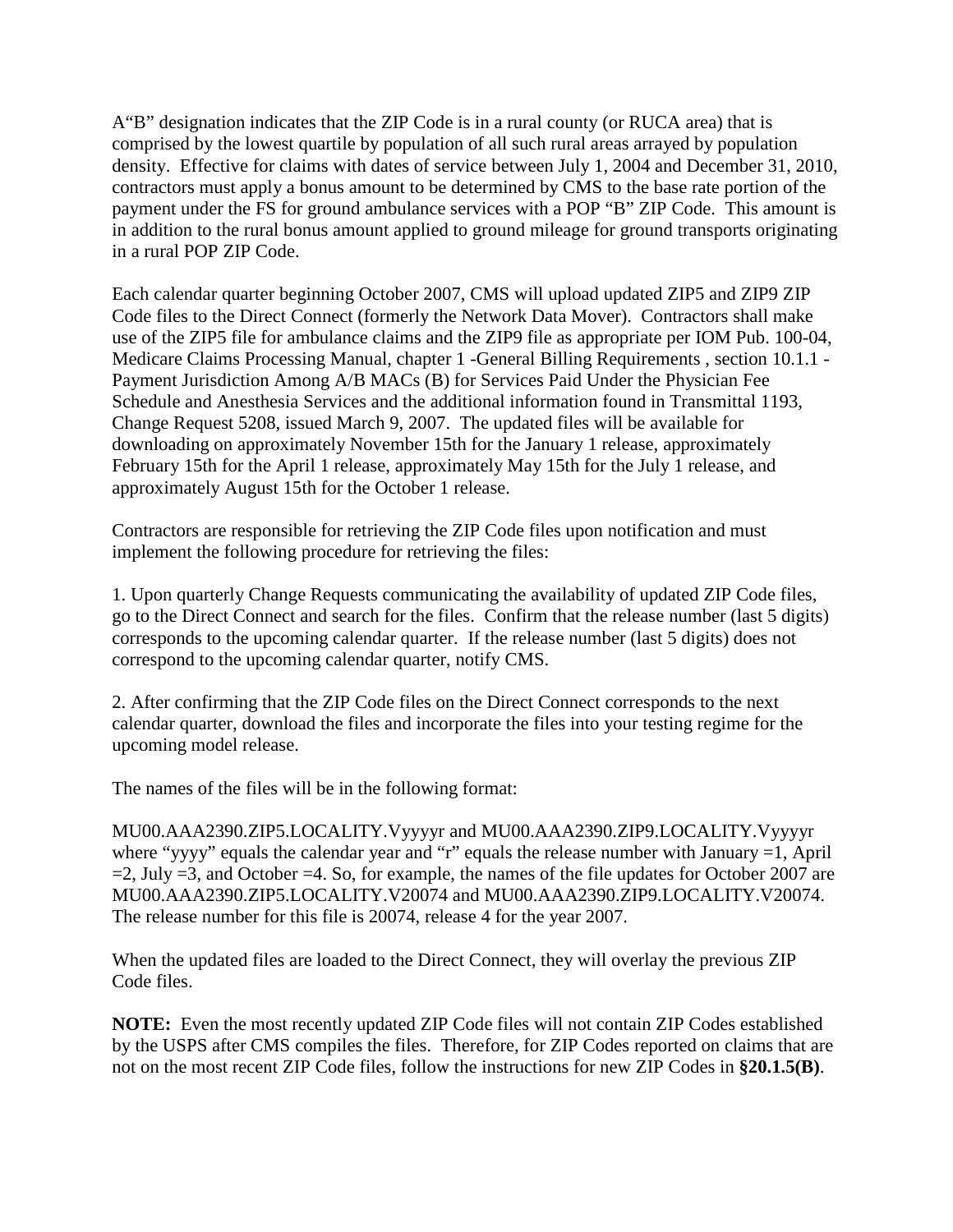**B.** CMS will also provide contractors with a national Ambulance FS file that will contain payment amounts for the applicable HCPCS codes. The file will include FS payment amounts by locality for all FS localities. The FS file will be available via the CMS Mainframe Telecommunications System. Contractors are responsible for retrieving this file when it becomes available. The full FS amount will be included in this file. CMS will notify contractors of updates to the FS and when the updated files will be available for retrieval. CMS will send a full-replacement file for annual updates and for any other updates that may occur.

The following is a record layout of the Ambulance Fee Schedule file:

| <b>Field Name</b>    | <b>Position</b> | Format | AMDULARUE FEE SCHEDULE FIEE KEUOKD DESUKH TIUR<br><b>Description</b> |
|----------------------|-----------------|--------|----------------------------------------------------------------------|
| <b>HCPCS</b>         | $1-5$           | X(5)   | Level 2 HCPCs                                                        |
|                      |                 |        | code number for the                                                  |
|                      |                 |        | service.                                                             |
| $A/B$ MAC $(B)$      | $6-10$          | X(5)   | <b>Contractor Number</b>                                             |
| Number               |                 |        |                                                                      |
| <b>Locality Code</b> | $11 - 12$       | X(2)   | Identification of                                                    |
|                      |                 |        | Pricing Locality                                                     |
| <b>RVU</b>           | $13 - 18$       | 9(4)V2 | <b>Relative Value</b>                                                |
|                      |                 |        | Units set a numeric                                                  |
|                      |                 |        | value for ambulance                                                  |
|                      |                 |        | services relative to                                                 |
|                      |                 |        | the value of a base                                                  |
|                      |                 |        | level ambulance                                                      |
|                      |                 |        | service.                                                             |
| GPCI (PE)            | 19-22           | 9V3    | The GPCI for the                                                     |
|                      |                 |        | practice expense                                                     |
|                      |                 |        | portion of the                                                       |
|                      |                 |        | Medicare physician                                                   |
|                      |                 |        | fee schedule is used                                                 |
|                      |                 |        | to adjust payment to                                                 |
|                      |                 |        | account for regional                                                 |
|                      |                 |        | differences.                                                         |
| <b>Base Rate</b>     | 23-29           | 9(5)V2 | A nationally                                                         |
|                      |                 |        | uniform "base"                                                       |
|                      |                 |        | amount used to                                                       |
|                      |                 |        | calculate each                                                       |
|                      |                 |        | HCPCS' payment                                                       |
|                      |                 |        | amount.                                                              |
| <b>Urban Rate</b>    | 30-36           | 9(5)V2 | Urban Ground/Air                                                     |
|                      |                 |        | mileage rate.                                                        |
| Rural Rate           | $37 - 43$       | 9(5)V2 | Rural Ground/Air                                                     |
|                      |                 |        | mileage rate.                                                        |
| <b>Current Year</b>  | 44-47           | x(4)   | 4 digit current                                                      |
|                      |                 |        | effective year.                                                      |

**AMBULANCE FEE SCHEDULE FILE RECORD DESCRIPTION**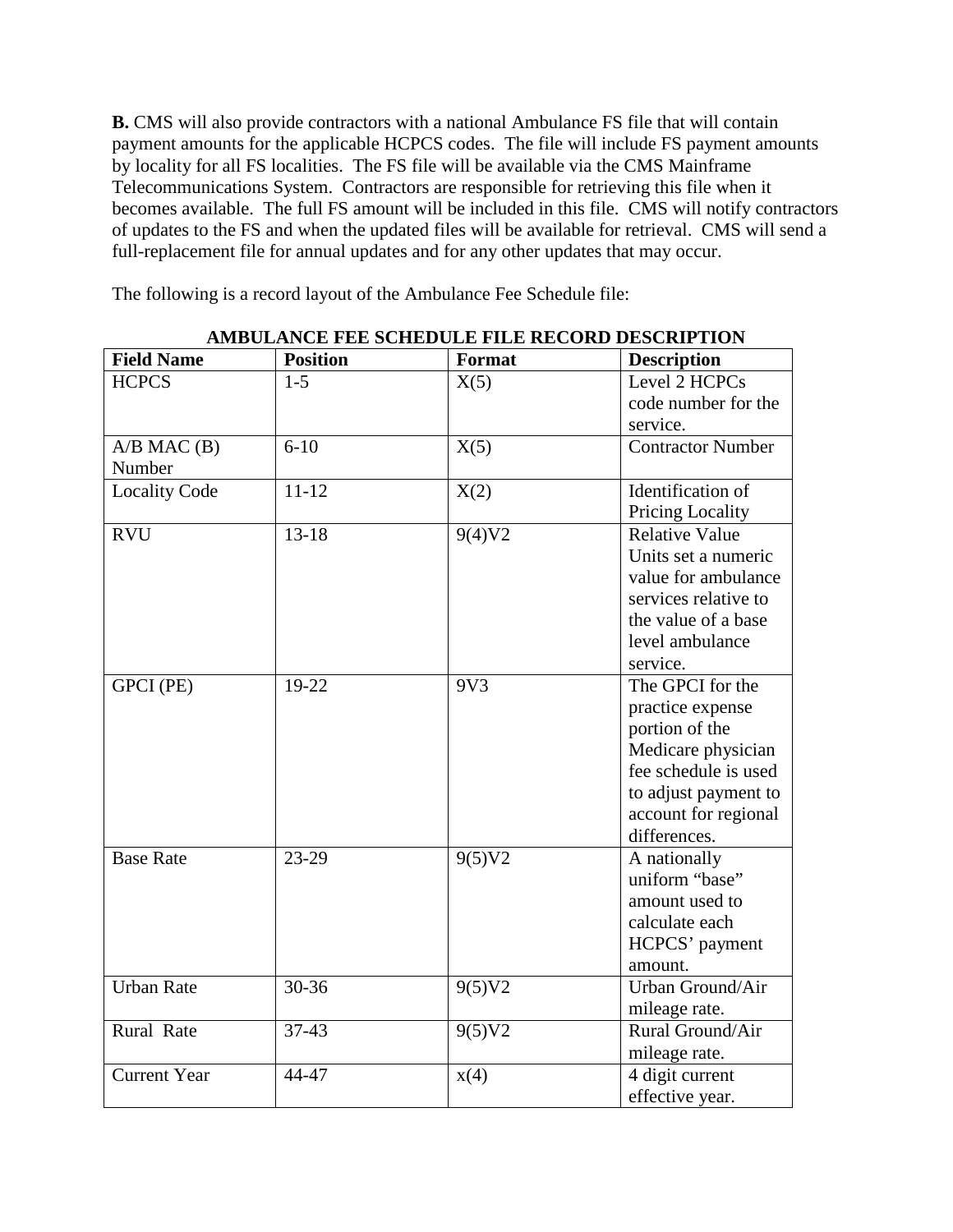| <b>Field Name</b>      | <b>Position</b> | Format | <b>Description</b>       |  |
|------------------------|-----------------|--------|--------------------------|--|
| <b>Current Quarter</b> | 48-48           | x(1)   | 1 digit current          |  |
|                        |                 |        | effective quarter:       |  |
|                        |                 |        | 1=January, 2=April,      |  |
|                        |                 |        | $3 = July, 4 = October.$ |  |
| <b>Current Date</b>    | $49 - 56$       | x(8)   | <b>Current Effective</b> |  |
|                        |                 |        | <b>Start Date.</b>       |  |
| Filler                 | 57-80           | X(26)  | Future use               |  |

# <span id="page-20-0"></span>**20.1.6 - Contractor Determination of Fee Schedule Amounts (Rev. 1696; Issued: 03-06-09; Effective/Implementation Date: 04-06-09)**

The FS amount is determined by the FS locality, based on the POP of the ZIP Code. Use the ZIP Code of the POP to electronically crosswalk to the appropriate FS amount. All ZIP Codes on the ZIP Code file are urban unless identified as rural by the letter "R" or the letter "B." Contractors determine the FS amount as follows:

- If an urban ZIP Code is reported with a ground or air HCPCS code, the contractors determine the amount for the service by using the FS amount for the urban base rate. To determine the amount for mileage, multiply the number of reported miles by the urban mileage rate.
- If a rural ZIP Code is reported with a ground HCPCS code, the contractor determines the amount for the service by using the FS amount for the rural base rate. To determine the amount for mileage, contractors must use the following formula:
	- <sup>o</sup> For services furnished on or after July 1, 2004, for rural miles 1-17, the rate equals 1.5 times the rural ground mileage rate per mile. Therefore, multiply 1.5 times the rural mileage rate amount on the FS to derive the appropriate FS rate per mile;
	- <sup>o</sup> For services furnished during the period July 1, 2004 through December 31, 2008, for all ground miles greater than 50 (i.e., miles  $51+$ ), the FS rate equals 1.25 times the applicable mileage rate (urban or rural). Therefore, multiply 1.25 times the urban or rural, as appropriate, mileage rate amount on the FS to derive the appropriate FS rate per mile.
- If a rural ZIP Code is reported with an air HCPCS code, the contractor determines the FS amount for the service by using the FS amount for rural air base rate. To determine the amount allowable for the mileage, multiply the number of loaded miles by the rural air mileage rate.

### <span id="page-20-1"></span>**20.2 - Payment for Mileage Charges (Rev. 1696; Issued: 03-06-09; Effective/Implementation Date: 04-06-09) B3-5116.3, PM AB-00-131**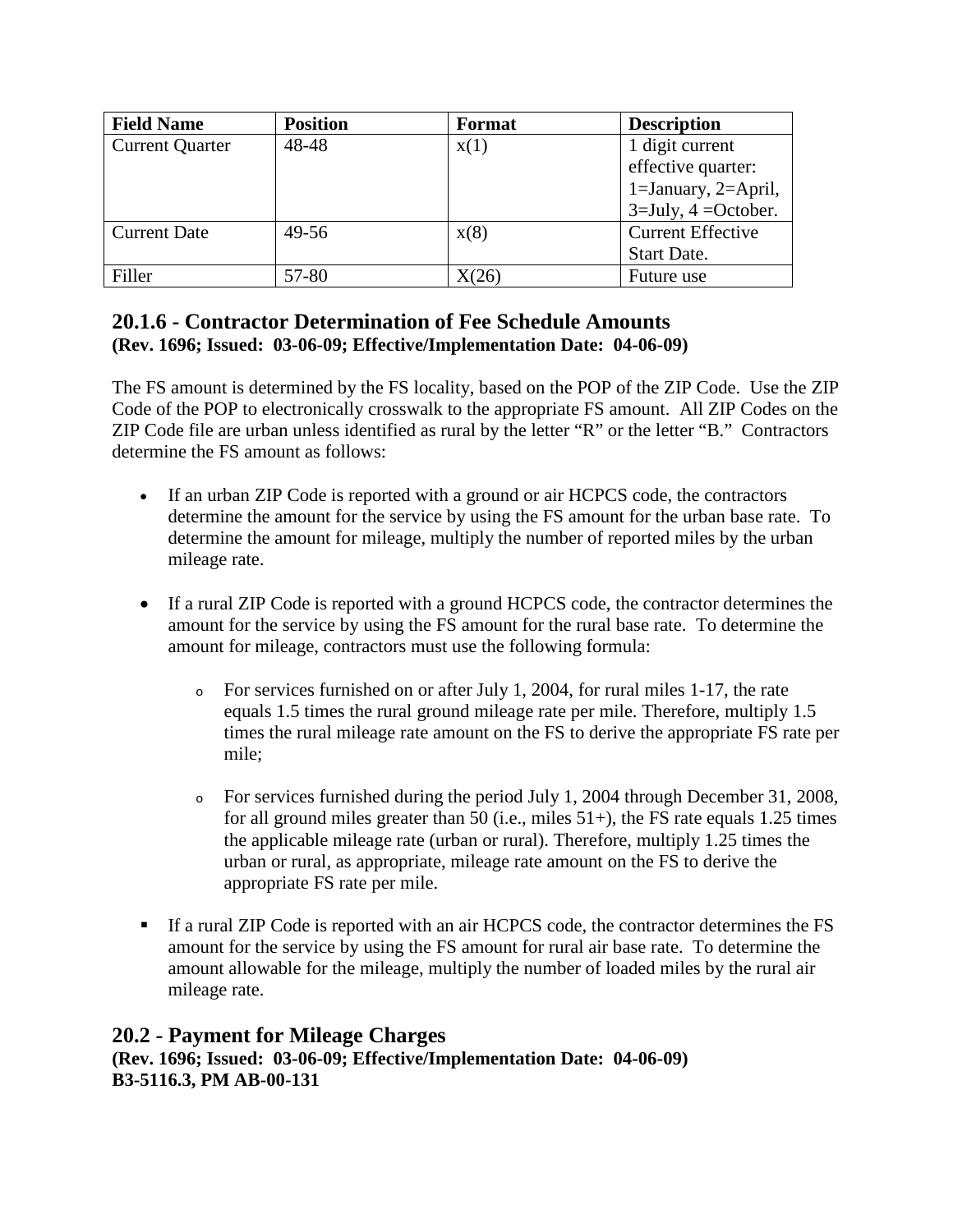Charges for mileage must be based on loaded mileage only, e.g., from the pickup of a patient to his/her arrival at destination. It is presumed that all unloaded mileage costs are taken into account when a supplier establishes his basic charge for ambulance services and his rate for loaded mileage. Suppliers should be notified that separate charges for unloaded mileage will be denied.

Instructions on billing mileage are found in §30.

# <span id="page-21-0"></span>**20.3 - Air Ambulance (Rev. 3380, Issued: 10-23-15, Effective: 01-01-16, Implementation: 01-04-16)**

Refer to IOM Pub. 100-02, Medicare Benefit Policy Manual, chapter 10 - Ambulance Services, section 10.4 – Air Ambulance Services, and section 30.1.2 – Definitions of Air Ambulance Services for additional information on the coverage and definitions of air ambulance services. Under certain circumstances, transportation by airplane or helicopter may qualify as covered ambulance services. If the conditions of coverage are met, payment may be made for the air ambulance services.

Air ambulance services are paid at different rates according to two air ambulance categories:

- **AIR** ambulance service, conventional air services, transport, one way, **fixed wing** (FW) (HCPCS code A0430)
- **AIR** ambulance service, conventional air services, transport, one way, **rotary wing** (RW) (HCPCS code A0431)

Covered air ambulance mileage services are paid when the appropriate HCPCS code is reported on the claim:

- HCPCS code A0435 identifies FIXED WING AIR MILEAGE
- HCPCS code A0436 identifies ROTARY WING AIR MILEAGE

Effective for claims with dates of service on or after January 1, 2011, air mileage must be reported in fractional numbers of loaded statute miles flown. Contractors must ensure that the appropriate air transport code is used with the appropriate mileage code.

Air ambulance services may be paid only for ambulance services to a hospital. Other destinations e.g., skilled nursing facility, a physician's office, or a patient's home may not be paid air ambulance. The destination is identified by the use of an appropriate modifier as defined in Section 30(A) of this chapter.

Claims for air transports may account for all mileage from the point of pickup, including where applicable: ramp to taxiway, taxiway to runway, takeoff run, air miles, roll out upon landing, and taxiing after landing. Additional air mileage may be allowed by the contractor in situations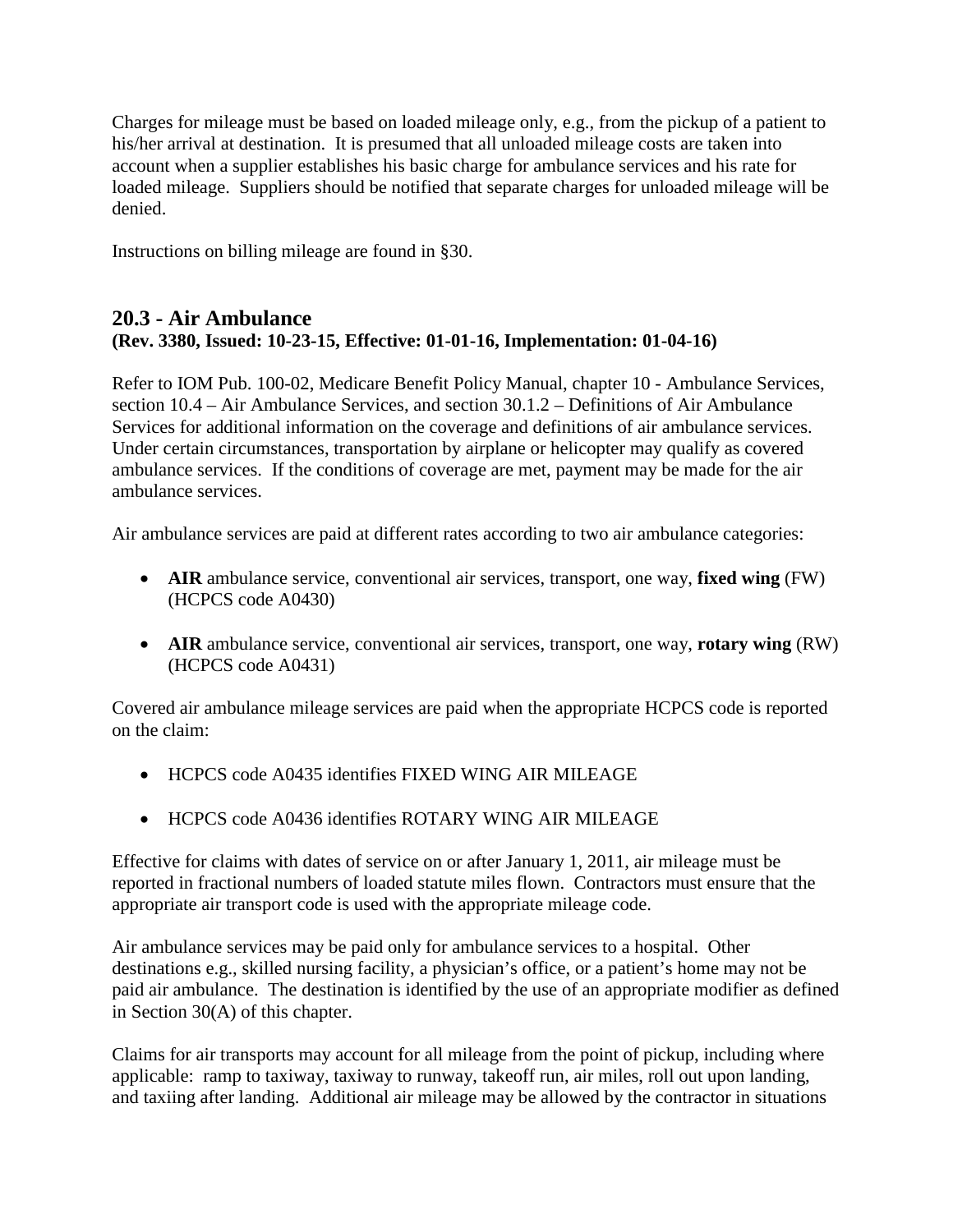where additional mileage is incurred, due to circumstances beyond the pilot's control. These circumstances include, but are not limited to, the following:

- Military base and other restricted zones, air-defense zones, and similar FAA restrictions and prohibitions;
- Hazardous weather; or
- Variances in departure patterns and clearance routes required by an air traffic controller.

If the air transport meets the criteria for medical necessity, Medicare pays the actual miles flown for legitimate reasons as determined by the Medicare contractor, once the Medicare beneficiary is loaded onto the air ambulance.

IOM Pub. 100-08, Medicare Program Integrity Manual, chapter 6 – Intermediary MR Guidelines for Specific Services contains instructions for Medical Review of Air Ambulance Services.

# <span id="page-22-0"></span>**20.4 - Ambulance Inflation Factor (AIF)**

# *(Rev. 3625, Issued: 10-14-16, Effective: 01-01-17, Implementation; 01-03-17)*

Section 1834(l)(3)(B) of the Social Security Act (the Act) provides the basis for an update to the payment limits for ambulance services that is equal to the percentage increase in the consumer price index for all urban consumers (CPI-U) for the 12-month period ending with June of the previous year. Section 3401 of the Affordable Care Act amended Section 1834(l)(3) of the Act to apply a productivity adjustment to this update equal to the 10-year moving average of changes in economy-wide private nonfarm business multi-factor productivity beginning January 1, 2011. The resulting update percentage is referred to as the Ambulance Inflation Factor (AIF). These updated percentages are issued via Recurring Update Notifications.

Part B coinsurance and deductible requirements apply to payments under the ambulance fee schedule.

Following is a chart tracking the history of the AIF:

CY AIF 2003 1.1 2004 2.1 2005 3.3 2006 2.5 2007 4.3 2008 2.7 2009 5.0 2010 0.0  $2011 - 0.1$ 2012 2.4 2013 0.8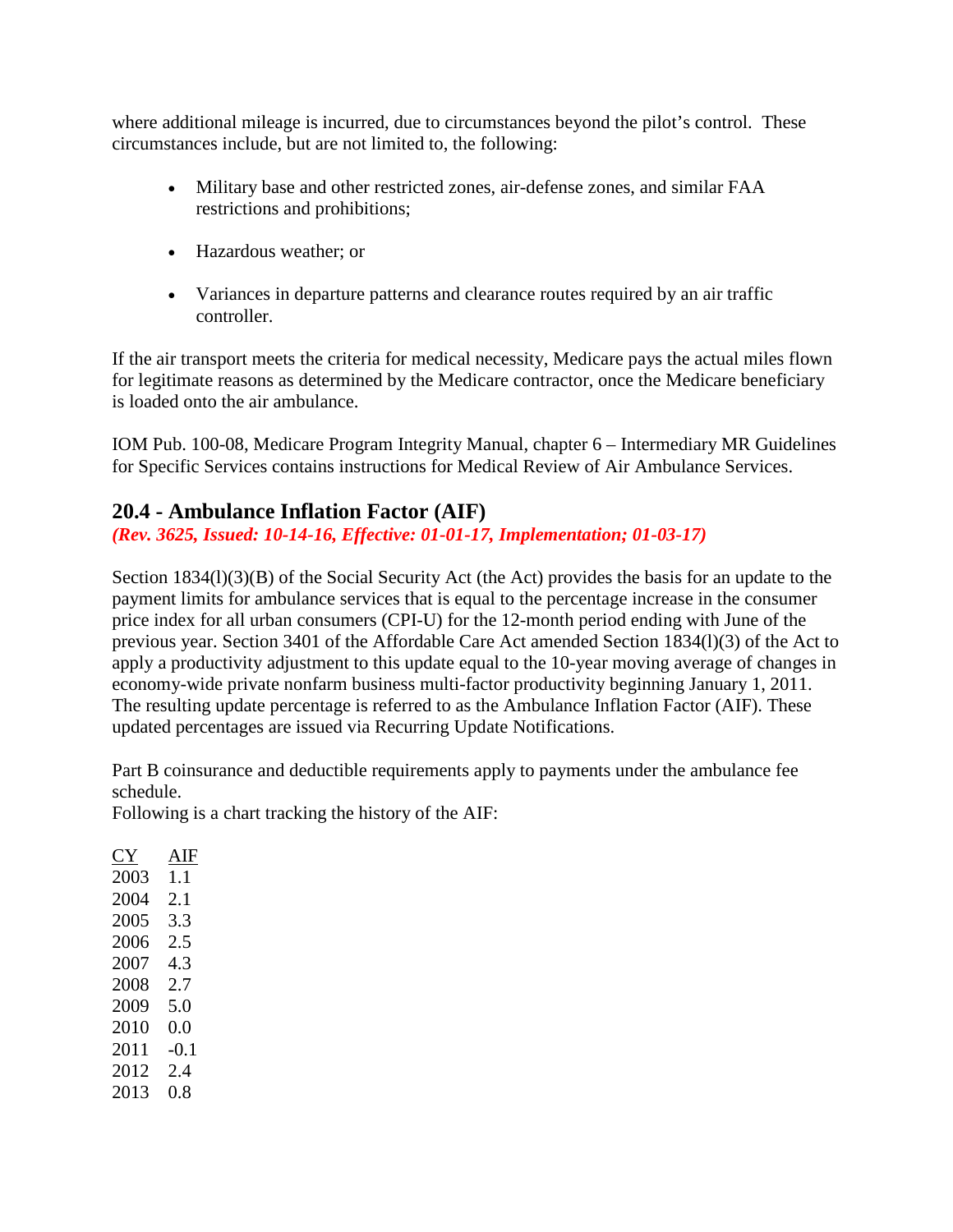2014 1.0 2015 1.5 2016 -0.4 *2017 0.7*

# <span id="page-23-0"></span>**20.5 - Documentation Requirements**

# **(Rev. 1696; Issued: 03-06-09; Effective/Implementation Date: 04-06-09)**

In all cases, the appropriate documentation must be kept on file and, upon request, presented to the contractor. It is important to note that the presence (or absence) of a physician's order for a transport by ambulance does not necessarily prove (or disprove) whether the transport was medically necessary. The ambulance service must meet all program coverage criteria in order for payment to be made.

IOM Pub 100-01, Medicare General Information, Eligibility, and Entitlement Manual, chapter 4 - Physician Certifications and Recertification of Services, contains specific information on supplier requirements for ambulance certification.

IOM Pub. 100-08, Medicare Program Integrity Manual, chapter 6 - Medicare Contractor Medical Review Guidelines for Specific Services contains information on medical review instructions of ambulance services.

# <span id="page-23-1"></span>**20.6 - Payment for Non-Emergency Trips to/from ESRD Facilities (Rev. 2703, Issued: 05-10-13, Effective: 10-01-13, Implementation: 10-07-13)**

Section 637 of the American Taxpayer Relief Act of 2012 requires that, effective for transports occurring on and after October 1, 2013, fee schedule payments for non-emergency basic life support (BLS) transports of individuals with end-stage renal disease (ESRD) to and from renal dialysis treatment be reduced by 10%. The payment reduction affects transports (base rate and mileage) to and from hospital-based and freestanding renal dialysis treatment facilities for dialysis services provided on a non-emergency basis. Non-emergency BLS ground transports are identified by Healthcare Common Procedure Code System (HCPCS) code A0428. Ambulance transports to and from renal dialysis treatment are identified by modifier codes "G" (hospital-based ESRD) and "J" (freestanding ESRD facility) in either the first position (origin code) or second position (destination code) within the two-digit ambulance modifier. (See Section 30 (A) for information regarding modifiers specific to ambulance.)

Effective for claims with dates of service on and after October 1, 2013, the 10% reduction will be calculated and applied to HCPCS code A0428 when billed with modifier code "G" or "J". The reduction will also be applied to any mileage billed in association with a non-emergency transport of a beneficiary with ESRD to and from renal dialysis treatment. BLS mileage is identified by HCPCS code A0425.

The 10% reduction will be taken after calculation of the normal fee schedule payment amount, including any add-on or bonus payments, and will apply to transports in rural and urban areas as well as areas designated as "super rural".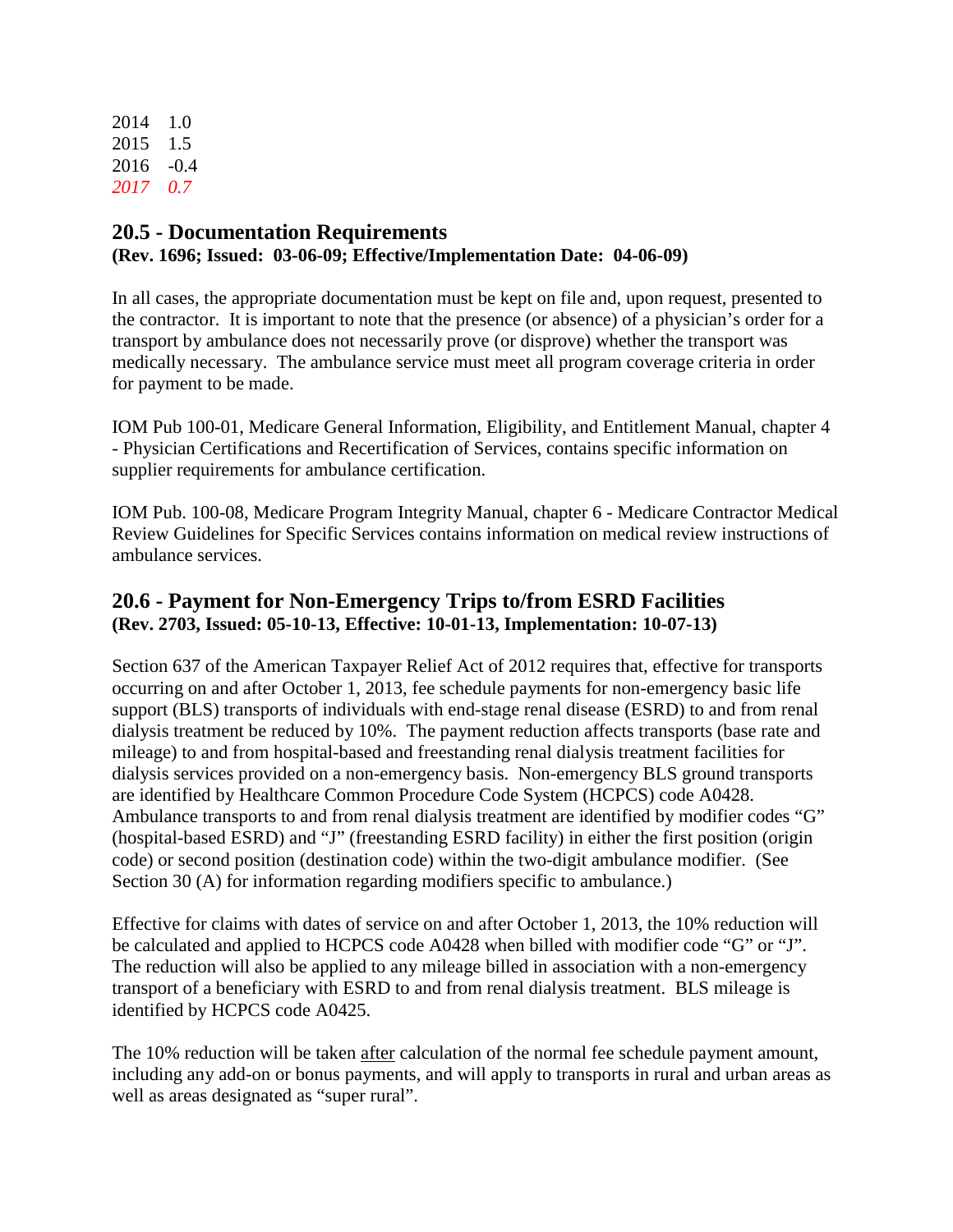Payment for emergency transports is not affected by this reduction. Payment for non-emergency BLS transports to other destinations is also not affected. This reduction does not affect or change the Ambulance Fee Schedule.

Note: The 10% reduction applies to beneficiaries with ESRD that are receiving non-emergency BLS transport to and from renal dialysis treatment. While it is possible that a beneficiary who is not diagnosed with ESRD will require routine transport to and from renal dialysis treatment, it is highly unlikely. However, contractors have discretion to override or reverse the reduction on appeal if they deem it appropriate based on supporting documentation.

## <span id="page-24-0"></span>**30 - General Billing Guidelines**

### **(Rev. 3076, Issued: 09-24-14, Effective: Upon Implementation of ICD-10 ASC X12: 01-01- 12, Implementation: ICD-10: Upon Implementation of ICD-10 ASC X12: 09-16-14)**

Independent ambulance suppliers may bill on the ASC X12 837 professional claim transaction or the CMS-1500 form. These claims are processed using the MCS system.

Institution based ambulance providers may bill on the ASC X12 837 institutional claim transaction or Form CMS 1450. These claims are processed using the FISS system.

### **A. Modifiers Specific to Ambulance Service Claims**

For ambulance service claims, institutional-based providers and suppliers must report an origin and destination modifier for each ambulance trip provided in HCPCS/Rates. Origin and destination modifiers used for ambulance services are created by combining two alpha characters. Each alpha character, with the exception of "X", represents an origin code or a destination code. The pair of alpha codes creates one modifier. The first position alpha code equals origin; the second position alpha code equals destination. Origin and destination codes and their descriptions are listed below:

- $D =$  Diagnostic or therapeutic site other than P or H when these are used as origin codes;
- $E =$  Residential, domiciliary, custodial facility (other than 1819 facility);
- $G =$  Hospital based ESRD facility;
- $H = Hospital;$
- $I =$  Site of transfer (e.g. airport or helicopter pad) between modes of ambulance transport;
- $J =$  Freestanding ESRD facility;
- $N =$  Skilled nursing facility;
- $P =$ Physician's office;
- $R =$  Residence:
- $S =$  Scene of accident or acute event;
- $X =$  Intermediate stop at physician's office on way to hospital (destination code only)

In addition, institutional-based providers must report one of the following modifiers with every HCPCS code to describe whether the service was provided under arrangement or directly: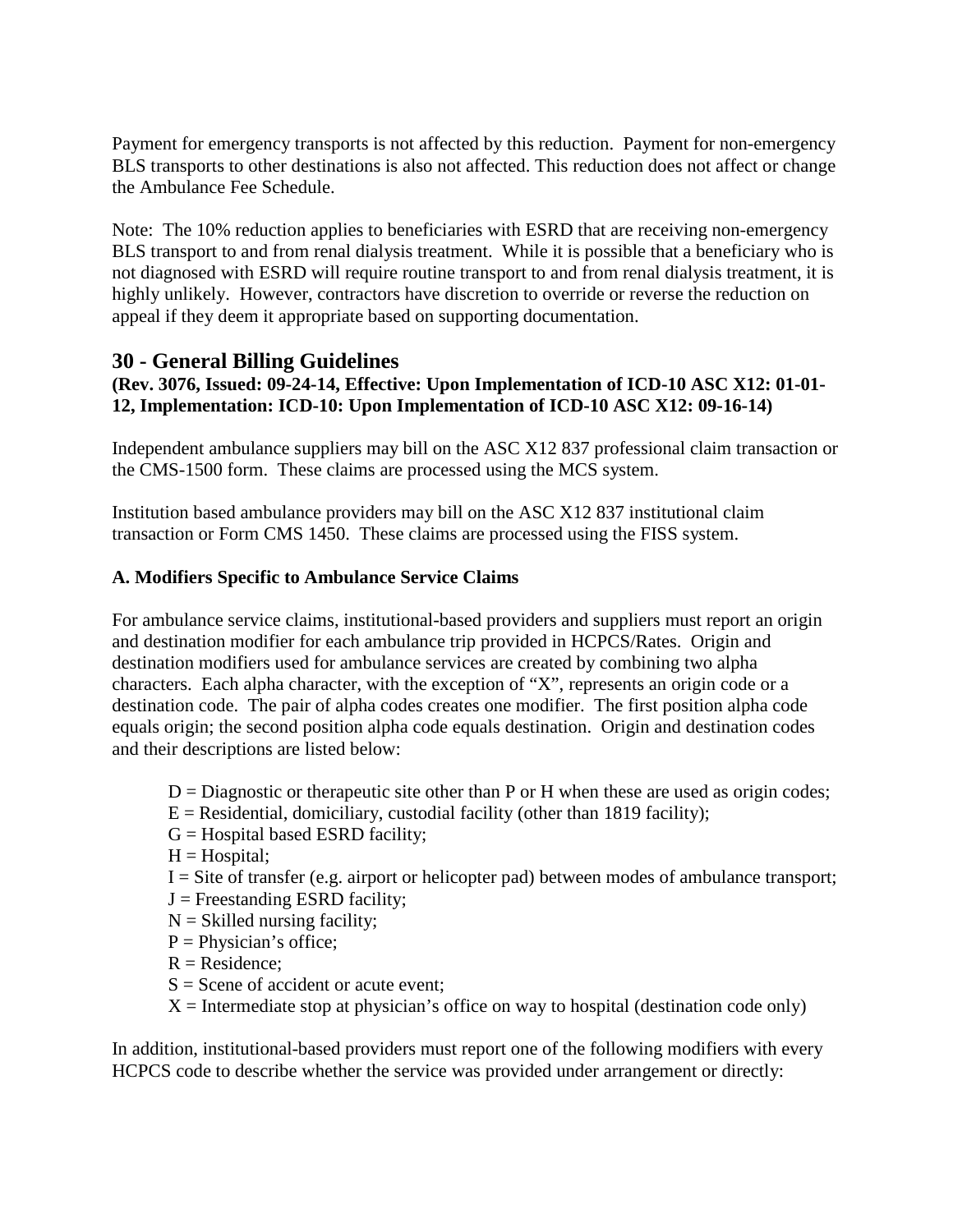QM - Ambulance service provided under arrangement by a provider of services; or QN - Ambulance service furnished directly by a provider of services.

While combinations of these items may duplicate other HCPCS modifiers, when billed with an ambulance transportation code, the reported modifiers can only indicate origin/destination.

### **B. HCPCS Codes**

The following codes and definitions are effective for billing ambulance services on or after January 1, 2001.

| <b>HCPCS</b> | <b>Description of HCPCS Codes</b>                                       |  |  |  |  |
|--------------|-------------------------------------------------------------------------|--|--|--|--|
| Code         |                                                                         |  |  |  |  |
| A0425        | BLS mileage (per mile)                                                  |  |  |  |  |
| A0425        | ALS mileage (per mile)                                                  |  |  |  |  |
| A0426        | Ambulance service, Advanced Life Support (ALS), non-emergency           |  |  |  |  |
|              | transport, Level 1                                                      |  |  |  |  |
| A0427        | Ambulance service, ALS, emergency transport, Level 1                    |  |  |  |  |
| A0428        | Ambulance service, Basic Life Support (BLS), non-emergency              |  |  |  |  |
|              | transport                                                               |  |  |  |  |
| A0429        | Ambulance service, basic life support (BLS), emergency transport        |  |  |  |  |
| A0430        | Ambulance service, conventional air services, transport, one way, fixed |  |  |  |  |
|              | $wing$ (FW)                                                             |  |  |  |  |
| A0431        | Ambulance service, conventional air services, transport, one way,       |  |  |  |  |
|              | rotary wing (RW)                                                        |  |  |  |  |
| A0432        | Paramedic ALS intercept (PI), rural area transport furnished by a       |  |  |  |  |
|              | volunteer ambulance company, which is prohibited by state law from      |  |  |  |  |
|              | billing third party payers.                                             |  |  |  |  |
| A0433        | Ambulance service, advanced life support, level 2 (ALS2)                |  |  |  |  |
| A0434        | Ambulance service, specialty care transport (SCT)                       |  |  |  |  |
| A0435        | Air mileage; FW, (per statute mile)                                     |  |  |  |  |
| A0436        | Air mileage; RW, (per statute mile)                                     |  |  |  |  |

## **AMBULANCE HCPCS CODES AND DEFINITIONS**

**NOTE:** PI, ALS2, SCT, FW, and RW assume an emergency condition and do not require an emergency designator.

Refer to IOM Pub. 100-02, Medicare Benefit Policy Manual, Chapter 10 - Ambulance Service, section 30.1 - Definitions of Ambulance Services, for the definitions of levels of ambulance services under the fee schedule.

# <span id="page-25-0"></span>**30.1 - Multi-Carrier System (MCS) Guidelines**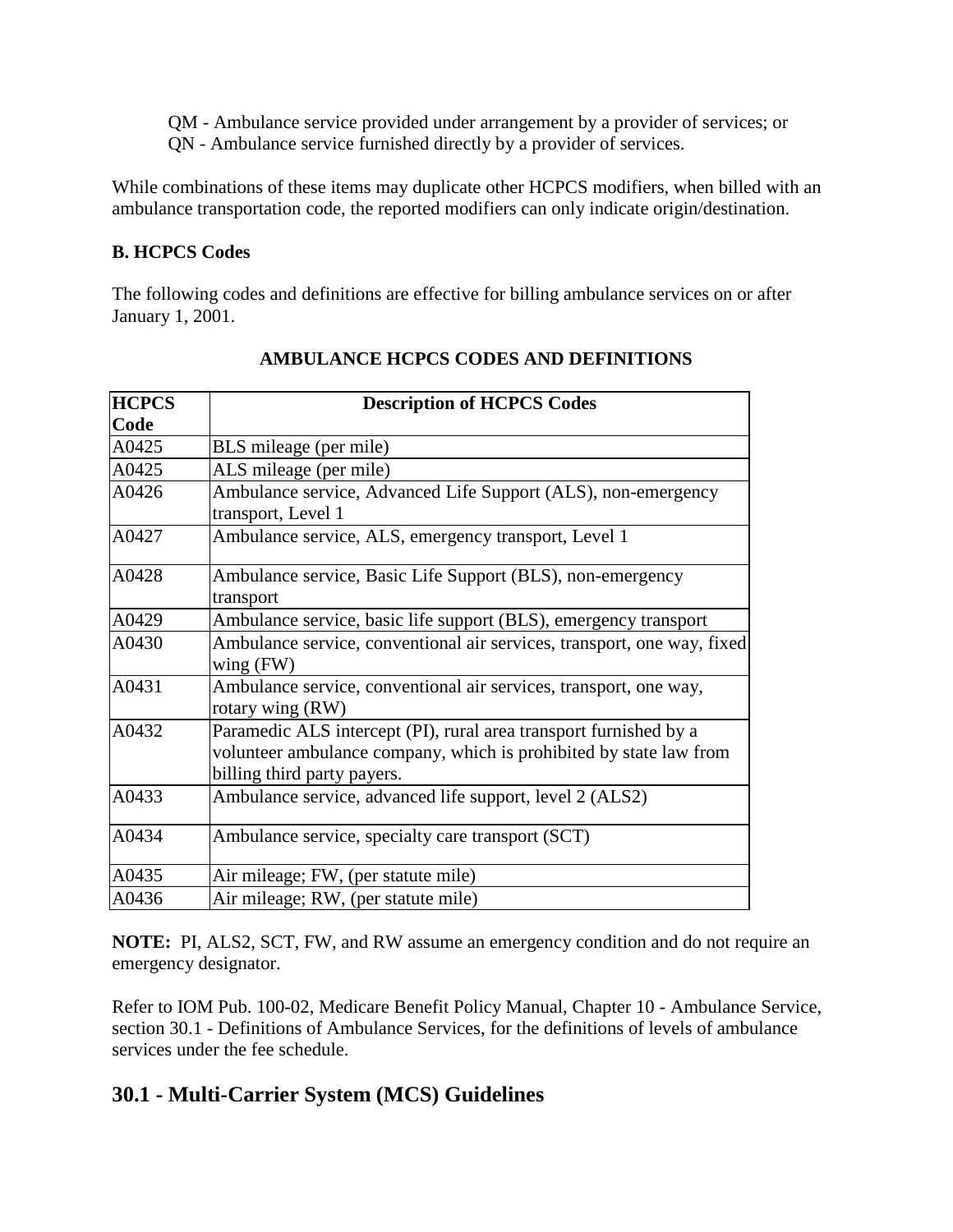## **(Rev. 1696; Issued: 03-06-09; Effective/Implementation Date: 04-06-09) B3-5116**

Payment under the fee schedule for ambulance services:

- Includes a base rate payment plus a payment for mileage;
- Covers both the transport of the beneficiary to the nearest appropriate facility and all items and services associated with such transport; and
- Precludes a separate payment for items and services furnished under the ambulance benefit.

Payment for items and services is included in the fee schedule payment. Such items and services include but are not limited to oxygen, drugs, extra attendants, and EKG testing - but only when such items and services are both medically necessary and covered by Medicare under the ambulance benefit.

# **30.1.1 - MCS Coding Requirements for Suppliers (Rev. 1696; Issued: 03-06-09; Effective/Implementation Date: 04-06-09) PM AB-00-88**

The ambulance fee schedule contains the following HCPCS coding logic:

- Seven categories of ground ambulance services;
- Two categories of air ambulance services;
- Payment based on the condition of the beneficiary, not on the type of vehicle used;
- Payment is determined by the point of pickup (as reported by the 5-digit ZIP Code);
- Increased payment for rural services; and
- Services and supplies included in base rate.

# <span id="page-26-0"></span>**30.1.2 - Coding Instructions for Paper and Electronic Claim Forms (Rev. 3481, Issued: 03-18-16. Effective: 06-20-16, Implementation: 06-20-16)**

Except as otherwise noted, beginning with dates of service on or after January 1, 2001, the following coding instructions must be used.

# **Origin**

Electronic billers should refer to the Implementation Guide to determine how to report the origin information (e.g., the ZIP Code of the point of pickup). Beginning with the early implementation of version 5010 of the ASC X12 837 professional claim format on January 1, 2011, electronic billers are required to submit, in addition to the loaded ambulance trip's origin information (e.g., the ZIP Code of the point of pickup), the loaded ambulance trip's destination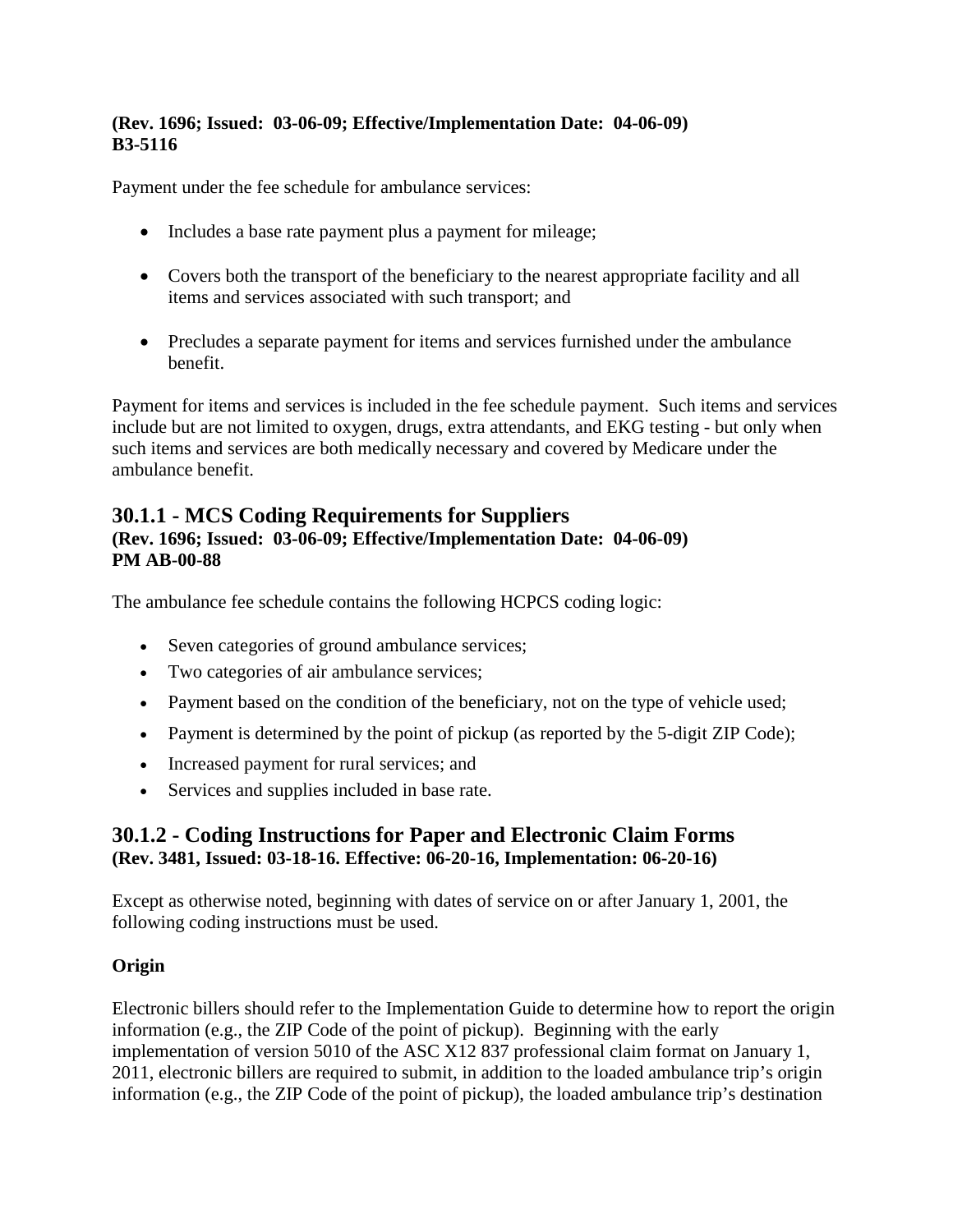information (e.g., the ZIP code of the point of drop-off). Refer to the appropriate Implementation Guide to determine how to report the destination information. Only the ZIP Code of the point of pickup will be used to adjudicate and price the ambulance claim, not the point of drop-off. However, the point of drop-off is an additional reporting requirement on version 5010 of the ASC X12 837 professional claim format.

Where the CMS-1500 Form is used the ZIP code is reported in item 23. Since the ZIP Code is used for pricing, more than one ambulance service may be reported on the same paper claim for a beneficiary if all points of pickup have the same ZIP Code. Suppliers must prepare a separate paper claim for each trip if the points of pickup are located in different ZIP Codes.

Claims without a ZIP Code in item 23 on the CMS-1500 Form item 23, or with multiple ZIP Codes in item 23, must be returned as unprocessable.

The contractor shall use the following remittance advice messages and associated codes when rejecting/denying claims under this policy. This CARC/RARC combination is compliant with CAQH CORE Business Scenario Two.

Group Code: CO CARC: 16 RARC: N53 MSN: N/A

ZIP Codes must be edited for validity.

The format for a ZIP Code is five numerics. If a nine-digit ZIP Code is submitted, the last four digits are ignored. If the data submitted in the required field does not match that format, the claim is rejected.

# **Mileage**

Generally, each ambulance trip will require two lines of coding, e.g., one line for the service and one line for the mileage. Suppliers who do not bill mileage would have one line of code for the service.

Beginning with dates of service on or after January 1, 2011, mileage billed must be reported as fractional units in the following situations:

- Where billing is by ASC X12 claims transaction (professional or institutional), and
- Where billing is by CMS-1500 paper form.

Electronic billers should see the appropriate Implementation Guide to determine where to report the fractional units. Item 24G of the Form CMS-1500 paper claim is used.

Fractional units are not required on Form CMS-1450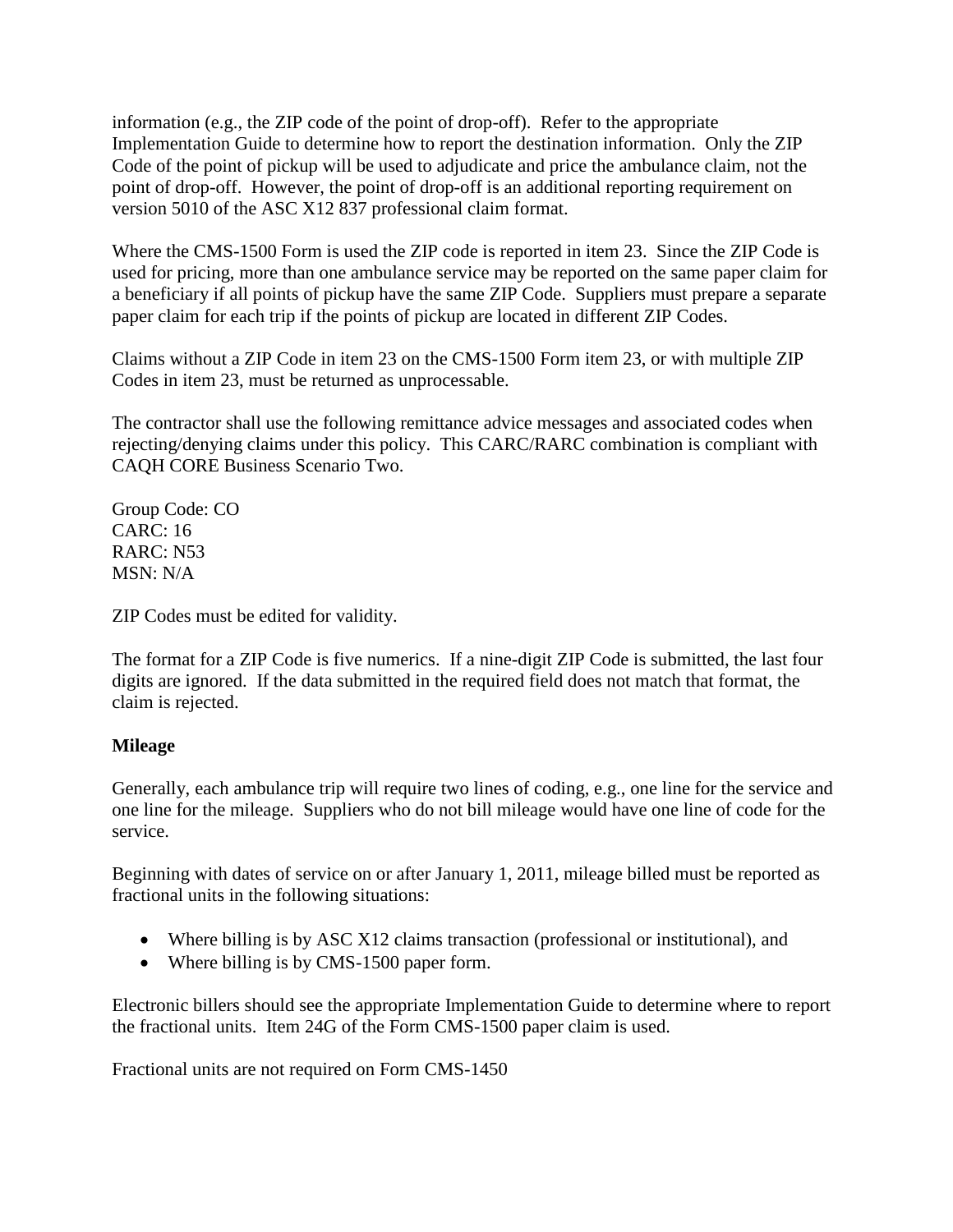For trips totaling up to 100 covered miles suppliers must round the total miles up to the nearest tenth of a mile and report the resulting number with the appropriate HCPCS code for ambulance mileage. The decimal must be used in the appropriate place (e.g., 99.9).

For trips totaling 100 covered miles and greater, suppliers must report mileage rounded up to the next whole number mile without the use of a decimal (e.g., 998.5 miles should be reported as 999).

For trips totaling less than 1 mile, enter a "0" before the decimal (e.g., 0.9).

For mileage HCPCS billed on the ASC X12 837 professional transaction or the CMS-1500 paper form only, contractors shall automatically default to "0.1" units when the total mileage units are missing.

# <span id="page-28-0"></span>**30.1.3 - Coding Instructions for Form CMS-1491 (Rev. 1696; Issued: 03-06-09; Effective/Implementation Date: 04-06-09)**

Effective April 2, 2007, Form CMS-1491 will no longer be a valid format for submitting claims. Suppliers who wish to submit a paper claim must use CMS-1500 Form.

# <span id="page-28-1"></span>**30.1.4 - CWF Editing of Ambulance Claims for Inpatients (Rev. 1696; Issued: 03-06-09; Effective/Implementation Date: 04-06-09)**

Hospital bundling rules exclude payment to independent suppliers of ambulance services for beneficiaries in a hospital inpatient stay (see IOM Pub. 100-04, Medicare Claims Processing, chapter 3 - Inpatient Hospital Billing, Section 10.4 - Payment of Nonphysician Services for Inpatients). CWF performs reject edits to incoming claims from suppliers of ambulance services.

Upon receipt of a hospital inpatient claim at the CWF, CWF searches paid claim history and compares the period between the hospital inpatient admission and discharge dates to the line item service date on an ambulance claim billed by a supplier. The CWF will generate an unsolicited response when the line item service date falls within the admission and discharge dates of the hospital inpatient claim.

Upon receipt of an unsolicited response, the A/B MAC (B) will adjust the ambulance claim and recoup the payment.

Ambulance services with a date of service that are the same as an admission or discharge date on an inpatient claim are separately payable and not subject to the bundling rules.

# <span id="page-28-2"></span>**30.2 - Fiscal Intermediary Shared System (FISS) Guidelines (Rev. 3076, Issued: 09-24-14, Effective: Upon Implementation of ICD-10 ASC X12: 01-01- 12, Implementation: ICD-10: Upon Implementation of ICD-10 ASC X12: 09-16-14)**

For SNF Part A, the cost of medically necessary ambulance transportation to receive most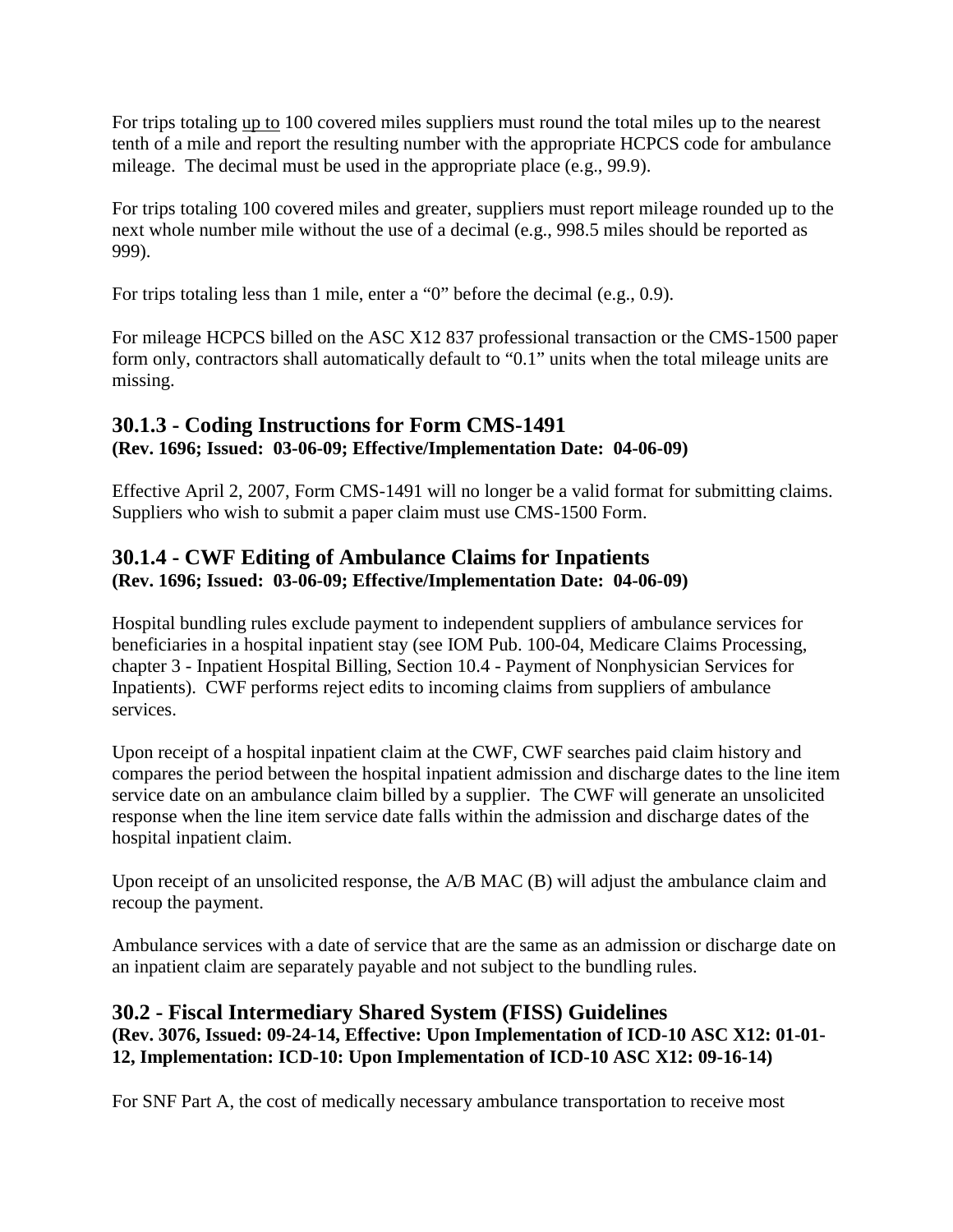services included in the RUG rate is included in the cost for the service. Payment for the SNF claim is based on the RUGs, which takes into account the cost of such transportation to receive the ancillary services.

Refer to Pub. 100-04, Medicare Claims Processing Manual, chapter 6 - SNF Inpatient Part A Billing, Section 20.3.1 - Ambulance Services, for additional information on SNF consolidated billing and ambulance transportation.

Refer to Pub. 100-04, Medicare Claims Processing Manual, chapter 3 - Inpatient Hospital Billing, section 10.5 - Hospital Inpatient Bundling, for additional information on hospital inpatient bundling of ambulance services.

In general, the A/B MAC (A) processes claims for Part B ambulance services provided by an ambulance supplier under arrangements with hospitals or SNFs. These providers bill A/B MACs (A) using only Method 2.

The provider must furnish the following data in accordance with A/B MAC (A) instructions. The A/B MAC (A) will make arrangements for the method and media for submitting the data:

- A detailed statement of the condition necessitating the ambulance service;
- A statement indicating whether the patient was admitted as an inpatient. If yes the name and address of the facility must be shown;
- Name and address of certifying physician;
- Name and address of physician ordering service if other than certifying physician;
- Point of pickup (identify place and completed address);
- Destination (identify place and complete address);
- Number of loaded miles (the number of miles traveled when the beneficiary was in the ambulance);
- Cost per mile;
- Mileage charge;
- Minimum or base charge; and
- Charge for special items or services. Explain.

### **A. General**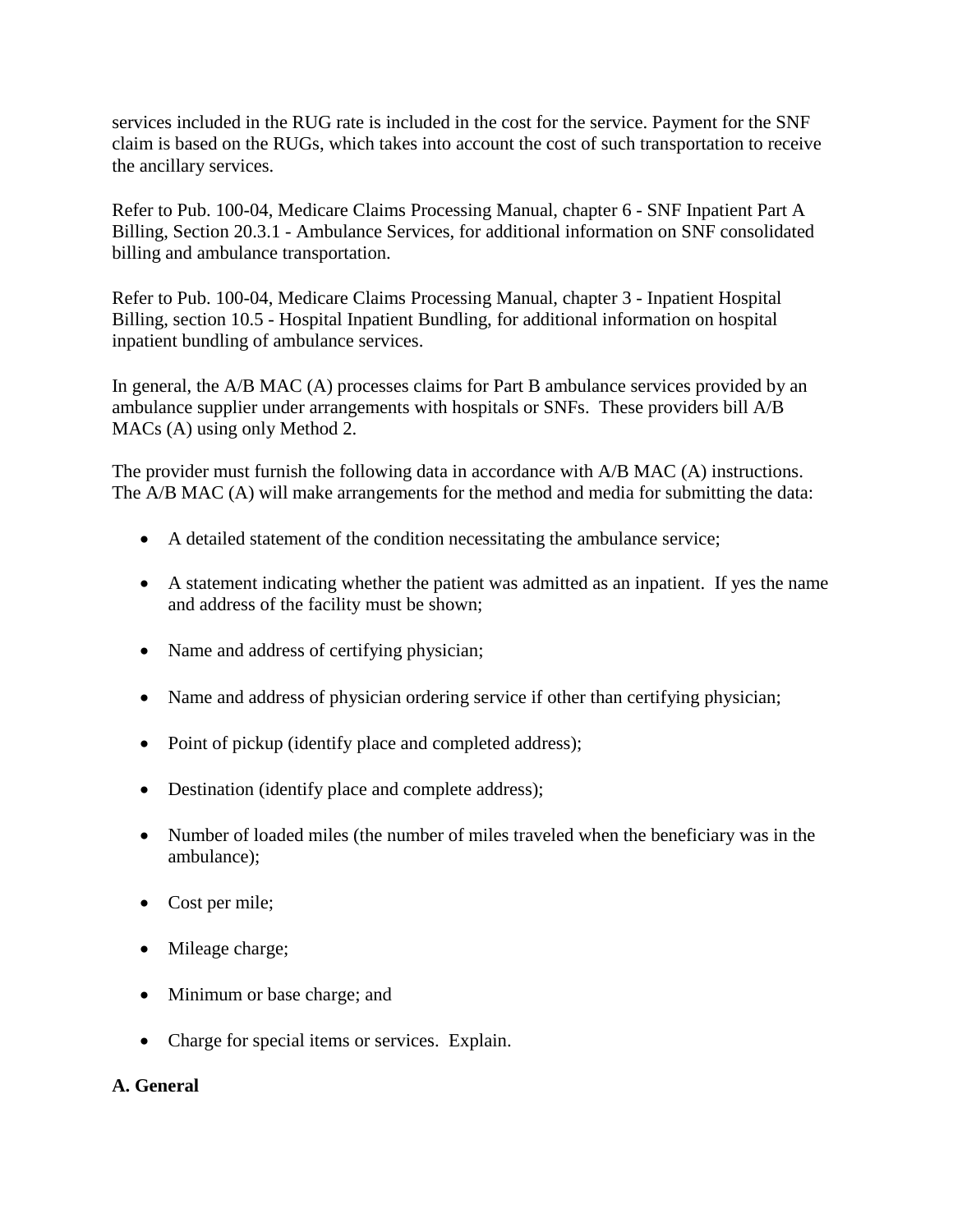The reasonable cost per trip of ambulance services furnished by a provider of services may not exceed the prior year's reasonable cost per trip updated by the ambulance inflation factor. This determination is effective with services furnished during Federal Fiscal Year (FFY) 1998 (between October 1, 1997, and September 30, 1998). Providers are to bill for Part B ambulance services using the billing method of base rate including supplies, with mileage billed separately as described below.

The following instructions provide billing procedures implementing the above provisions.

# **B. Applicable Bill Types**

The appropriate type of bill (13X, 22X, 23X, 83X, and 85X) must be reported. For SNFs, ambulance cannot be reported on a 21X type of bill.

# **C. Value Code Reporting**

For claims with dates of service on or after January 1, 2001, providers must report on every Part B ambulance claim value code A0 (zero) and the related ZIP Code of the geographic location from which the beneficiary was placed on board the ambulance in the Value Code field. The value code is defined as "ZIP Code of the location from which the beneficiary is initially placed on board the ambulance." Providers report the number in dollar portion of the form location right justified to the left of the dollar/cents delimiter.

More than one ambulance trip may be reported on the same claim if the ZIP Codes of all points of pickup are the same. However, since billing requirements do not allow for value codes (ZIP Codes) to be line item specific and only one ZIP Code may be reported per claim, providers must prepare a separate claim for a beneficiary for each trip if the points of pickup are located in different ZIP Codes.

For claims with dates of service on or after April 1, 2002, providers must report value code 32 (multiple patient ambulance transport) when an ambulance transports more than one patient at a time to the same destination. Providers must report value code 32 and the number of patients transported in the amount field as a whole number to the left of the delimiter.

**NOTE:** Information regarding the claim form locator that corresponds to the Value Code field is found in Pub.100-04, Medicare Claims Processing Manual, Chapter 25 - Completing and Processing the Form CMS-1450 Data Set.

# **D. Revenue Code/HCPCS Code Reporting**

Providers must report revenue code 054X and, for services **provided before January 1, 2001,**  one of the following CMS HCPCS codes for each ambulance trip provided during the billing period:

A0030 (discontinued 12/31/2000); A0040 (discontinued 12/31/2000); A0050 (discontinued 12/31/2000); A0320 (discontinued 12/31/2000); A0322 (discontinued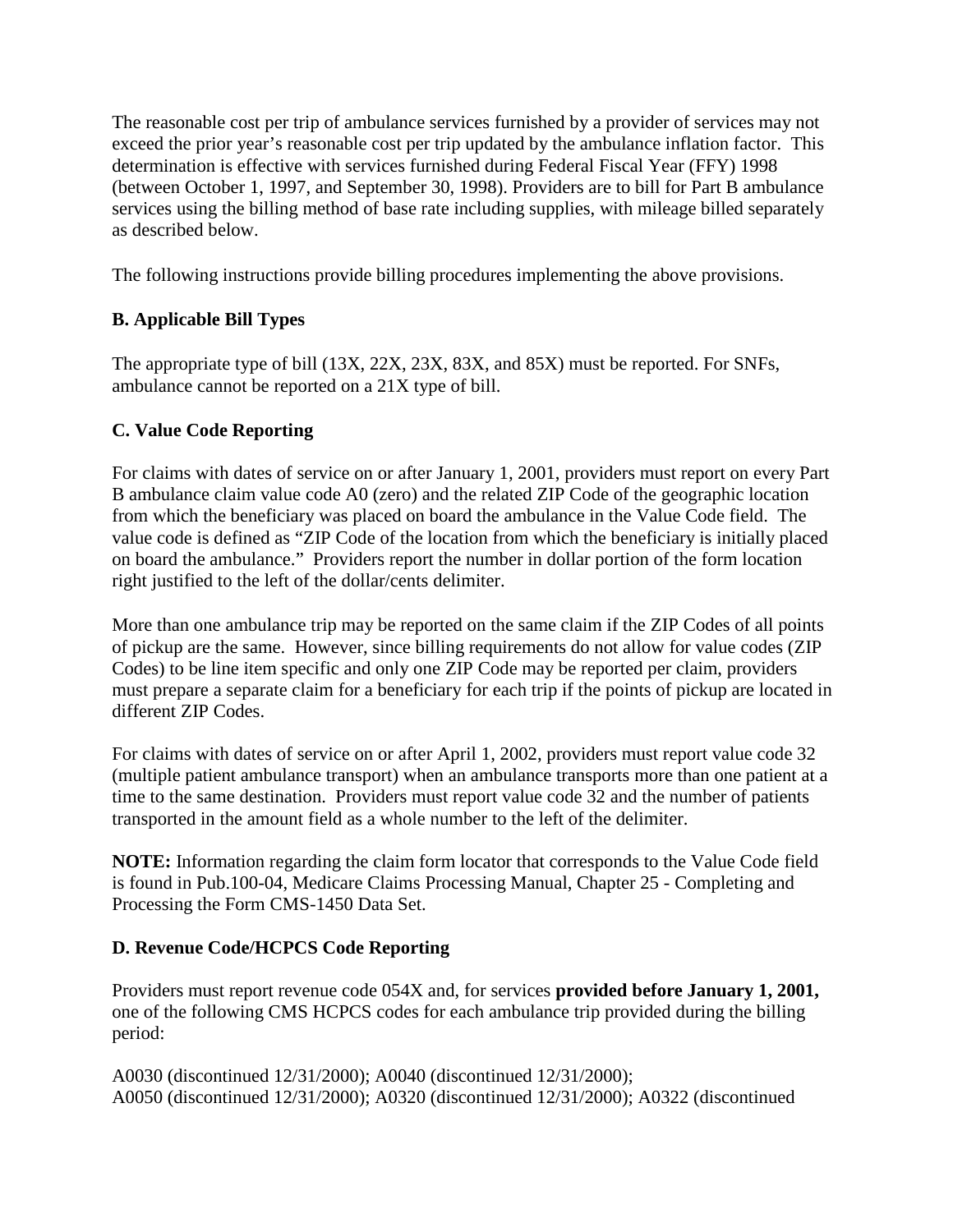12/31/2000); A0324 (discontinued 12/31/2000); A0326 (discontinued 12/31/2000); A0328, (discontinued 12/31/2000); or A0330 (discontinued 12/31/2000).

In addition, providers report one of A0380 or A0390 for mileage HCPCS codes. No other HCPCS codes are acceptable for reporting ambulance services and mileage. Providers report one of the following revenue codes: 0540;

0542; 0543; 0545; 0546; or 0548.

Do not report revenue codes 0541, 0544, or 0547.

For claims with **dates of service on or after January 1, 2001**, providers must report revenue code 540 and one of the following HCPCS codes for each ambulance trip provided during the billing period:

A0426; A0427; A0428; A0429; A0430; A0431; A0432; A0433; or A0434.

Providers using an ALS vehicle to furnish a BLS level of service report HCPCS code, A0426 (ALS1) or A0427 (ALS1 emergency), and are paid accordingly. In addition, all providers report one of the following mileage HCPCS codes: A0380; A0390; A0435; or A0436.

Since billing requirements do not allow for more than one HCPCS code to be reported for per revenue code line, providers must report revenue code 0540 (ambulance) on two separate and consecutive lines to accommodate both the Part B ambulance service and the mileage HCPCS codes for each ambulance trip provided during the billing period. Each loaded (e.g., a patient is onboard) 1-way ambulance trip must be reported with a unique pair of revenue code lines on the claim. Unloaded trips and mileage are **NOT** reported.

However, in the case where the beneficiary was pronounced dead after the ambulance is called but before the ambulance arrives at the scene: Payment may be made for a BLS service if a ground vehicle is dispatched or at the fixed wing or rotary wing base rate, as applicable, if an air ambulance is dispatched. Neither mileage nor a rural adjustment would be paid. The blended rate amount will otherwise apply. Providers report the A0428 (BLS) HCPCS code. Providers report modifier QL (Patient pronounced dead after ambulance called) in "HCPCS/Rates" instead of the origin and destination modifier. In addition to the QL modifier, providers report modifier QM or QN.

**NOTE:** Information regarding the claim form locator that corresponds to the HCPCS code is found in Pub. 100-04, Medicare Claims Processing Manual, Chapter 25 - Completing and Processing the Form CMS-1450 Data Set.

# **E.Modifier Reporting**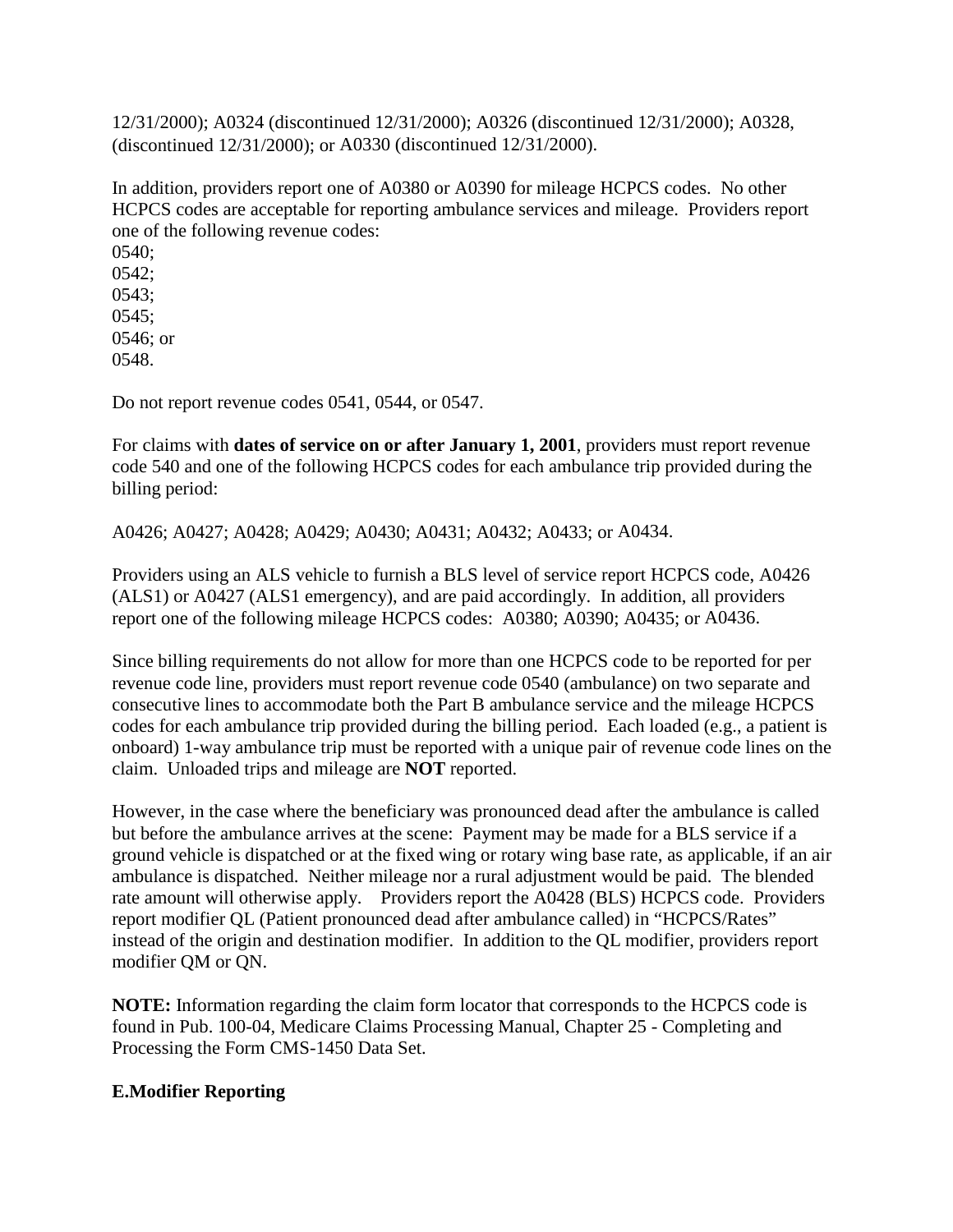See the above Section 30 (A) (Modifiers Specific to Ambulance Service Claims) for instructions regarding the usage of modifiers.

### **F. Line-Item Dates of Service Reporting**

Providers are required to report line-item dates of service per revenue code line. This means that they must report two separate revenue code lines for every ambulance trip provided during the billing period along with the date of each trip. This includes situations in which more than one ambulance service is provided to the same beneficiary on the same day. Line-item dates of service are reported in the Service Date field.

**NOTE:** Information regarding the claim form locator that corresponds to the Service Date is found in Pub. 100-04, Medicare Claims Processing Manual, Chapter 25 - Completing and Processing the Form CMS-1450 Data Set.

# **G. Service Units Reporting**

For line items reflecting HCPCS code A0030, A0040, A0050, A0320, A0322, A0324, A0326, A0328, or A0330 (**services before January 1, 2001)** or code A0426, A0427, A0428, A0429, A0430, A0431, A0432, A0433, or A0434 (**services on and after January 1, 2001**), providers are required to report in Service Units each ambulance trip provided during the billing period. Therefore, the service units for each occurrence of these HCPCS codes are always equal to one. In addition, for line items reflecting HCPCS code A0380 or A0390, the number of loaded miles must be reported. (See examples below.)

Therefore, the service units for each occurrence of these HCPCS codes are always equal to one. In addition, for line items reflecting HCPCS code A0380, A0390, A0435, or A0436, the number of loaded miles must be reported.

# **H. Total Charges Reporting**

For line items reflecting HCPCS codes A0426, A0427, A0428, A0429, A0430, A0431, A0432, A0433, or A0434**;**

Providers are required to report in Total Charges the actual charge for the ambulance service including all supplies used for the ambulance trip but excluding the charge for mileage. For line items reflecting HCPCS code A0380, A0390, A0435, or A0436, report the actual charge for mileage.

**NOTE:** There are instances where the provider does not incur any cost for mileage, e.g., if the beneficiary is pronounced dead after the ambulance is called but before the ambulance arrives at the scene. In these situations, providers report the base rate ambulance trip and mileage as separate revenue code lines. Providers report the base rate ambulance trip in accordance with current billing requirements. For purposes of reporting mileage, they must report the appropriate HCPCS code, modifiers, and units as a separate line item. For the related charges,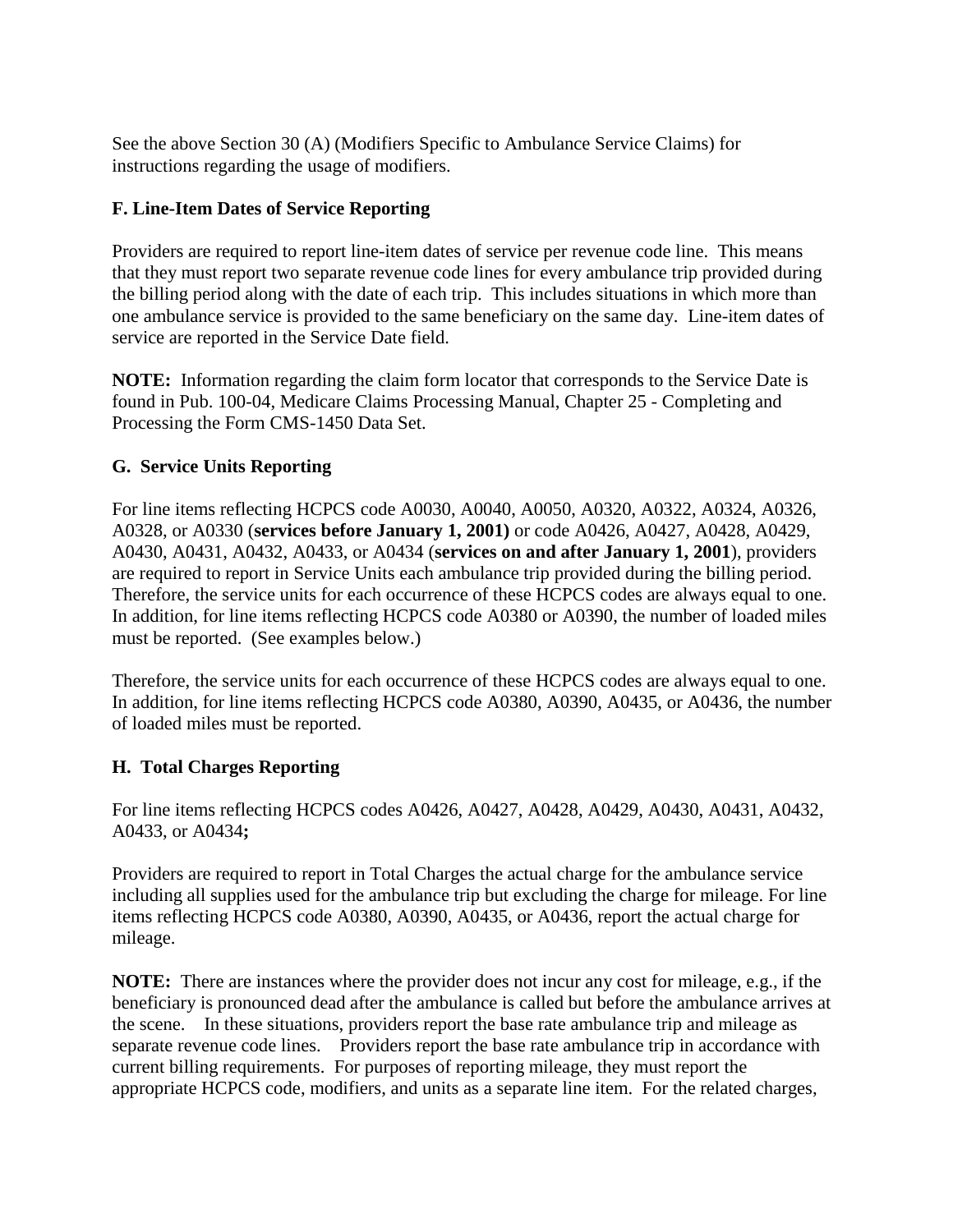providers report \$1.00 in FL48 for non- covered charges. A/B MACs (A) should assign remittance adjustment Group Code OA to the \$1.00 non- covered mileage line, which in turn informs the beneficiaries and providers that they each have no liability.

Prior to submitting the claim to CWF, the A/B MAC (A) will remove the entire revenue code line containing the mileage amount reported in Non-covered Charges to avoid non-acceptance of the claim.

**NOTE:** Information regarding the claim form locator that corresponds to the Charges fields is found in Pub. 100-04, Medicare Claims Processing Manual, Chapter 25 - Completing and Processing the Form CMS-1450 Data Set.

**EXAMPLES:** The following provides examples of how bills for Part B ambulance services should be completed based on the reporting requirements above. These examples reflect ambulance services furnished directly by providers. Ambulance services provided under arrangement between the provider and an ambulance company are reported in the same manner except providers report a QM modifier instead of a QN modifier.

**EXAMPLE 1:** Claim containing only one ambulance trip:

| Revenue<br>Code | HCPCS/<br>Modifiers | Date of<br>Service | Units     | <b>Total Charges</b> |
|-----------------|---------------------|--------------------|-----------|----------------------|
| 0540            | A0428RHON           | 082701             | (trip)    | 100.00               |
| 0540            | A0380RHON           | 082701             | (mileage) | 8.00                 |

Providers report as follows:

**EXAMPLE 2:** Claim containing multiple ambulance trips:

Providers report as follows:

| <b>HCPCS</b><br>Revenue<br>Code |       | Modifiers      |    | Date of<br>Service | Units                 | Total<br>Charges |
|---------------------------------|-------|----------------|----|--------------------|-----------------------|------------------|
|                                 |       | #1             | #2 |                    |                       |                  |
| 0540                            | A0429 | RH             | QN | 082801             | (trip)                | 100.00           |
| 0540                            | A0380 | R <sub>H</sub> | QN | 082801             | $2 \text{ (mileage)}$ | 4.00             |
| 0540                            | A0330 | R <sub>H</sub> | QN | 082901             | (trip)                | 400.00           |
| 0540                            | A0390 | RH             | QN | 082901             | (mileage)<br>ß.       | 6.00             |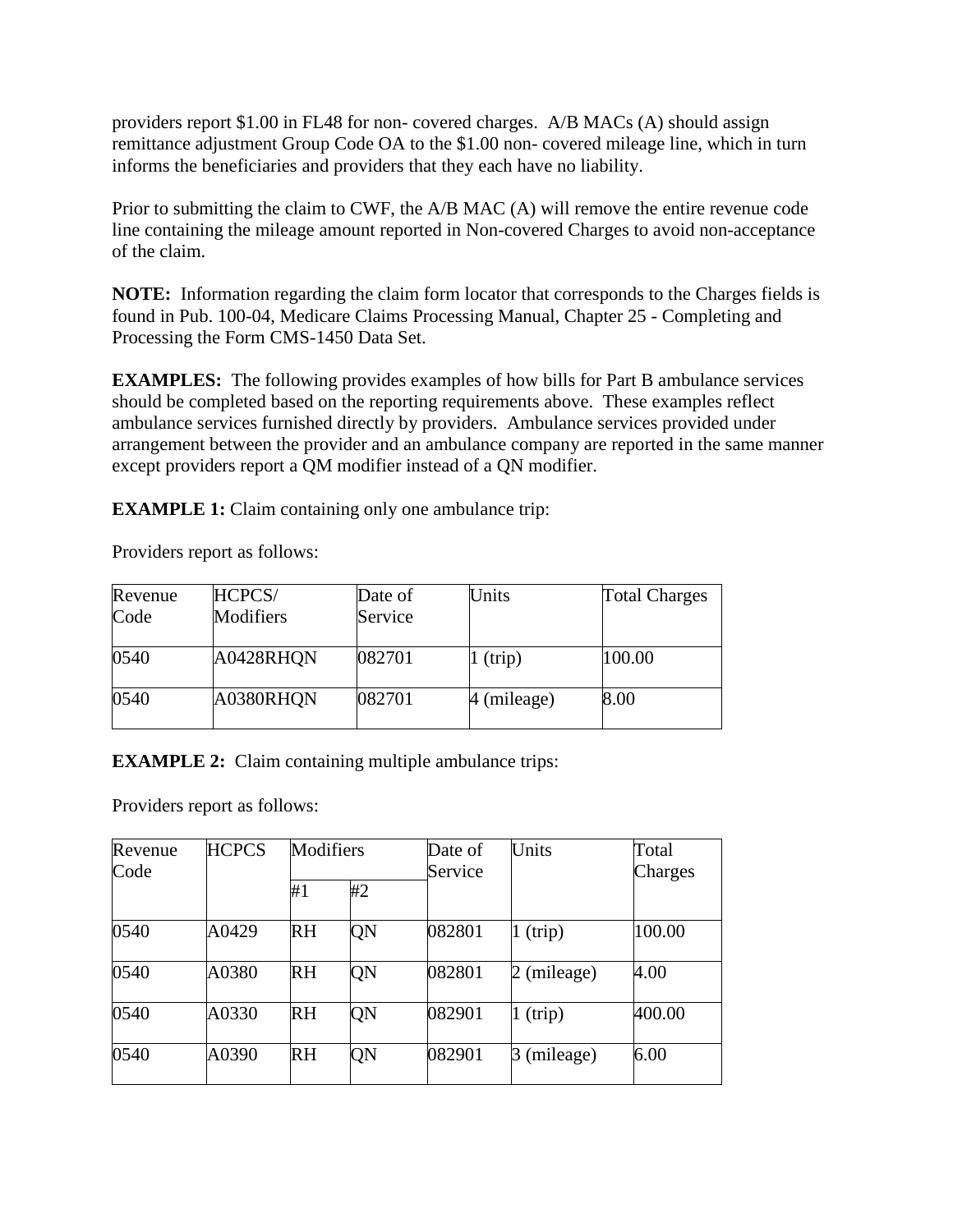**EXAMPLE 3:** Claim containing more than one ambulance trip provided on the same day:

| Revenue | <b>HCPCS</b> | Modifiers |    | Date of | Units       | Total   |
|---------|--------------|-----------|----|---------|-------------|---------|
| Code    |              |           |    | Service |             | Charges |
| 0540    | A0429        | RH        | QN | 090201  | (trip)      | 100.00  |
| 0540    | A0380        | RH        | QN | 090201  | 2 (mileage) | 4.00    |
| 0540    | A0429        | <b>HR</b> | QN | 090201  | (trip)      | 100.00  |
| 0540    | A0380        | <b>HR</b> | QN | 090201  | 2 (mileage) | 4.00    |

Providers report as follows:

# **I. Edits**

FISS edits to assure proper reporting as follows:

- For claims with dates of service on or after January 1, 2001, each pair of revenue codes 0540 must have one of the following ambulance HCPCS codes - A0426, A0427, A0428, A0429, A0430, A0431, A0432, A0433, or A0434; and one of the following mileage HCPCS codes - A0435, A0436 or for claims with dates of service on or after April 1, 2002, A0425;
- For claims with dates of service on or after January 1, 2001, the presence of an origin and destination modifier and a QM or QN modifier for every line item containing revenue code 0540;
- The units field is completed for every line item containing revenue code 0540;
- For claims with dates of service on or after January 1, 2001, the units field is completed for every line item containing revenue code 0540;
- Service units for line items containing HCPCS codes A0426, A0427, A0428, A0429, A0430, A0431, A0432, A0433, or A0434 always equal "1"

For claims with dates of service on or after July 1, 2001, each 1-way ambulance trip, line- item dates of service for the ambulance service, and corresponding mileage are equal.

# <span id="page-34-0"></span>**30.2.1 - A/B MAC (A) Bill Processing Guidelines Effective April 1, 2002, as a Result of Fee Schedule Implementation**

**(Rev. 3076, Issued: 09-24-14, Effective: Upon Implementation of ICD-10 ASC X12: 01-01- 12, Implementation: ICD-10: Upon Implementation of ICD-10 ASC X12: 09-16-14)**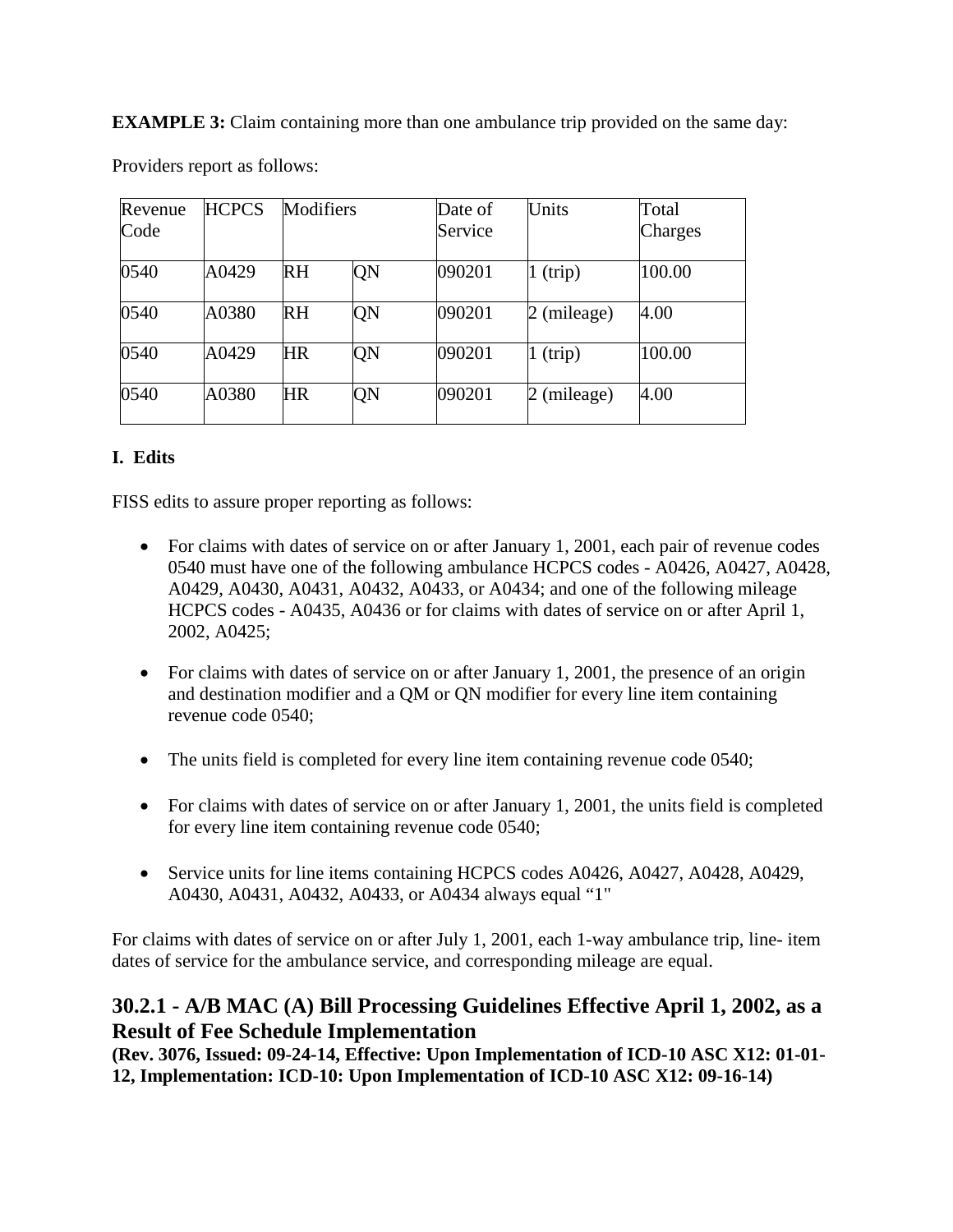For SNF Part A, the cost of medically necessary ambulance transportation to receive most services included in the RUG rate is included in the cost for the service. Payment for the SNF claim is based on the RUGs, which takes into account the cost of such transportation to receive the ancillary services.

Refer to IOM Pub. 100-04, Medicare Claims Processing Manual, chapter 6 - SNF Inpatient Part A Billing, Section 20.3.1 - Ambulance Services for additional information on SNF consolidated billing and ambulance transportation.

Refer to IOM Pub. 100-04, Medicare Claims Processing Manual, chapter 3 - Inpatient Hospital Billing, section 10.5 - Hospital Inpatient Bundling, for additional information on hospital inpatient bundling of ambulance services.

In general, the A/B MAC (A) processes claims for Part B ambulance services provided by an ambulance supplier under arrangements with hospitals or SNFs. These providers bill A/B MACs (A) using only Method 2.

The provider must furnish the following data in accordance with A/B MAC (A) instructions. The A/B MAC (A) will make arrangements for the method and media for submitting the data:

- A detailed statement of the condition necessitating the ambulance service;
- A statement indicating whether the patient was admitted as an inpatient. If yes the name and address of the facility must be shown;
- Name and address of certifying physician;
- Name and address of physician ordering service if other than certifying physician;
- Point of pickup (identify place and completed address);
- Destination (identify place and complete address);
- Number of loaded miles (the number of miles traveled when the beneficiary was in the ambulance);
- Cost per mile;
- Mileage charge;
- Minimum or base charge; and
- Charge for special items or services. Explain.

### **A. Revenue Code Reporting on Form CMS-1450**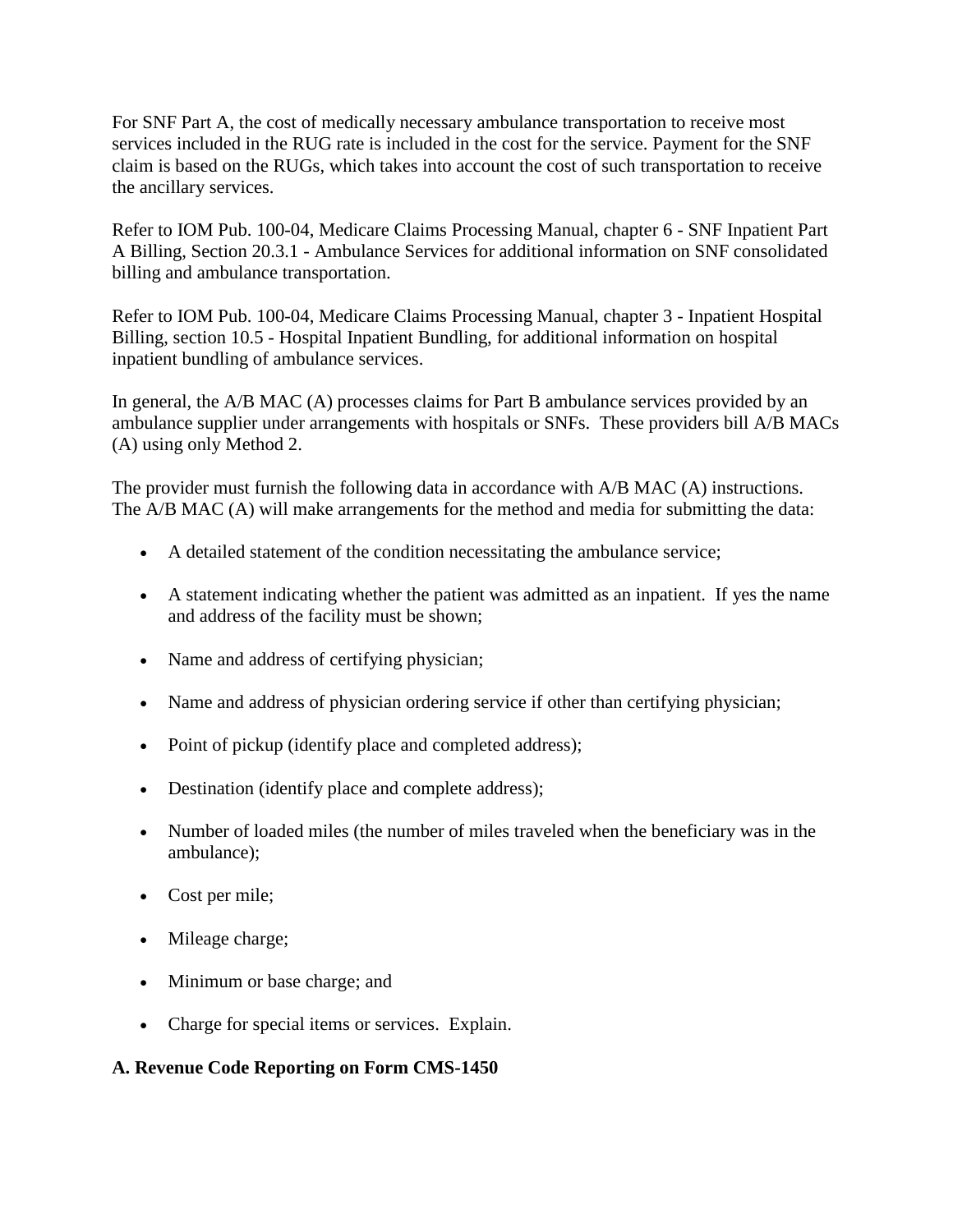Providers report ambulance services under revenue code 540 in FL 42 "Revenue Code."

### **B. HCPCS Codes Reporting on Form CMS-1450**

Providers report the HCPCS codes established for the ambulance fee schedule. No other HCPCS codes are acceptable for the reporting of ambulance services and mileage. The HCPCS code must be used to reflect the type of service the beneficiary received, not the type of vehicle used.

Providers must report one of the following HCPCS codes in FL 44 "HCPCS/Rates" for each base rate ambulance trip provided during the billing period:

A0426; A0427; A0428; A0429; A0430; A0431; A0432; A0433; or A0434.

These are the same codes required effective for services January 1, 2001.

In addition, providers must report **one** of HCPCS mileage codes:

A0425; A0435; or A0436.

Since billing requirements do not allow for more than one HCPCS code to be reported per revenue code line, providers must report revenue code 540 (ambulance) on two separate and consecutive line items to accommodate both the ambulance service and the mileage HCPCS codes for each ambulance trip provided during the billing period. Each loaded (e.g., a patient is onboard) 1-way ambulance trip must be reported with a unique pair of revenue code lines on the claim. Unloaded trips and mileage are **NOT** reported.

For Form CMS-1450 claims submission prior to August 1, 2011, providers code one mile for trips less than a mile. Miles must be entered as whole numbers. If a trip has a fraction of a mile, round up to the nearest whole number.

Beginning with dates of service on or after January 1, 2011, for Form CMS-1450 hard copy claims submissions August 1, 2011 and after, mileage must be reported as fractional units. When reporting fractional mileage, providers must round the total miles up to the nearest tenth of a mile and the decimal must be used in the appropriate place (e.g., 99.9).

For trips totaling less than 1 mile, enter a "0" before the decimal (e.g., 0.9).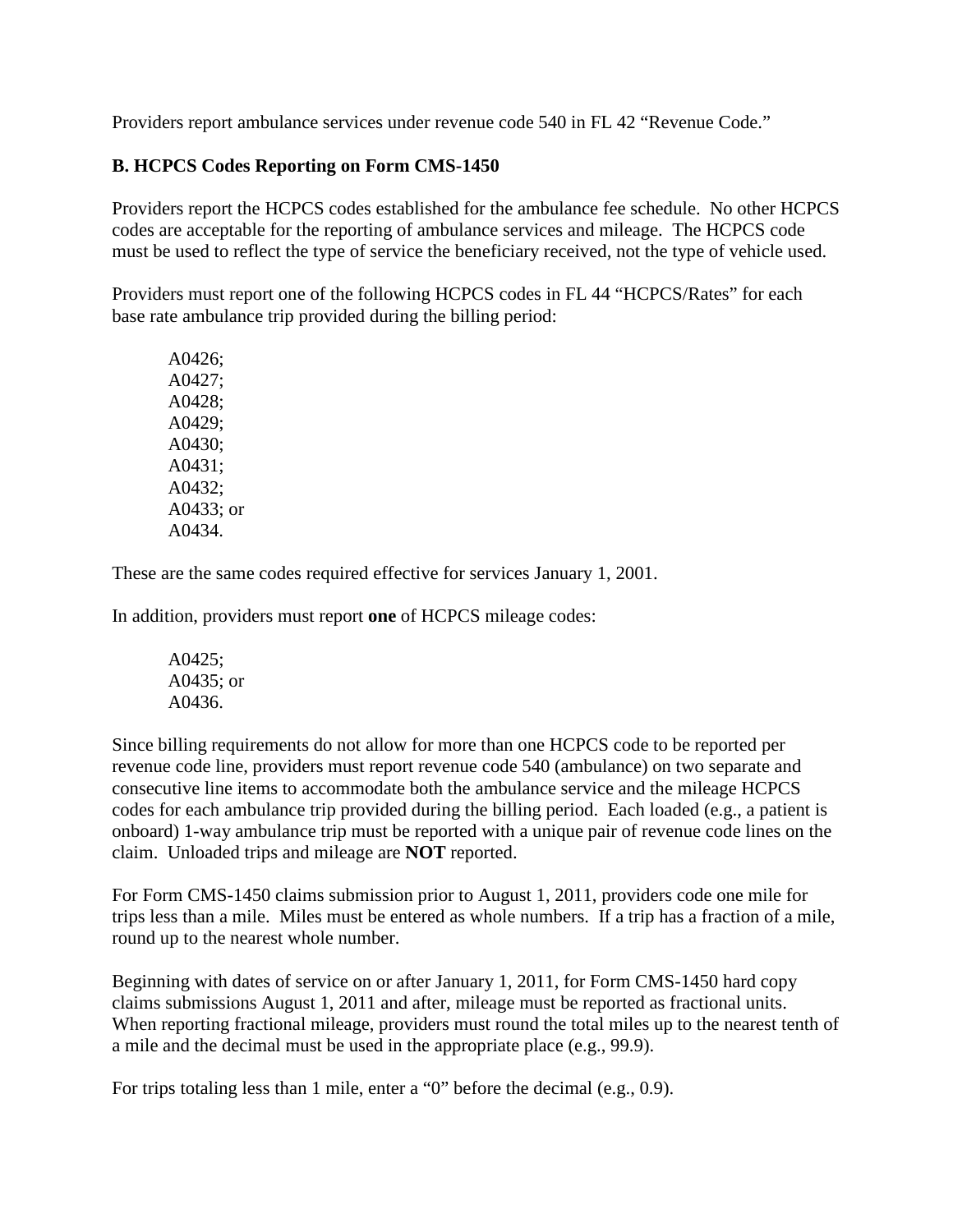For electronic claims submissions prior to January 1, 2011, providers code one mile for trips less than a mile. Miles must be entered as whole numbers. If a trip has a fraction of a mile, round up to the nearest whole number.

Beginning with dates of service on or after January 1, 2011, for electronic claim submissions only, mileage must be reported as fractional units for trips totaling up to 100 covered miles. When reporting fractional mileage, providers must round the total miles up to the nearest tenth of a mile and the decimal must be used in the appropriate place (e.g., 99.9).

For trips totaling 100 covered miles and greater, providers must report mileage rounded up to the nearest whole number mile (e.g., 999) and not use a decimal when reporting whole number miles over 100 miles.

For trips totaling less than 1 mile, enter a "0" before the decimal (e.g., 0.9).

### **C. Modifier Reporting**

Providers must report an origin and destination modifier for each ambulance trip provided and either a QM (Ambulance service provided under arrangement by a provider of services) or QN (Ambulance service furnished directly by a provider of services) modifier in FL 44 "HCPCS/Rates".

### **D. Service Units Reporting**

For line items reflecting HCPCS codes A0426, A0427, A0428, A0429, A0430, A0431, A0432, A0433, or A0434, providers are required to report in "Service Units" for each ambulance trip provided. Therefore, the service units for each occurrence of these HCPCS codes are always equal to one. In addition, for line items reflecting HCPCS code A0425, A0435, or A0436, providers must also report the number of loaded miles.

### **E. Total Charges Reporting**

For line items reflecting HCPCS codes A0426, A0427, A0428, A0429, A0430, A0431, A0432, A0433, or A0434, providers are required to report in Total Charges the actual charge for the ambulance service including all supplies used for the ambulance trip, but excluding the charge for mileage.

For line items reflecting HCPCS codes A0425, A0435, or A0436, providers are to report the actual charge for mileage.

**NOTE:** There are instances where the provider does not incur any cost for mileage, e.g., if the beneficiary is pronounced dead after the ambulance is called but before the ambulance arrives at the scene. In these situations, providers report the base rate ambulance trip and mileage as separate revenue code lines. Providers report the base rate ambulance trip in accordance with current billing requirements. For purposes of reporting mileage, they must report the appropriate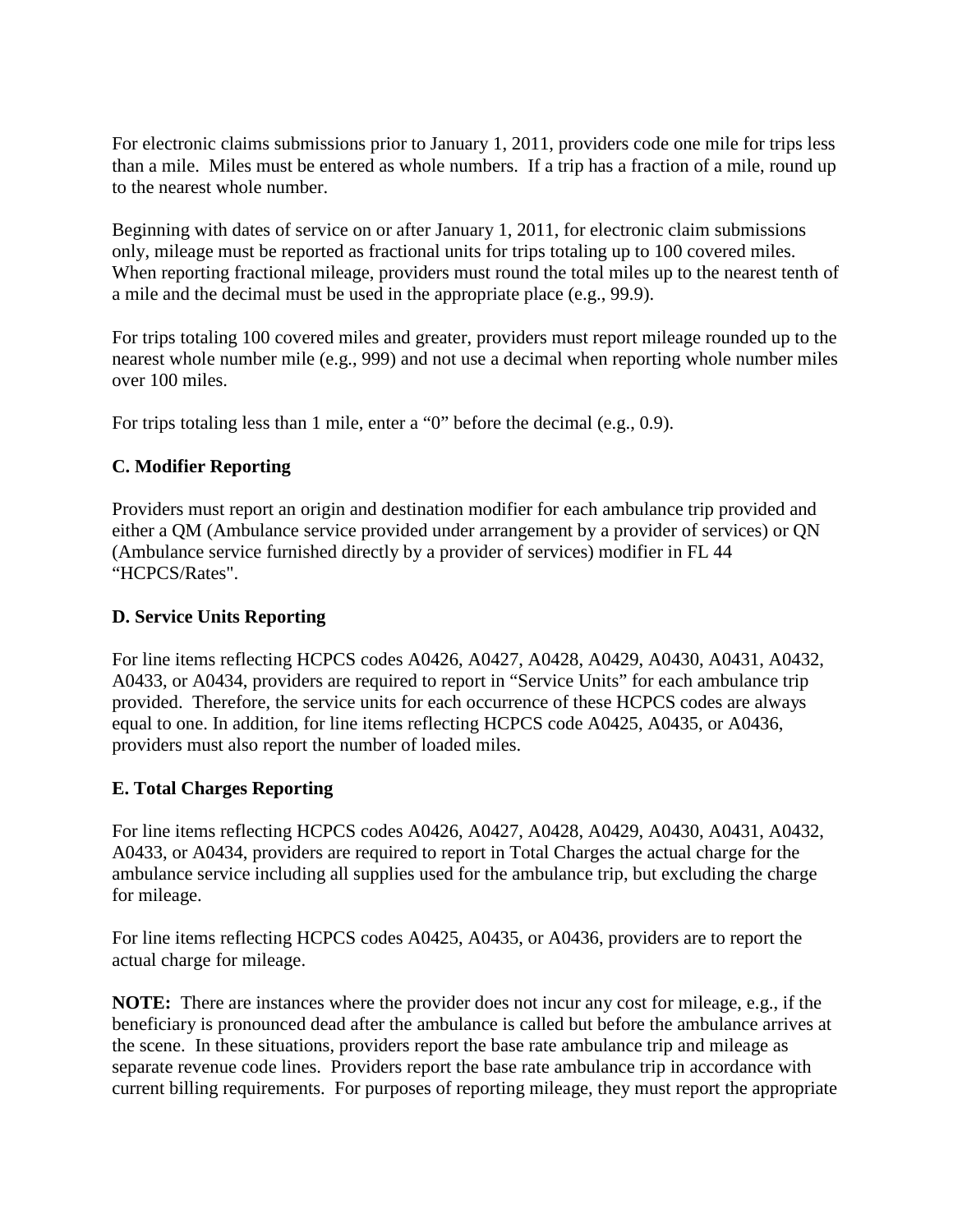HCPCS code, modifiers, and units. For the related charges, providers report \$1.00 in noncovered charges. A/B MACs (A) should assign remittance adjustment Group Code OA to the \$1.00 non-covered mileage line, which in turn informs the beneficiaries and providers that they each have no liability.

# **F. Edits (A/B MAC (A) Claims with Dates of Service On or After 4/1/02)**

For claims with dates of service on or after April 1, 2002, FISS performs the following edits to assure proper reporting:

- Edit to assure each pair of revenue codes 540 have one of the following ambulance HCPCS codes - A0426, A0427, A0428, A0429, A0430, A0431, A0432, A0433, or A0434; and one of the following mileage HCPCS codes - A0425, A0435, or A0436.
- Edit to assure the presence of an origin, destination modifier, and a QM or QN modifier for every line item containing revenue code 540;
- Edit to assure that the unit's field is completed for every line item containing revenue code 540;
- Edit to assure that service units for line items containing HCPCS codes A0426, A0427, A0428, A0429, A0430, A0431, A0432, A0433, or A0434 always equal "1"; and
- Edit to assure on every claim that revenue code 540, a value code of A0 (zero), and a corresponding ZIP Code are reported. If the ZIP Code is not a valid ZIP Code in accordance with the USPS assigned ZIP Codes, A/B MACs (A) verify the ZIP Code to determine if the ZIP Code is a coding error on the claim or a new ZIP Code from the USPS not on the CMS supplied ZIP Code File.
- Beginning with dates of service on or after April 1, 2012, edit to assure that only nonemergency trips (i.e., HCPCS A0426, A0428 [when A0428 is billed without modifier QL]) require an NPI in the Attending Physician field. Emergency trips do not require an NPI in the Attending Physician field (i.e., A0427, A0429, A0430, A0431, A0432, A0433, A0434 and A0428 [when A0428 is billed with modifier QL])

# **G. CWF (A/B MACs (A))**

A/B MACs (A) report the procedure codes in the financial data section. They include revenue code, HCPCS code, units, and covered charges in the record. Where more than one HCPCS code procedure is applicable to a single revenue code, the provider reports each HCPCS code and related charge on a separate line, and the A/B MAC (A) reports this to CWF. Report the payment amount before adjustment for beneficiary liability in "Rate" and the actual charge in "Covered Charges."

# <span id="page-38-0"></span>**30.2.2 - SNF Billing (Rev. 3620; Issued: 10-07-16; Effective: 11-08-16, Implementation: 11-08-16)**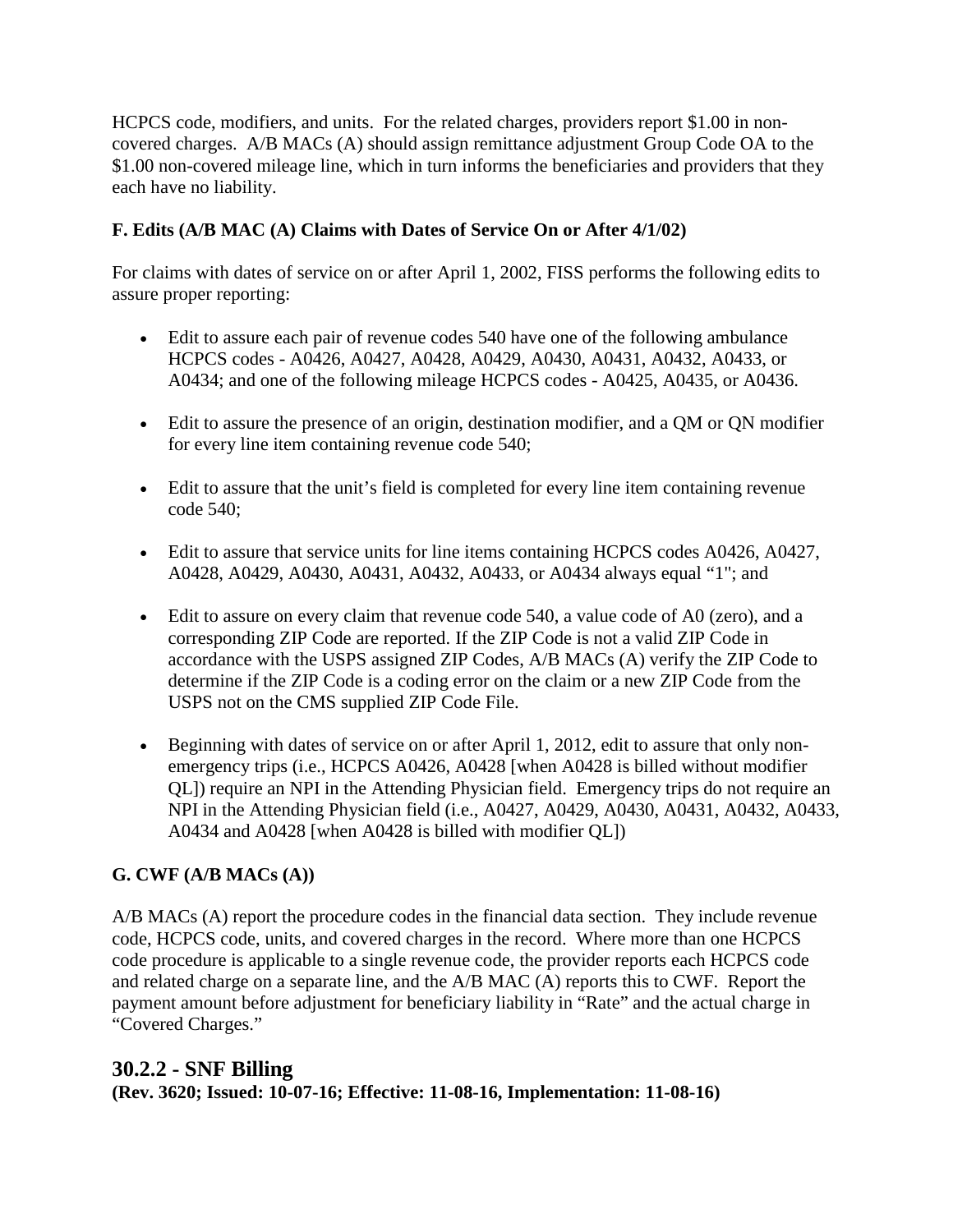The following ambulance transportation and related ambulance services for residents in Part A stays are not included in the PPS rate. For additional information, see Chapter 6, SNF Inpatient Part A Billing and SNF Consolidated Billing, § 20.3.1, Ambulance Services. They may be billed as Part B services by the supplier only in the following situations:

- The ambulance trip is to the SNF for admission (the second character (destination) of any ambulance HCPCS code modifier is N (SNF) other than modifier QN, and the date of service is the same as the SNF 21X admission date.)
- The ambulance trip is from the SNF to home (the first character (origin) of any HCPCS code ambulance modifier is N (SNF)), and date of ambulance service is the same date as the SNF through date, and the SNF patient status (FL 22) is other than 30.)
- The ambulance trip is to a hospital based or non-hospital based ESRD facility (either one of any HCPCS code ambulance modifier codes is G (Hospital based dialysis facility) or J (Non-hospital based dialysis facility).
- The ambulance trip is from the SNF to another SNF (the first and second character (origin and destination) of any ambulance HCPCS code modifier is "N" (SNF)) and the beneficiary is not in a Part A stay.

Ambulance payment associated with the following outpatient hospital service exclusions is paid under the ambulance fee schedule:

- Cardiac catheterization;
- Computerized axial tomography (CT) scans;
- Magnetic resonance imaging (MRIs);
- Ambulatory surgery involving the use of an operating room, including the insertion, removal, or replacement of a percutaneous esophageal gastrostomy (PEG) tube in the hospital's gastrointestinal (GI) or endoscopy suite;
- Emergency services;
- Angiography;
- Lymphatic and Venous Procedures; and
- Radiation therapy.

See Chapter 6, § 20.1.2, Other Excluded Services Beyond the Scope of a SNF Part A Benefit, for further information pertaining to the list of services that are excluded from SNF Part A payment referenced above.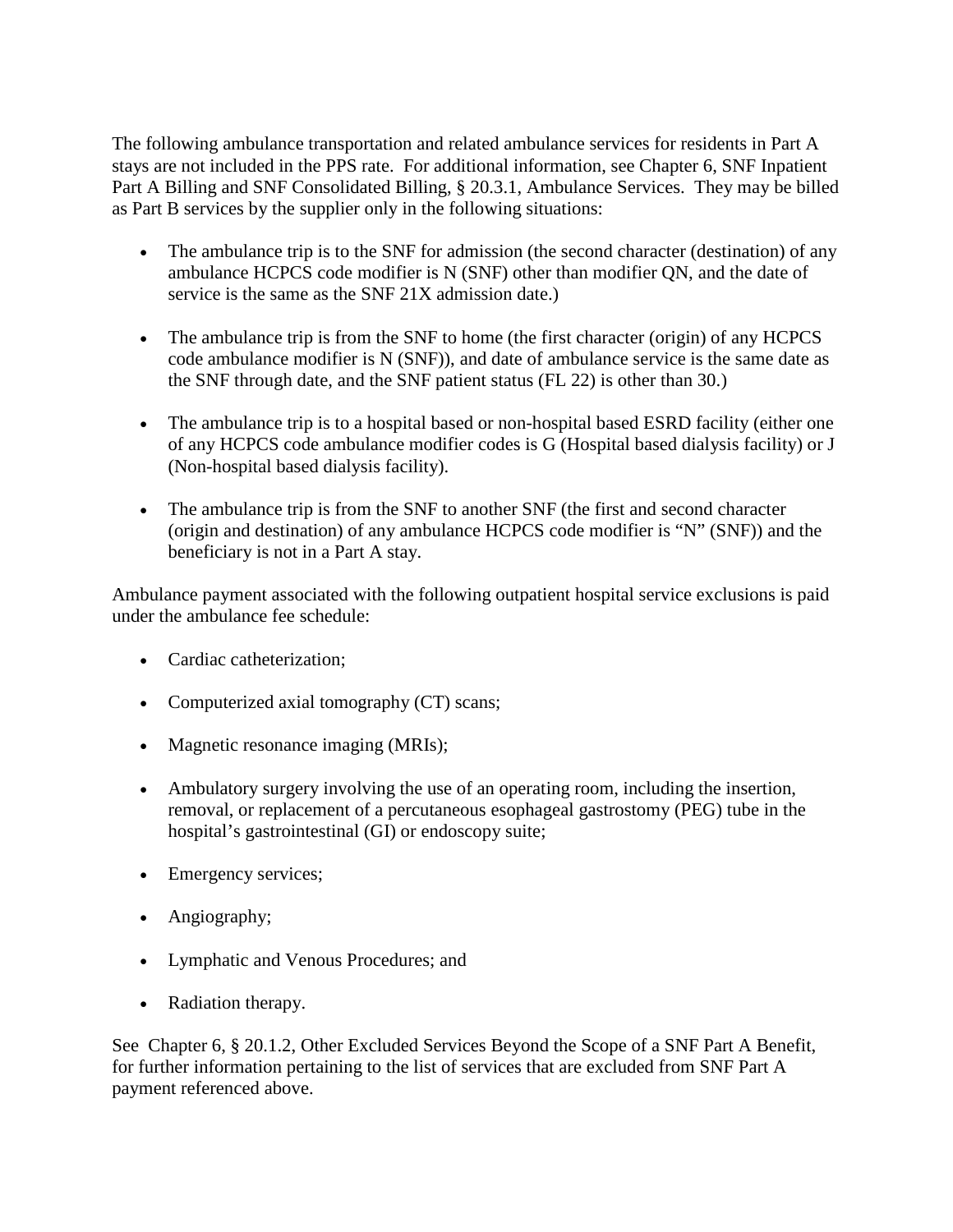The following ambulance transportation and related ambulance services for residents in a Part A stay are included in the SNF PPS rate and may not be billed as Part B services by the supplier. For additional information, see Chapter 6, § 20.3.1, In these scenarios, the services provided are subject to SNF CB and the first SNF is responsible for billing the services to the A/B MAC (A):

- A beneficiary's transfer from one SNF to another before midnight of the same day. The first and second characters (origin and destination) of any HCPCS code ambulance modifier are "N" (SNF).
- A transport between two SNFs is not separately payable when a beneficiary is in a Part A covered SNF stay, and will result in a denial of a claim for such a transport. When billing for ambulance transports, suppliers should indicate whether the transport was part of a SNF Part A covered stay, using the appropriate origin/destination modifier (e.g., "NH" for a transport from a SNF to a hospital).
- Suppliers should bill with an "NN" origin/destination modifier when a SNF to SNF transport occurs. A transport between two SNFs is not separately payable when a beneficiary is in a Part A covered SNF stay, and will result in a denial of a claim for such a transport.
- o Ambulance transports to or from a diagnostic or therapeutic site other than a hospital or renal dialysis facility (e.g., an independent diagnostic testing facility (IDTF), cancer treatment center, radiation therapy center, wound care center, etc.). The first or second character (origin or destination) of any HCPCS code ambulance modifier is "D" (Diagnostic or therapeutic site other than P or H), and the other modifier (origin or destination) is "N" (SNF).

# <span id="page-40-0"></span>**30.2.3 - Indian Health Service (IHS)/Tribal Billing (Rev. 2102, Issued: 11-19-10, Effective: 04-01-11, Implementation: 04-04-11)**

Ambulance services furnished by IHS/Tribal hospitals including Critical Access Hospitals (CAHs) will be paid according to the appropriate payment methodology.

For dates of service on or after December 21, 2000 and prior to January 1, 2004, medically necessary ambulance services furnished by an IHS/Tribal CAH or by an entity that is owned and operated by an IHS/Tribal CAH are paid based on 100 percent of the reasonable cost if the 35 mile rule for cost-based payment is met. In order for the 35 mile rule to be met, the IHS/Tribal CAH or the entity that is owned and operated by the IHS/Tribal CAH, must be the only provider or supplier of ambulance services that is located within a 35 mile drive of the IHS/Tribal CAH or the entity. Those CAHs that meet the 35 mile rule for cost-based payment shall report condition code B2 (CAH ambulance attestation) on their bills.

For dates of service on or after January 1, 2004, ambulance services furnished by an IHS/Tribal CAH or by an entity that is owned and operated by an IHS/Tribal CAH are paid based on 101 percent of the reasonable cost if the 35 mile rule for cost-based payment is met.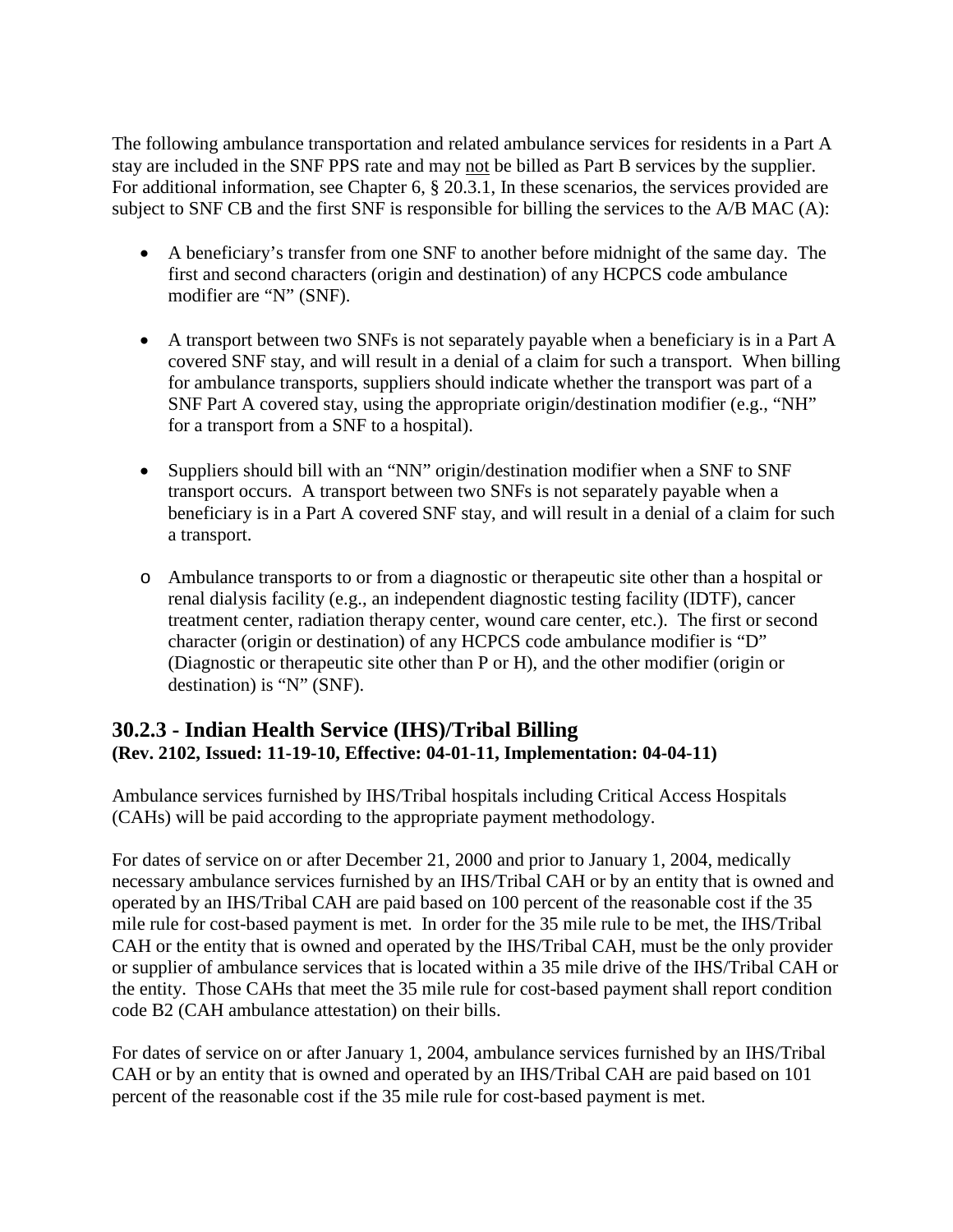When the 35 mile rule for cost-based payment is not met, the IHS/Tribal CAH ambulance service or the ambulance service furnished by the entity that is owned and operated by the IHS/Tribal CAH is paid based on the ambulance fee schedule.

Other IHS/Tribal hospital based ambulance services are reimbursed based on the ambulance fee schedule.

# <span id="page-41-0"></span>**30.2.4 - Non-covered Charges on Institutional Ambulance Claims (Rev. 1921, Issued: 02-19-10, Effective: 04-01-10, Implementation: 04-05-10)**

Medicare law contains a restriction that miles beyond the closest available facility cannot be billed to Medicare. Non-covered miles beyond the closest facility are billed with HCPCS procedure code A0888 ("non-covered ambulance mileage per mile, e.g., for miles traveled beyond the closest appropriate facility"). These non-covered line items can be billed on claims also containing covered charges. Ambulance claims may use the -GY modifier on line items for such non-covered mileage, and liability for the service will be assigned correctly to the beneficiary.

The method of billing all miles for the same trip, with covered and non-covered portions, on the same claim is preferable in this scenario. However, billing the non-covered mileage using condition code 21 claims is also permitted, if desired, as long as all line items on the claims are non-covered and the beneficiary is liable. Additionally, unless requested by the beneficiary or required by specific Medicare policy, services excluded by statute do not have to be billed to Medicare.

When the scenario is point of pick up outside the United States, including U.S. territories but excepting some points in Canada and Mexico in some cases, mileage is also statutorily excluded from Medicare coverage. Such billings are more likely to be submitted on entirely non-covered claims using condition code 21. This scenario requires the use of a different message on the Medicare Summary Notice (MSN) sent to beneficiaries.

Another scenario in which billing non-covered mileage to Medicare may occur is when the beneficiary dies after the ambulance has been called but before the ambulance arrives. The -QL modifier should be used on the base rate line in this scenario, in place of origin and destination modifiers, and the line is submitted with covered charges. The -QL modifier should also be used on the accompanying mileage line, if submitted, with non-covered charges. Submitting this noncovered mileage line is optional for providers.

Non-covered charges may also apply is if there is a subsidy of mileage charges that are never charged to Medicare. Because there are no charges for Medicare to share in, the only billing option is to submit non-covered charges, if the provider bills Medicare at all (it is not required in such cases). These non-covered charges are unallowable, and should not be considered in settlement of cost reports. However, there is a difference in billing if such charges are subsidized, but otherwise would normally be charged to Medicare as the primary payer. In this latter case, CMS examination of existing rules relating to grants policy since October 1983,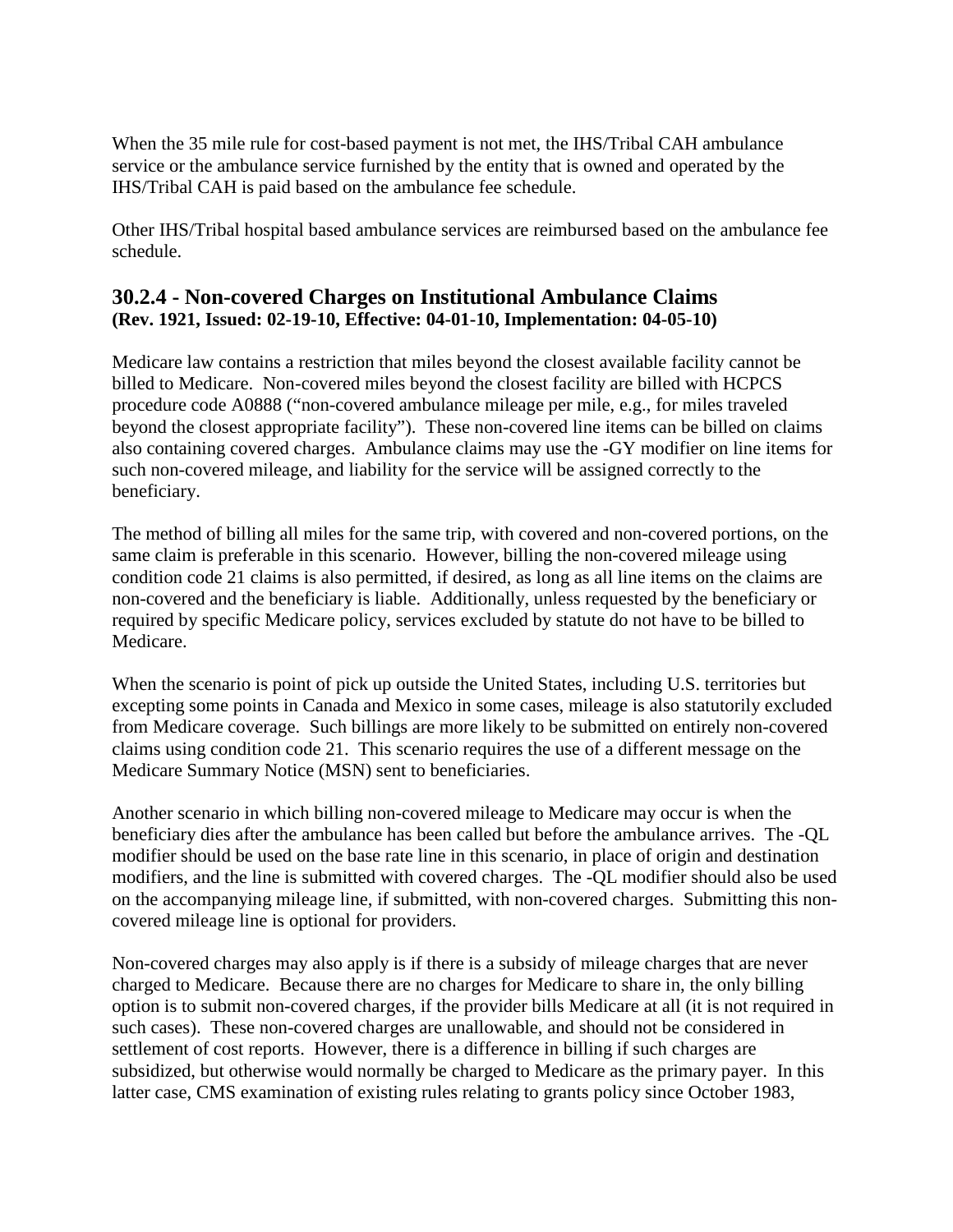supported by Federal regulations (42CFR 405.423), generally requires providers to reduce their costs by the amount of grants and gifts restricted to pay for such costs. Thereafter, section 405.423 was deleted from the regulations.

Thus, providers were no longer required to reduce their costs for restricted grants and gifts, and charges tied to such grants/gifts/subsidies should be submitted as covered charges. This is in keeping with Congress's intent to encourage hospital philanthropy, allowing the provider receiving the subsidy to use it, and also requiring Medicare to share in the unreduced cost. Treatment of subsidized charges as non-covered Medicare charges serves to reduce Medicare payment on the Medicare cost report contrary to the 1983 change in policy.

Medicare requires the use of the -TQ modifier so that CMS can track the instances of the subsidy scenario for non-covered charges. The -TQ should be used whether the subsidizing entity is governmental or voluntary. The -TQ modifier is not required in the case of covered charges submitted when a subsidy has been made, but charges are still normally made to Medicare as the primary payer.

If providers believe they have been significantly or materially penalized in the past by the failure of their cost reports to consider covered charges occurring in the subsidy case, since Medicare had previous billing instructions that stated all charges in the case of a subsidy, not just charges when the entity providing the subsidy never charges another entity/primary payer, should be submitted as non-covered charges, they may contact their A/B MAC (A) about reopening the reports in question for which the time period in 42 CFR 405.1885 has not expired. A/B MACs (A) have the discretion to determine if the amount in question warrants reopening. The CMS does not expect many such cases to occur.

Billing requirements for all these situations, including the use of modifiers, are presented in the chart below: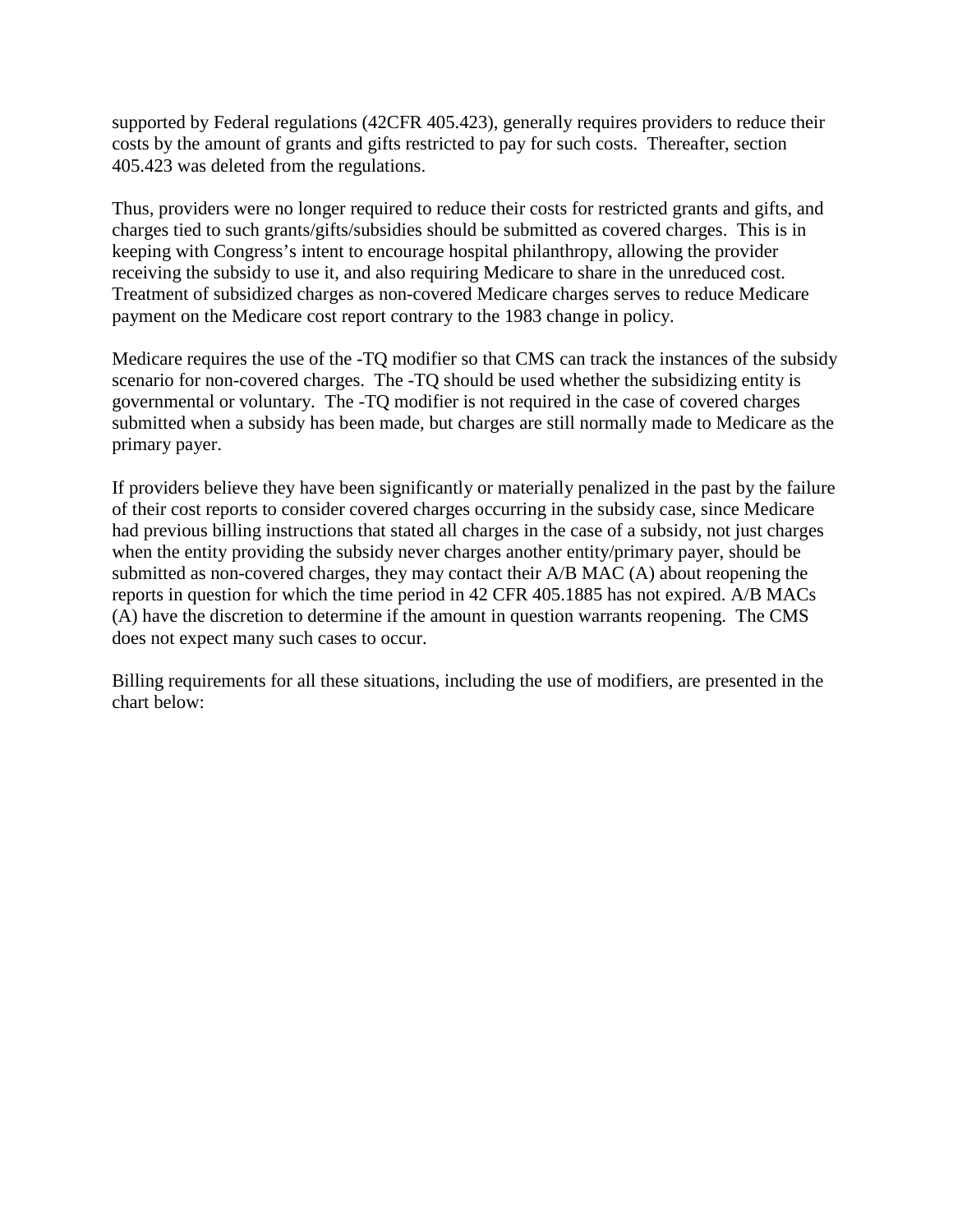| <b>Mileage</b><br><b>Scenario</b>                                                                             | <b>HCPCS</b>                                                                                | Modifiers*                                                                                                          | Liab-<br>ility   | <b>Billing</b>                                                                                                                                                                                                                                    | Remit.<br><b>Require</b><br>-ments        | <b>MSN Message</b>                                                                                                                                                                                                                   |
|---------------------------------------------------------------------------------------------------------------|---------------------------------------------------------------------------------------------|---------------------------------------------------------------------------------------------------------------------|------------------|---------------------------------------------------------------------------------------------------------------------------------------------------------------------------------------------------------------------------------------------------|-------------------------------------------|--------------------------------------------------------------------------------------------------------------------------------------------------------------------------------------------------------------------------------------|
| <b>STATUTE:</b><br>Miles beyond<br>closest<br>facility,<br><b>OR</b><br>**Pick up<br>point outside<br>of U.S. | A0888 on<br>line item<br>for the<br>non-<br>covered<br>mileage                              | -QM or<br>$-QN$ ,<br>origin/destin<br>ation<br>modifier,<br>and -GY<br>unless<br>condition<br>code 21<br>claim used | Bene-<br>ficiary | Bill mileage line<br>item with A0888<br>-GY and other<br>modifiers as<br>needed to<br>establish<br>liability, line<br>item will be<br>denied; OR bill<br>service on<br>condition code<br>21 claim, no<br>-GY required,<br>claim will be<br>denied | Group<br>code<br>PR,<br>reason<br>code 96 | 16.10<br>"Medicare<br>does not pay<br>for this item or<br>service"; OR,<br>"Medicare no<br>paga por este<br>artículo o<br>servicio"                                                                                                  |
| Beneficiary<br>dies after<br>ambulance is<br>called                                                           | Most<br>appropria<br>te<br>ambulanc<br>e HCPCS<br>mileage<br>code (i.e.,<br>ground,<br>air) | -QL unless<br>condition<br>code -21<br>claim                                                                        | Pro-<br>vider    | Bill mileage line<br>item with -QL as<br>non-covered,<br>line item will be<br>denied                                                                                                                                                              | Group<br>Code<br>CO,<br>reason<br>code 96 | 16.58 "The<br>provider billed<br>this charge as<br>non-covered.<br>You do not<br>have to pay<br>this amount."<br>OR, "El<br>proveedor<br>facuró este<br>cargo como no<br>cubierto.<br>Usted no tiene<br>que pagar ests<br>cantidad." |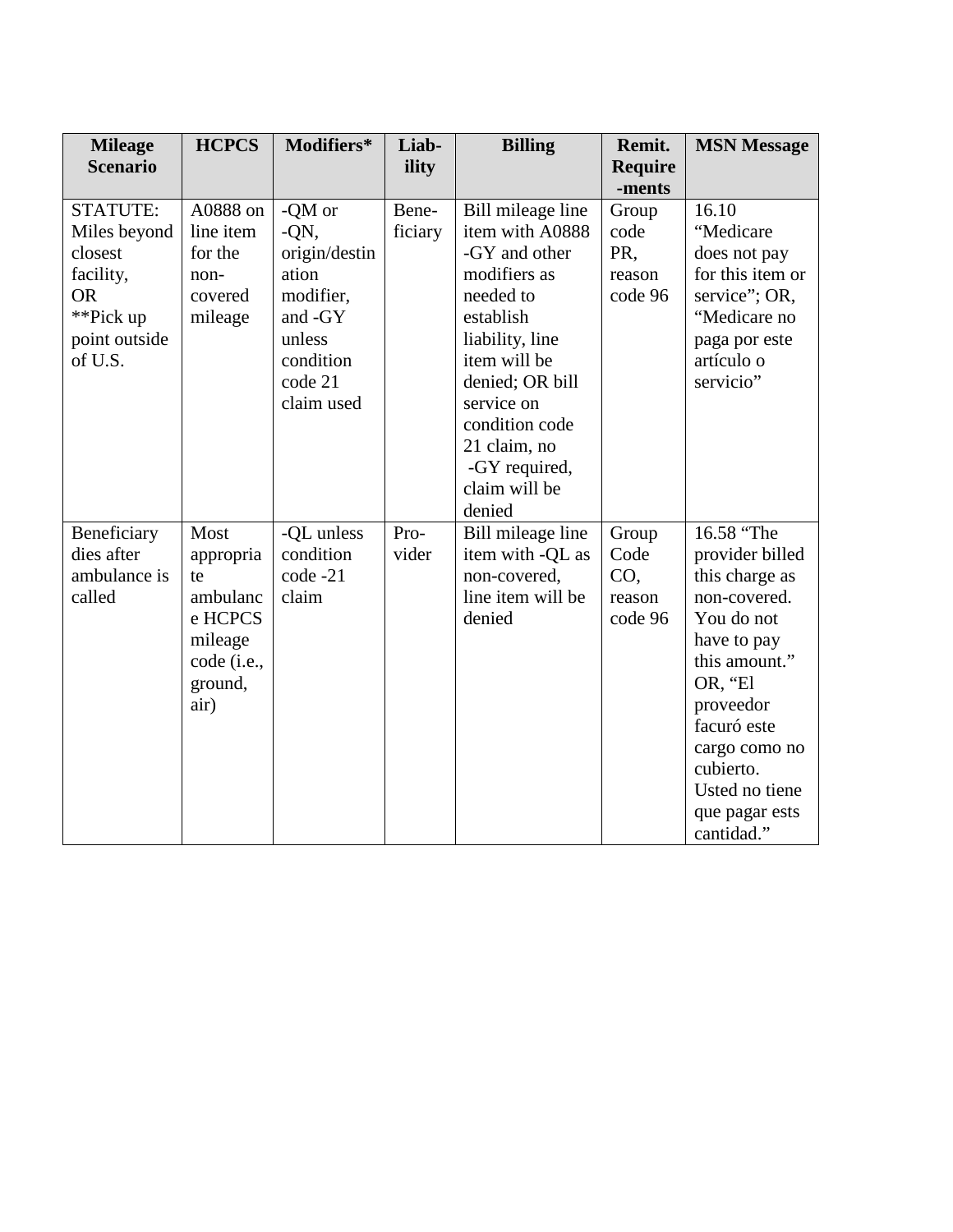| <b>Mileage</b>  | <b>HCPCS</b> | Modifiers*   | Liab- | <b>Billing</b>    | Remit.         | <b>MSN Message</b> |
|-----------------|--------------|--------------|-------|-------------------|----------------|--------------------|
| <b>Scenario</b> |              |              | ility |                   | <b>Require</b> |                    |
|                 |              |              |       |                   | -ments         |                    |
| Subsidy or      | A0888 on     | -QM or       | Pro-  | Bill mileage line | Group          | 16.58 "The         |
| government      | line item    | -QN, origin/ | vider | item with         | Code           | provider billed    |
| owned           | for the      | destination  |       | A0888, and        | CO.            | this charge as     |
| Ambulance,      | non-         | modifier,    |       | modifiers as      | reason         | non-covered.       |
| Medicare        | covered      | and          |       | non-covered,      | code 96        | You do not         |
| <b>NEVER</b>    | mileage      | -TQ must be  |       | line item will be |                | have to pay        |
| billed***       |              | used for     |       | denied            |                | this amount."      |
|                 |              | policy       |       |                   |                | OR, "El            |
|                 |              | purposes     |       |                   |                | proveedor          |
|                 |              |              |       |                   |                | facuró este        |
|                 |              |              |       |                   |                | cargo como no      |
|                 |              |              |       |                   |                | cubierto. Usted    |
|                 |              |              |       |                   |                | no tiene que       |
|                 |              |              |       |                   |                | pagar ests         |
|                 |              |              |       |                   |                | cantidad."         |

\* Current ambulance billing requirements state that either the -QM or -QN modifier must be used on services. The -QM is used when the "ambulance service is provided under arrangement by a provider of services," and the -QN when the "ambulance service is provided directly by a provider of services." Line items using either the -QM or -QN modifiers are not subject to the FISS edit associated with FISS reason code 31322 so that these lines items will process to completion. Origin/destination modifiers, also required by current instruction, combine two alpha characters: one for origin, one for destination, and are not non-covered by definition.

\*\* This is the one scenario where the base rate is not paid in addition to mileage, and there are certain exceptions in Canada and Mexico where mileage is covered as described in existing ambulance instructions.

\*\*\*If Medicare would normally have been billed, submit mileage charges as covered charges despite subsidies.

Medicare systems may return claims to the provider if they do not comply with the requirements in the table.

# <span id="page-44-0"></span>**40 - Medical Conditions List and Instructions (Rev. 3240, Issued: 04-24-15, Effective: 07-27-15, Implementation: 07-27-15)**

See<http://www.cms.gov/Center/Provider-Type/Ambulances-Services-Center.html> for a medical conditions list and instructions to assist ambulance providers and suppliers to communicate the patient's condition to Medicare contractors, as reported by the dispatch center and as observed by the ambulance crew. Use of the medical conditions list does not guarantee payment of the claim or payment for a certain level of service.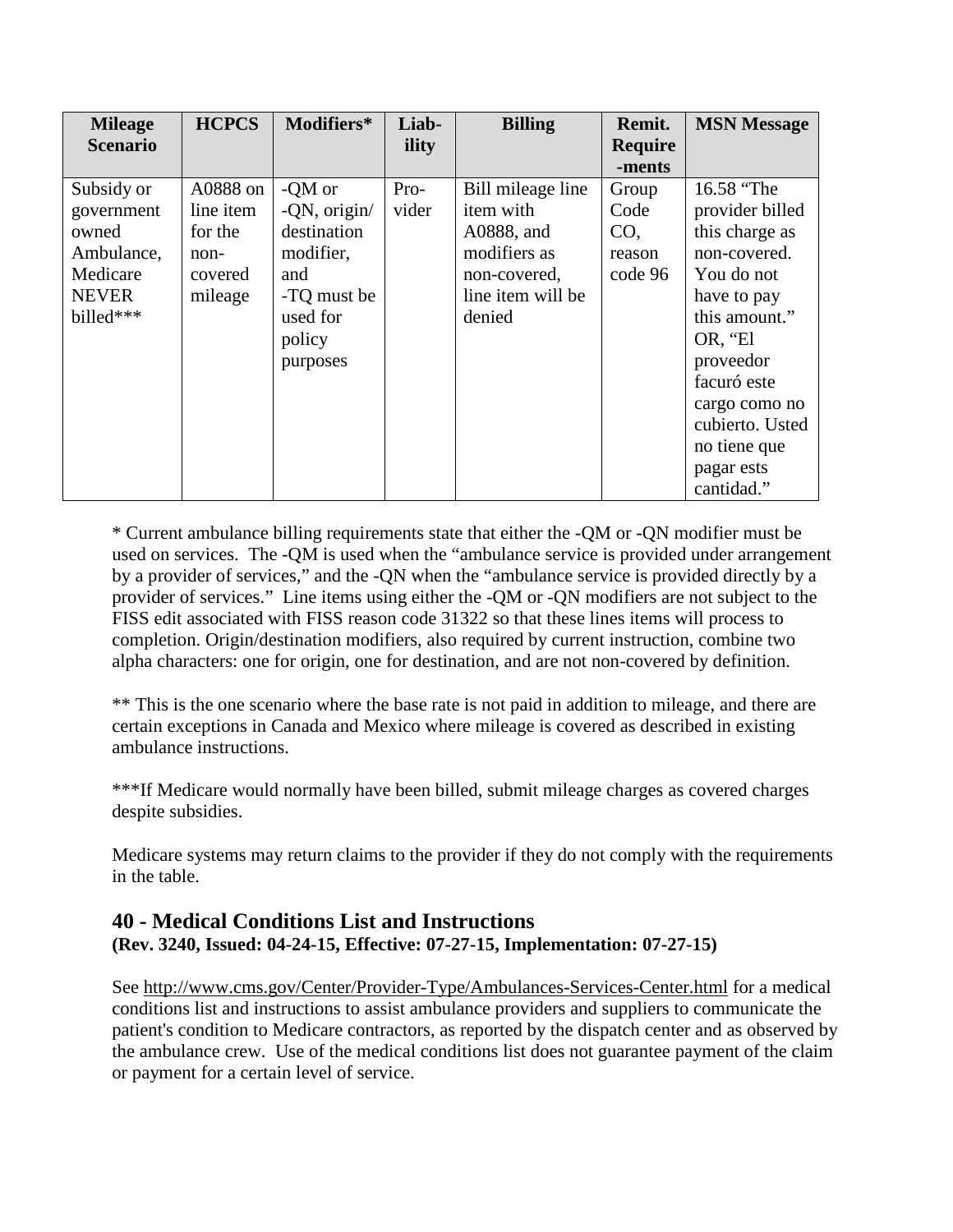In addition to reporting one of the medical conditions on the claim, one of the transportation indicators may be included on the claim to indicate why it was necessary for the patient to be transported in a particular way or circumstance. The provider or supplier will place the transportation indicator in the "narrative" field on the claim. Information on the appropriate use of transportation indicators is also available at [http://www.cms.gov/Center/Provider-](http://www.cms.gov/Center/Provider-Type/Ambulances-Services-Center.html)[Type/Ambulances-Services-Center.html](http://www.cms.gov/Center/Provider-Type/Ambulances-Services-Center.html)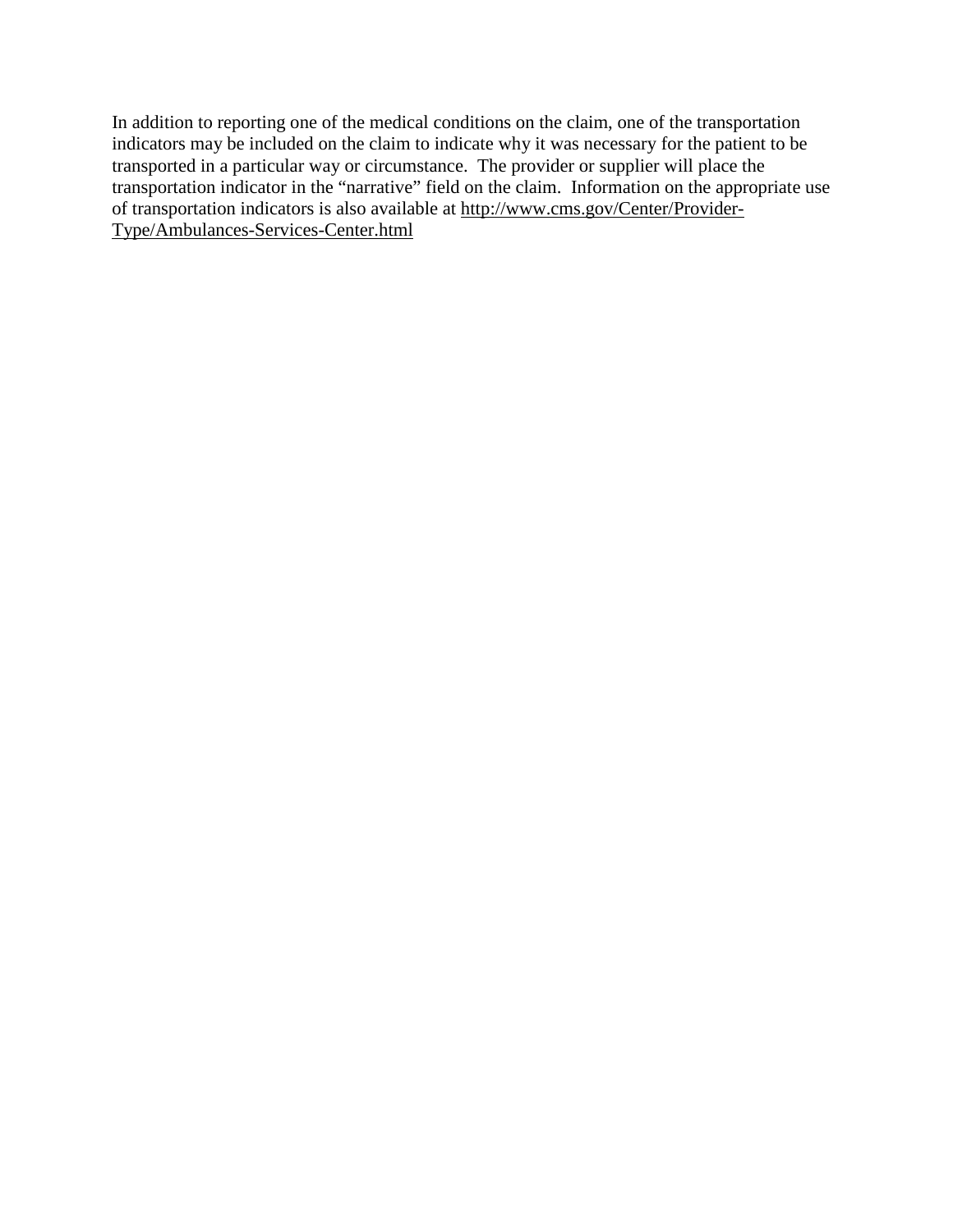# <span id="page-46-0"></span>**Transmittals Issued for this Chapter**

| Rev# | <b>Issue Date Subject</b> |                                                                                                                                                                                                                                             | Impl Date   CR# |  |
|------|---------------------------|---------------------------------------------------------------------------------------------------------------------------------------------------------------------------------------------------------------------------------------------|-----------------|--|
|      |                           | R3625CP 10/14/2016 Ambulance Inflation Factor for CY 2017 and<br>Productivity Adjustment                                                                                                                                                    | 01/03/2017 9811 |  |
|      |                           | R3620CP 10/07/2016 Update to Pub 100-04, Medicare Claims Processing<br>Manual, Chapter 15: Ambulance                                                                                                                                        | 11/08/2016 9791 |  |
|      |                           | R3481CP $ 03/18/2016 $ Updates to Pub. 100-04, Chapters 3, 6, 7 and 15 to<br><b>Correct Remittance Advice Messages</b>                                                                                                                      | 06/20/2016 9562 |  |
|      |                           | R3380CP 10/23/2015 Ambulance Inflation Factor for CY 2016 and<br>Productivity Adjustment                                                                                                                                                    | 01/04/2016 9412 |  |
|      |                           | R3240CP 04/24/2015 Medicare Claims Processing Manual - Chapter 15,<br>Section 40, Ambulance - Medical Conditions List                                                                                                                       | 07/27/2015 9142 |  |
|      |                           | R3090CP 10/07/2014 Ambulance Inflation Factor for CY 2015 and<br>Productivity Adjustment                                                                                                                                                    | 01/05/2015 8895 |  |
|      |                           | R3076CP 09/24/2014 Update to Pub. 100-04, Chapter 15 to Provide<br>Language-Only Changes for Updating ICD-10, ASC<br>X12, and Medicare Administrative Contractors<br>(MAC) Implementation                                                   | 09/16/2014 8604 |  |
|      |                           | R3057CP 08/29/2014 Ambulance Inflation Factor for CY 2015 and<br>Productivity Adjustment – Rescinded and replaced by<br>Transmittal 3090                                                                                                    | 01/05/2015 8895 |  |
|      |                           | $R3027CP$ 08/14/2014 Update to Pub. 100-04, Chapter 15 to Provide<br>Language-Only Changes for Updating ICD-10, ASC<br>X12, and Medicare Administrative Contractors<br>(MAC) Implementation – Rescinded and replaced by<br>Transmittal 3076 | 09/16/2014 8604 |  |
|      |                           | $R2908CP$ 03/14/2014 Update to Pub. 100-04, Chapter 15 to Provide<br>Language-Only Changes for Updating ICD-10 and<br>ASC X12 – Rescinded and replaced by Transmittal<br>3027                                                               | 10/01/2014 8604 |  |
|      |                           | R2788CP 09/20/2013 Ambulance Inflation Factor for CY 2014 and                                                                                                                                                                               | 01/06/2014 8452 |  |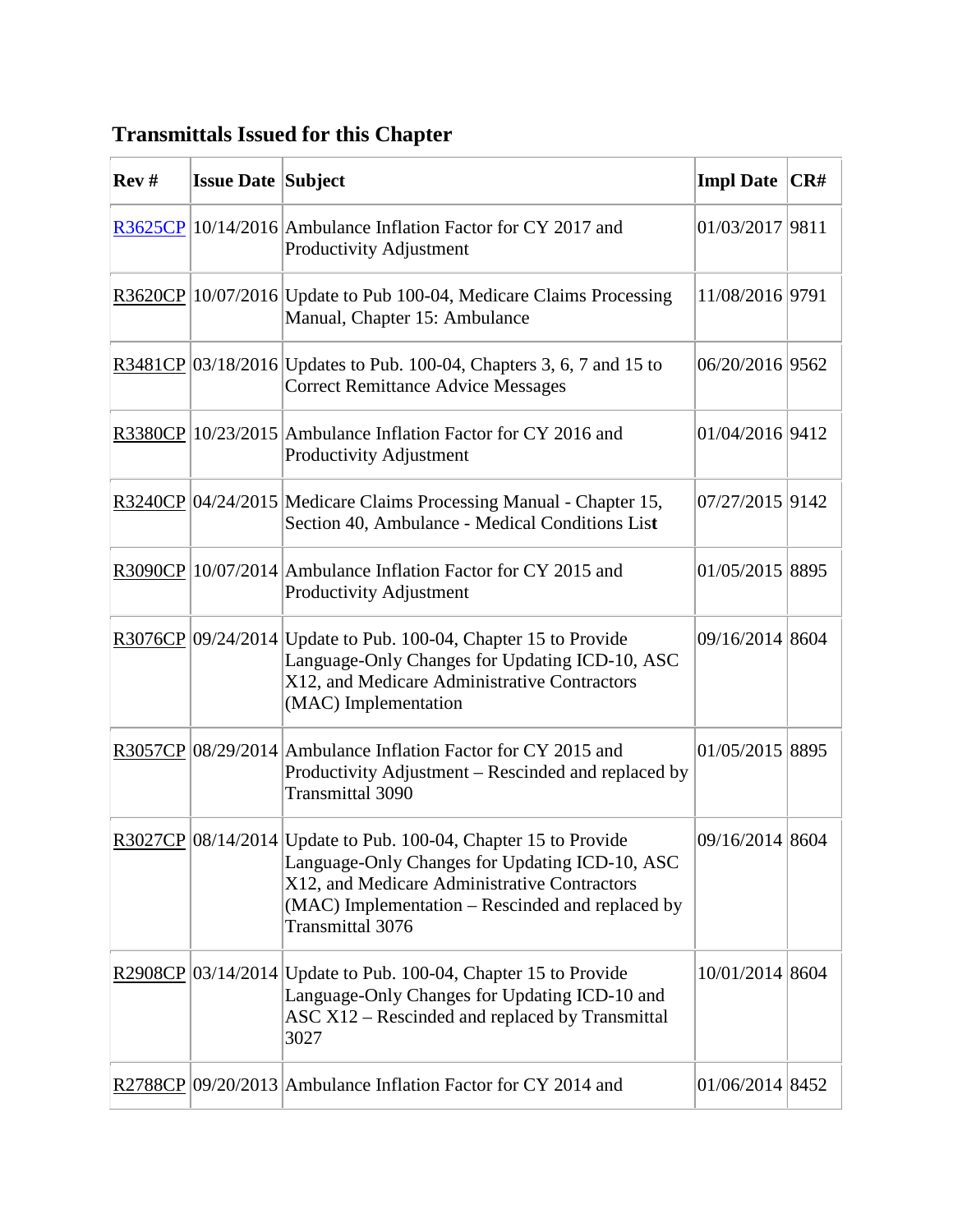| Rev# | <b>Issue Date Subject</b> |                                                                                                                                                                                                                                                                            | Impl Date   CR# |  |
|------|---------------------------|----------------------------------------------------------------------------------------------------------------------------------------------------------------------------------------------------------------------------------------------------------------------------|-----------------|--|
|      |                           | Productivity Adjustment                                                                                                                                                                                                                                                    |                 |  |
|      |                           | R2703CP 05/10/2013 Ambulance Payment Reduction for Non-Emergency<br>Basic Life Support (BLS) Transports to and from<br><b>Renal Dialysis Facilities</b>                                                                                                                    | 10/07/2013 8269 |  |
|      |                           | R2620CP 12/21/2012 Ambulance Inflation Factor CY 2013 and<br>Productivity Adjustment                                                                                                                                                                                       | 01/07/2013 8156 |  |
|      |                           | R2383CP 01/12/2012 FISS Claims Processing Updates for Ambulance<br><b>Services</b>                                                                                                                                                                                         | 04/02/2012 7557 |  |
|      |                           | R2336CP 10/28/2011 FISS Claims Processing Updates for Ambulance<br>Services – Rescinded and replaced by Transmittal<br>2383                                                                                                                                                | 04/02/2012 7557 |  |
|      |                           | R2318CP 10/13/2011 Update to the Internet Only Manual Pub. 100-04,<br>Chapter 15 - Ambulance, to Include the Medicare and<br>Medicaid Extenders Act of 2010 (MMEA) Provisions                                                                                              | 01/03/2012 7558 |  |
|      |                           | R2313CP 09/30/2011 Update to the Internet Only Manual Pub. 100-04,<br>Chapter 15 - Ambulance, to Include the Medicare and<br>Medicaid Extenders Act of 2010 (MMEA) Provisions<br>- Rescinded and replaced by Transmittal 2318                                              | 01/03/2012 7558 |  |
|      |                           | R2310CP 09/23/2011 Ambulance Inflation Factor for CY 2012                                                                                                                                                                                                                  | 01/03/2012 7546 |  |
|      |                           | $R2162CP$ 02/22/2011 Updates to the Internet Only Manual Pub. 100-04,<br>Chapter 1 - General Billing Requirements, Chapter 15<br>- Ambulance, and Chapter 26 - Completing and<br>Processing Form CMS-1500 Data Set                                                         | 03/21/2011 7018 |  |
|      |                           | $\frac{R2124CP}{12/23/2010}$ Updates to the Internet Only Manual Pub. 100-04,<br>Chapter 1 - General Billing Requirements, Chapter 15<br>- Ambulance, and Chapter 26 - Completing and<br>Processing Form CMS-1500 Data Set - Rescinded<br>and replaced by Transmittal 2162 | 01/25/2011 7018 |  |
|      |                           | R2104CP 11/19/2010 Ambulance Inflation Factor for CY 2011 and<br>Productivity Adjustment                                                                                                                                                                                   | 01/03/2011 7042 |  |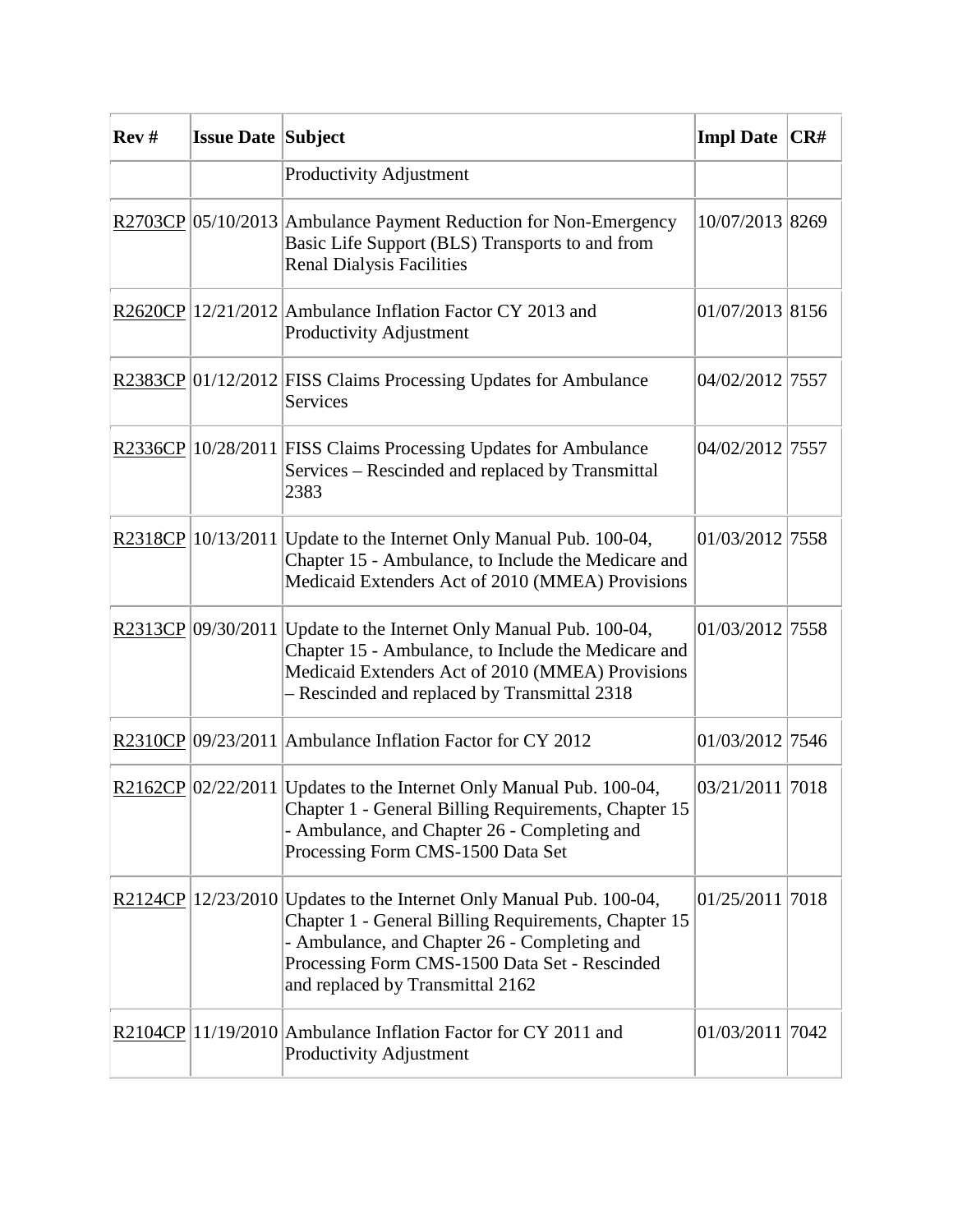| Rev# | <b>Issue Date Subject</b> |                                                                                                                                                                                                                      | Impl Date   CR# |  |
|------|---------------------------|----------------------------------------------------------------------------------------------------------------------------------------------------------------------------------------------------------------------|-----------------|--|
|      |                           | R2103CP 11/19/2010 Fractional Mileage Units Submitted on Ambulance<br>Claims                                                                                                                                         | 01/03/2011 7065 |  |
|      |                           | R2102CP 11/19/2010 Systems Changes Necessary to Implement "Technical 04/04/2011 7219<br><b>Correction Related to Critical Access Hospital</b><br>Services", Section 3128 of the Affordable Care Act,<br>Pub. 118-148 |                 |  |
|      |                           | R2074CP 10/25/2010 Ambulance Inflation Factor (AIF) for CY 2011 and<br>Productivity Adjustment - Rescinded and replaced by<br><b>Transmittal 2104</b>                                                                | 01/03/2011 7042 |  |
|      |                           | R2069CP $ 10/15/2010 $ Ambulance Inflation Factor (AIF) for CY 2011 and<br>Productivity Adjustment - Rescinded and replaced by<br><b>Transmittal 2074</b>                                                            | 01/03/2011 7042 |  |
|      |                           | R2065CP 10/15/2010 Fractional Mileage Units Submitted on Ambulance<br>Claims – Rescinded and replaced by Transmittal 2103                                                                                            | 01/03/2011 7065 |  |
|      |                           | R2029CP 08/13/2010 Fractional Mileage Units Submitted on Ambulance<br>Claims – Rescinded and replaced by Transmittal 2065                                                                                            | 01/03/2011 7065 |  |
|      |                           | R1942CP 04/02/2010 Update to the Medical Conditions List and<br>Instructions                                                                                                                                         | 05/03/2010 6896 |  |
|      |                           | R1921CP 02/19/2010 Billing for Services Related to Voluntary Uses of<br><b>Advanced Beneficiary Notices of Noncoverage</b><br>(ABNs)                                                                                 | 04/05/2010 6563 |  |
|      |                           | R1894CP 01/15/2010 Billing for Services Related to Voluntary Uses of<br><b>Advanced Beneficiary Notices of Noncoverage</b><br>(ABNs) – Rescinded and replaced by Transmittal<br>1921                                 | 04/05/2010 6563 |  |
|      |                           | R1861CP 11/27/2009 Ambulance Inflation Factor for CY 2010                                                                                                                                                            | 01/04/2010 6631 |  |
|      |                           | $R1840CP$ 10/29/2009 Billing for Services Related to Voluntary Uses of<br><b>Advanced Beneficiary Notices of Noncoverage</b><br>(ABNs) – Rescinded and replaced by Transmittal<br>1894                               | 04/05/2010 6563 |  |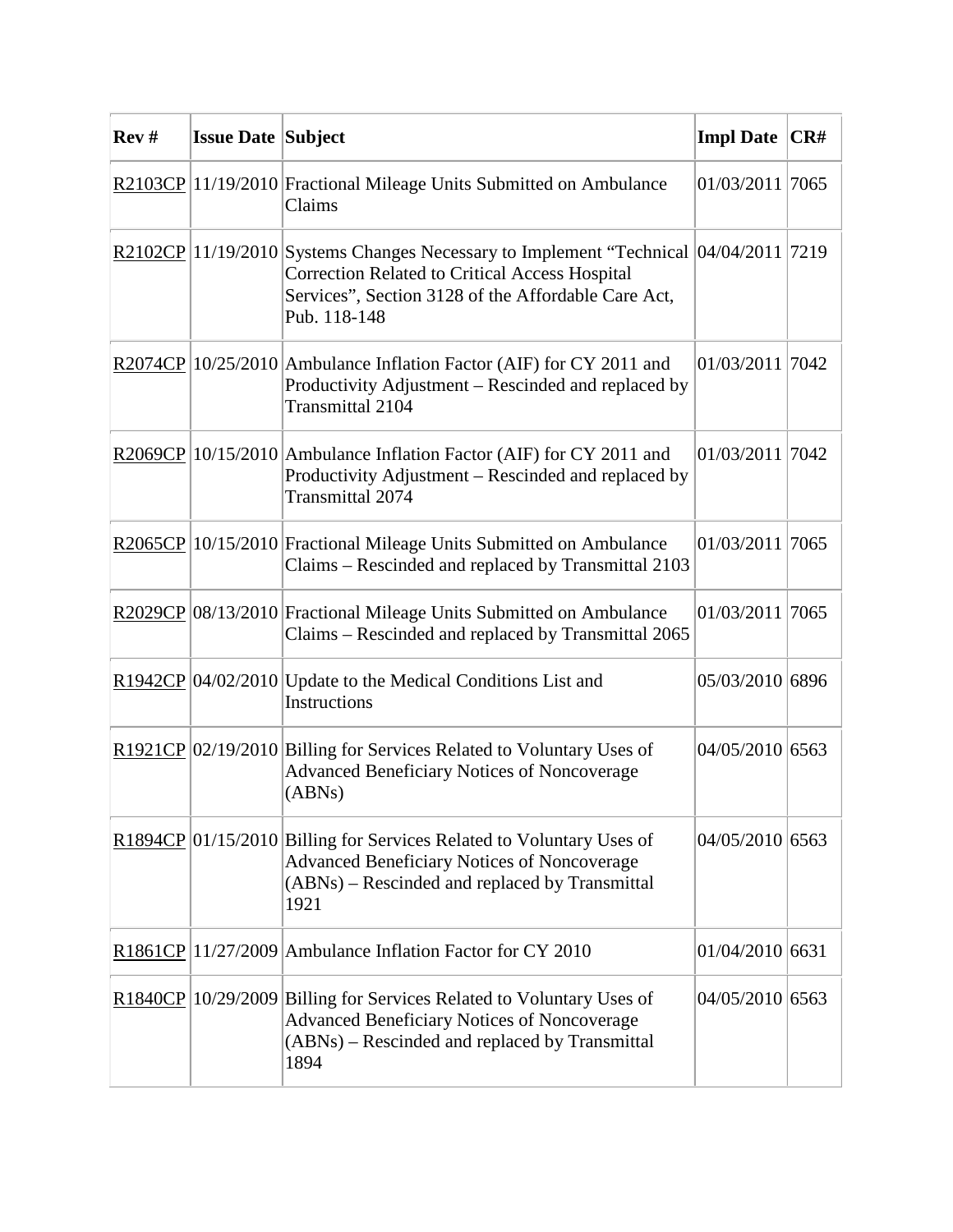| Rev# | <b>Issue Date Subject</b> |                                                                                                                           | Impl Date   CR# |  |
|------|---------------------------|---------------------------------------------------------------------------------------------------------------------------|-----------------|--|
|      |                           | R1821CP 09/25/2009 Billing for and Ambulance Transport with More Than $10/26/2009$ 6621<br><b>One Patient Onboard</b>     |                 |  |
|      |                           | R1696CP 03/06/2009 Updates to the Medicare Claims Processing Manual,<br>Publication 100-04, Chapter 15                    | 04/06/2009 6347 |  |
|      |                           | $\frac{R1682CP}{02/13/2009}$ Clarification of Date of Service (DOS) of Ambulance $ 03/13/2009 6372$<br>Services           |                 |  |
|      |                           | R1607CP 10/03/2008 Ambulance Inflation Factor for CY 2009                                                                 | 01/05/2009 6113 |  |
|      |                           | R1591CP 09/09/2008 ZIP Code Files by Date of Service - Replaced by<br>Transmittal 1591                                    | 07/07/2008 5881 |  |
|      |                           | R1472CP 03/06/2008 Update of Institutional Claims References                                                              | 04/07/2008 5893 |  |
|      |                           | R1463CP 02/22/2008 ZIP Code Files by Date of Service - Replaced by<br>Transmittal 1591                                    | 07/07/2008 5881 |  |
|      |                           | R1421CP 01/25/2008 Update of Institutional Claims References -<br>Rescinded and Replaced by Transmittal 1472              | 04/07/2008 5893 |  |
|      |                           | R1375CP 11/09/2007 Ambulance Inflation Factor for CY 2008                                                                 | 01/07/2008 5801 |  |
|      |                           | R1333CP 08/17/2007 Ambulance: New Remark Code for Denying<br><b>Separately Billed Services</b>                            | 10/01/2007 5659 |  |
|      |                           | R1318CP 08/17/2007 Ambulance: New Remark Code for Denying<br>Separately Billed Services - Replaced by Transmittal<br>1333 | 10/01/2007 5659 |  |
|      | R1249CP 05/25/2007        | Update to Publication 100-04, Chapters 1 and 15 for<br>ZIP5 and ZIP9 Medicare Zip Code Files.                             | 10/01/2007 5578 |  |
|      |                           | R1185CP 02/23/2007 Ambulance Fee Schedule-Medical Conditions List                                                         | 04/02/2007 5442 |  |
|      |                           | R1144CP 12/29/2006 Elimination of CMS-1491 and CMS-1490U Forms                                                            | 04/02/2007 5390 |  |
|      |                           | R1102CP 11/03/2006 Ambulance Inflation Factor (AIF) for CY 2007                                                           | 01/02/2007 5358 |  |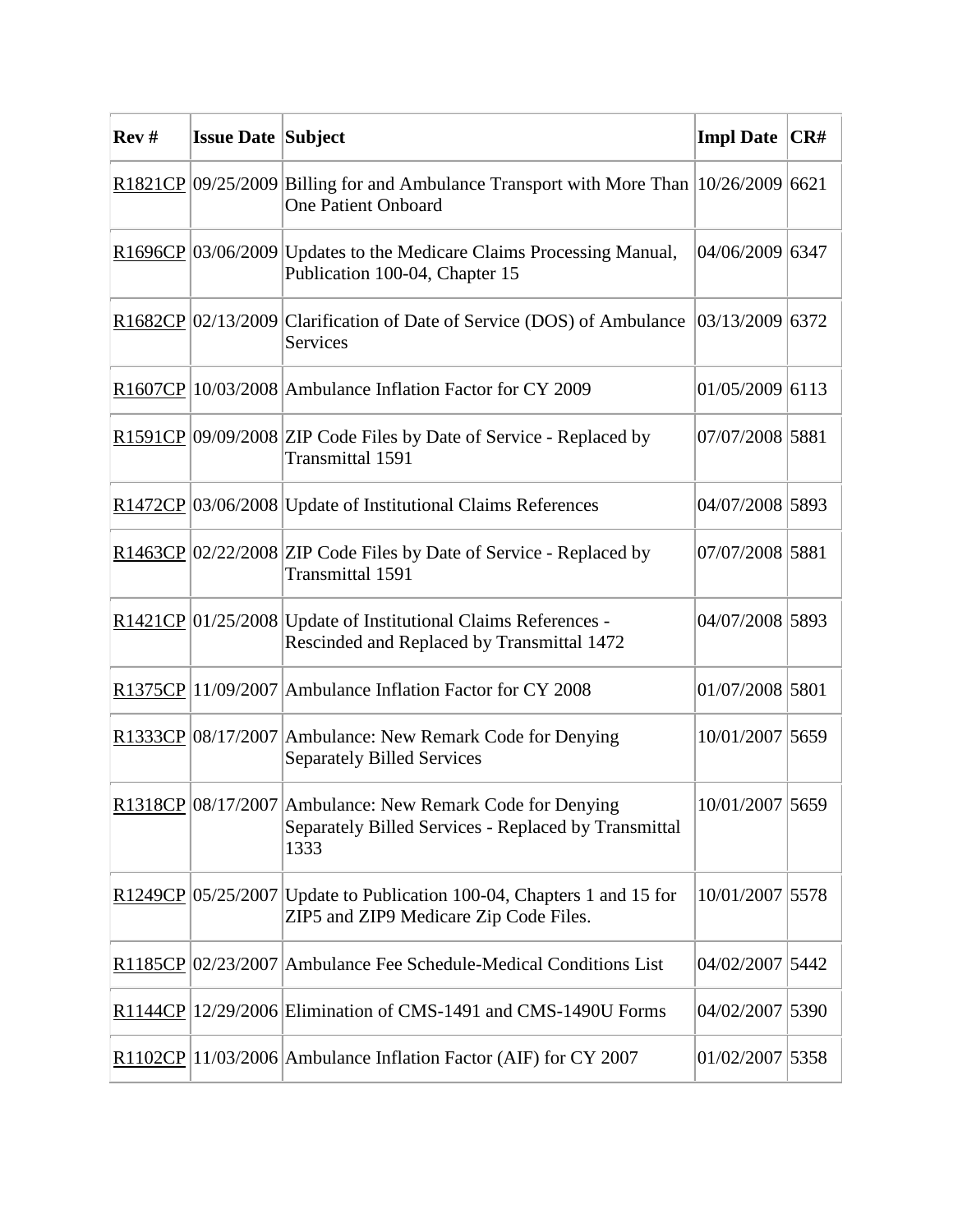| Rev#                | <b>Issue Date Subject</b> |                                                                                                                                                                                                                                                                         | Impl Date   CR# |  |
|---------------------|---------------------------|-------------------------------------------------------------------------------------------------------------------------------------------------------------------------------------------------------------------------------------------------------------------------|-----------------|--|
|                     |                           | R1100CP 11/03/2006 Jurisdiction for Ambulance Supplier Claims                                                                                                                                                                                                           | 01/01/2008 5203 |  |
| R852CP              |                           | 02/10/2006 Corrected Ambulance Fee Schedule file for CY 2006                                                                                                                                                                                                            | 02/24/2006 4362 |  |
| <b>R789CP</b>       |                           | 12/23/2005 Ambulance Medical Conditions List                                                                                                                                                                                                                            | 03/27/2006 4221 |  |
| <b>R762CP</b>       |                           | 11/25/2005 Ambulance Inflation Factor (AIF) for CY 2006                                                                                                                                                                                                                 | 01/03/2006 4061 |  |
| <b>R668CP</b>       |                           | 09/02/2005 Enforcement of Hospital Inpatient Bundling: Carrier<br>Denial of Ambulance Claims during an Inpatient Stay                                                                                                                                                   | 01/03/2006 3933 |  |
| R622CP              |                           | 07/29/2005 Enforcement of Hospital Inpatient Bundling: Carrier<br>Denial of Ambulance Claims during an Inpatient Stay                                                                                                                                                   | 01/03/2006 3933 |  |
| <b>R459CP</b>       |                           | 02/04/2005 Change To CWF SNF Edits For Consolidated Billing<br>for Ambulance Transport to or From Therapeutic<br>Sites -- replaces R342CP                                                                                                                               | 04/04/2005 3676 |  |
| <b>R437CP</b>       |                           | 01/21/2005 This instruction revises Section 30, Chapter 6 to<br>include ICD-9-CM coding guidance for Skilled<br>Nursing Facilities (SNFs) and removes Home Health<br>Agency (HHA) Types of Bill from various sections of<br>Chapter 15 to conform with existing policy. | 02/22/2005 3664 |  |
| <b>R425CP</b>       |                           | 01/10/2005 Payment of Ambulance Services to Indian Health<br>Service (IHS) or Tribal Hospitals Including (CAHs)                                                                                                                                                         | 04/03/2005 3521 |  |
| <b>R411CP</b>       |                           | 12/23/2004 Ambulance Inflation Factor (AIF) for CY 2005                                                                                                                                                                                                                 | 01/03/2005 3599 |  |
| <b>R395CP</b>       |                           | 12/15/2004 Ambulance Fee Schedule - Medical Conditions List                                                                                                                                                                                                             | 01/03/2005 3619 |  |
| <b>R367CP</b>       |                           | 11/12/2004 Replaced by Revision 425CP                                                                                                                                                                                                                                   | 04/04/2005 3521 |  |
| R342CP              |                           | 10/29/2004 Change to the Common Working File (CWF) Skilled<br>Nursing Facility (SNF) Consolidated Billing (CB)<br>Edits for Ambulance Transports to or from a<br>Diagnostic or Therapeutic Site                                                                         | 04/04/2005 3427 |  |
| R <sub>220</sub> CP |                           | 06/25/2004 Implementation of Section 414 of the Medicare<br>Prescription Drug, Improvement, and Modernization                                                                                                                                                           | 07/06/2004 3099 |  |